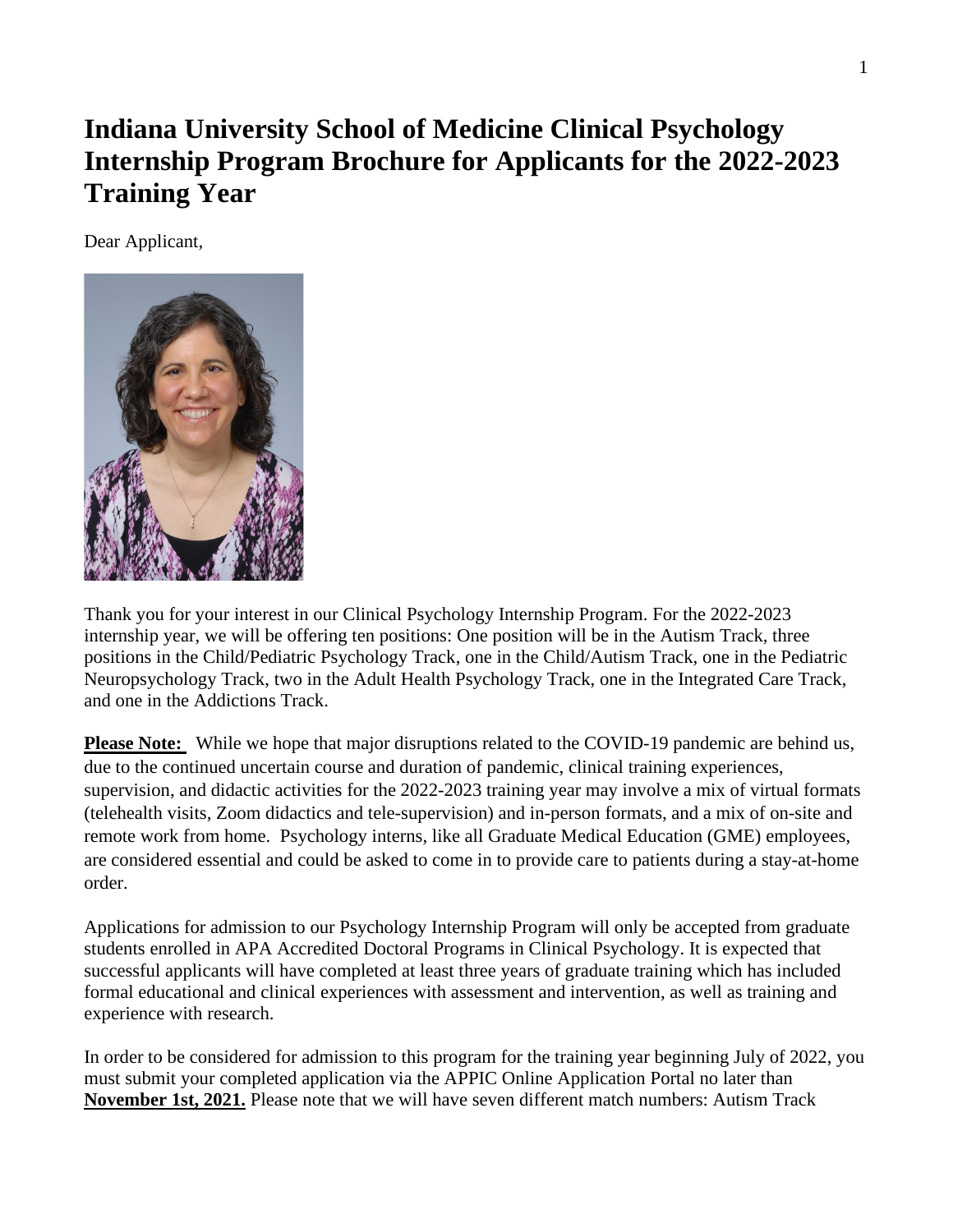(129413) Child/Pediatric Track (129414), Child/Autism Track (129416), Pediatric Neuropsychology Track (129412), Adult Health Psychology Track (129415), Integrated Care Track (129411), and Addictions Track (129417) and Applicants may elect to apply to more than one track. **Please indicate which track(s) you would like to apply for in your cover letter**. We adhere to all APPIC Policies throughout the application and selection process.

In mid-November, you will be notified by email regarding whether or not you are being offered an interview. Please note, that due to the ongoing COVID-19 pandemic, and in the interest of promoting Diversity, Equity and Inclusion, all interviews will be virtual; there will be no option for in person interviews. We will invite approximately 70 applicants to participate in virtual interview days conducted via Zoom on one of three interview dates: Friday 1/7/22, Wednesday 1/12/22 or Tuesday 1/18/22. During the virtual interview days, applicants will receive an overview of the program and have opportunities for informal discussions with faculty and current interns. Each applicant will participate in at least two individual interviews with faculty members. Please be advised that if you are invited for an interview we will ask you either to supply us with a photograph of yourself, or we will ask to take one of you on the day of the interview via a screenshot on Zoom. The photographs will only be used to help faculty accurately recall each applicant and are in no way used for decision-making or evaluation.

We look forward to reviewing your completed application through the APPIC Online Application Portal.

If you have any questions, please do not hesitate to contact us.

Sincerely,

Ann Lagges, PhD, HSPP, ABPP Director of Training Indiana University School of Medicine Psychology Internship Program [alagges@iupui.edu](mailto:alagges@iupui.edu)

The Clinical Psychology Internship Program at the Indiana University School of Medicine is accredited by the American Psychological Association.

For questions regarding the program's accreditation status please contact: American Psychological Association Office of Program Consultation and Accreditation 750 First Street, NE Washington DC 20002-4242 202-336-5979 202-336-6123 (TDD/TTY) 202-336-5978 (fax) [www.apa.org/ed/accreditation](http://www.apa.org/ed/accreditation) apaaccred@apa.org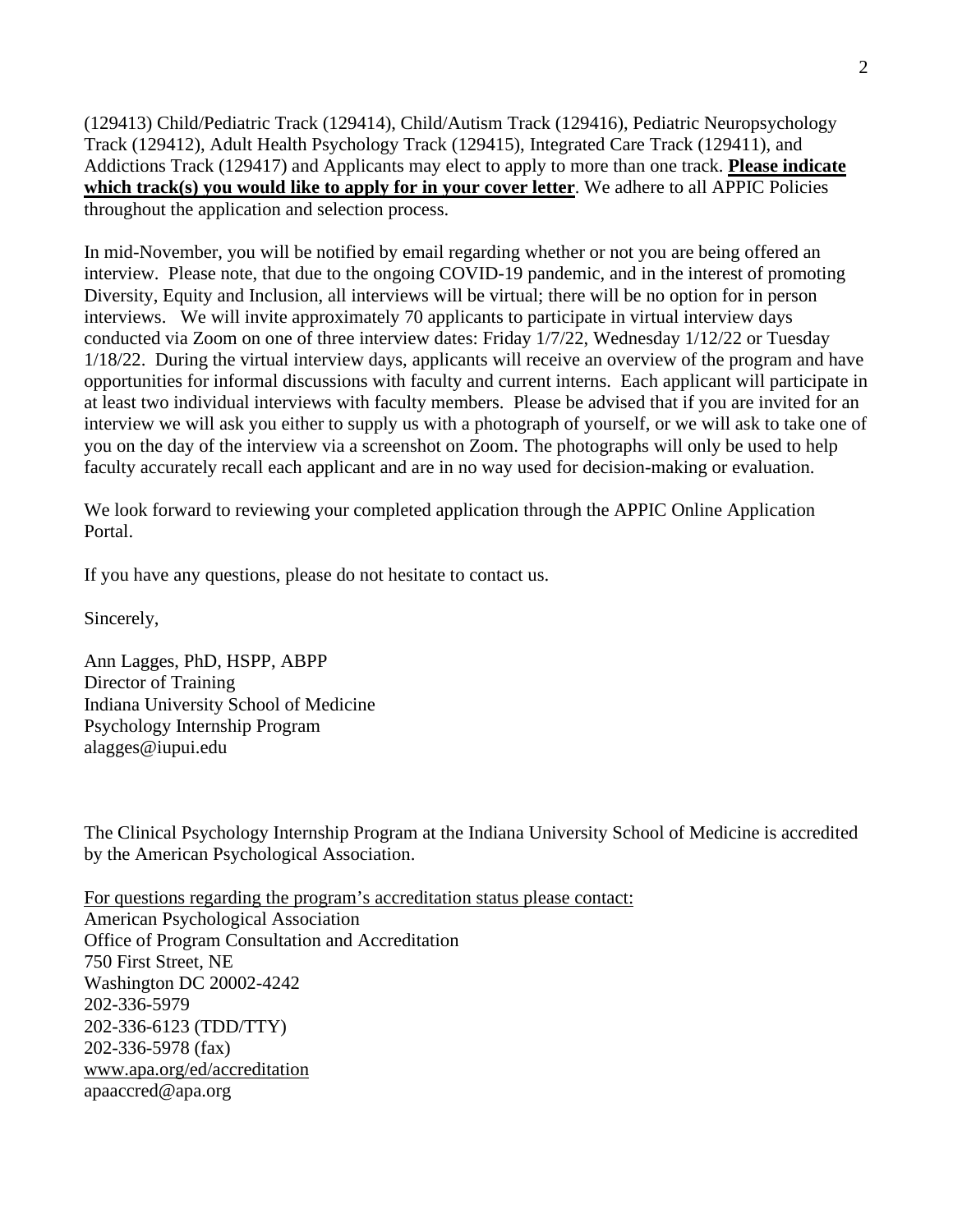# **TABLE OF CONTENTS**

| Program Philosophy, Aims, Competencies and Outcomes4                      |  |
|---------------------------------------------------------------------------|--|
|                                                                           |  |
|                                                                           |  |
|                                                                           |  |
|                                                                           |  |
|                                                                           |  |
|                                                                           |  |
|                                                                           |  |
| Off-site Activities During Core and Elective Rotations36                  |  |
|                                                                           |  |
|                                                                           |  |
|                                                                           |  |
|                                                                           |  |
|                                                                           |  |
|                                                                           |  |
|                                                                           |  |
|                                                                           |  |
| Non-Discrimination Policy, Commitment to Training Diverse Interns and ADA |  |
|                                                                           |  |
| Faculty and Program Evaluations and Records Retention Policy50            |  |
|                                                                           |  |
|                                                                           |  |
|                                                                           |  |
|                                                                           |  |
|                                                                           |  |
|                                                                           |  |
|                                                                           |  |
|                                                                           |  |
|                                                                           |  |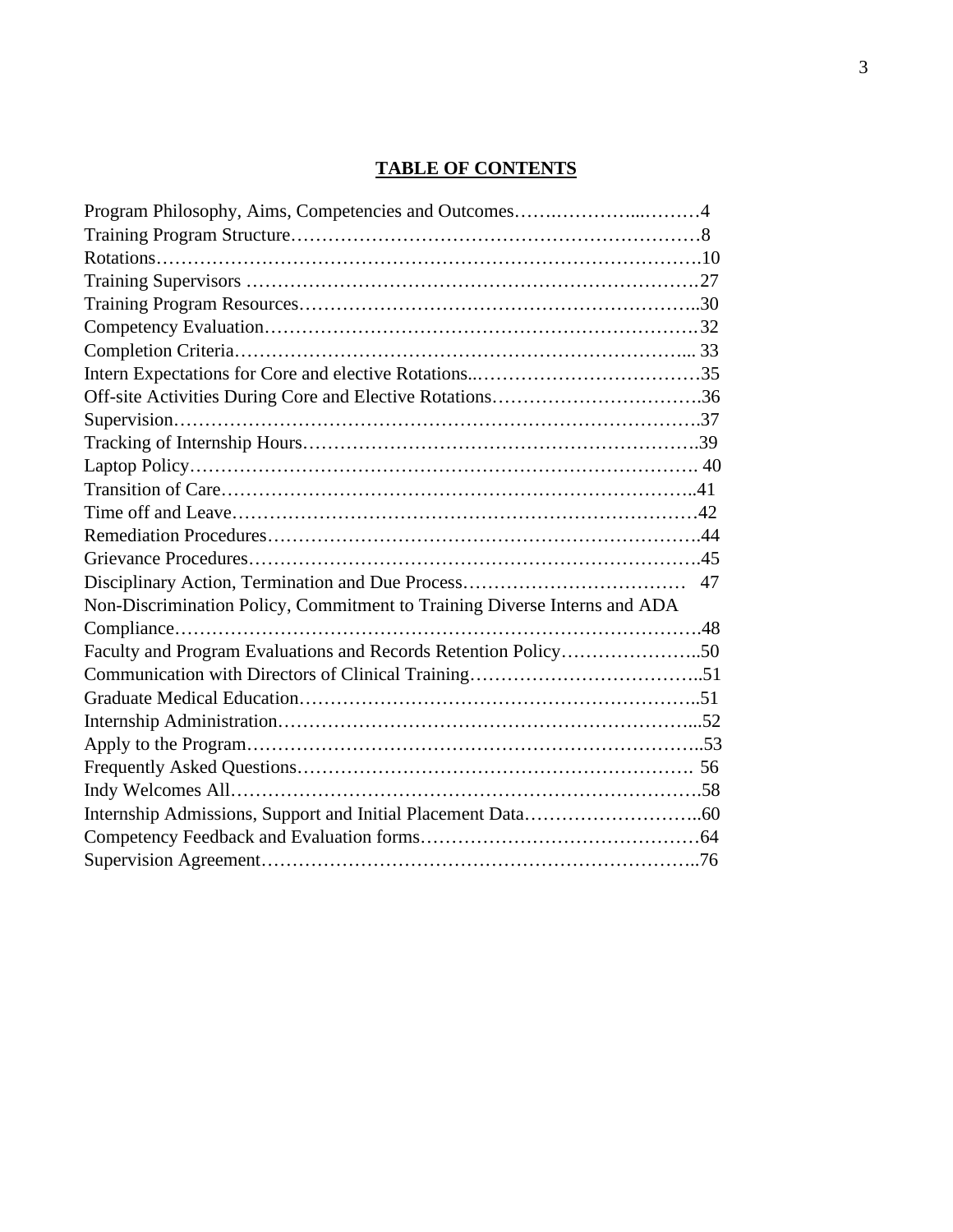#### **TRAINING PROGRAM PHILOSOPHY**

The philosophy of the Psychology Internship program is consistent with the three missions of the Indiana University School of Medicine: Service, Education and Research. Our program is designed to train psychologists in Health Service Psychology who can make use of current research to implement evidence-based practice in a variety of clinical settings, and who will complete the program better prepared to conduct research that will be informed by experience in real-world clinical settings. Our program seeks applicants who have strong clinical training as well as a strong background in conducting and utilizing research. During their internship year, interns are provided with extensive opportunities to apply knowledge gained through research in assessment and intervention situations.

#### **AIMS, COMPETENCIES, AND OUTCOMES**

Aim 1: To produce health care professionals, prepared for entry level practice and licensure, who are able to provide quality, evidence-based assessment and treatment to patients across the lifespan, and from diverse backgrounds.

Competency 1: Assessment

- Outcome 1: Demonstrates current knowledge of diagnostic classification systems, functional and dysfunctional behaviors, including consideration of client/patient strengths and psychopathology.
- Outcome 2: Demonstrates understanding of human behavior within its context (e.g. family, social, societal and cultural)
- Outcome 3: Demonstrates the ability to apply the knowledge of functional and dysfunctional behaviors including context to the assessment and/or diagnostic process.
- Outcome 4: Selects and applies assessment methods that draw from the best available empirical literature that reflects the science of measurement and psychometrics; collects relevant data using multiple sources and methods appropriate to the identified goals and questions of the assessment as well as relevant diversity characteristics of the service recipient.
- Outcome 5: Interprets assessment results following current research and professional standards and guidelines to inform diagnostic classification, case conceptualization and treatment recommendations while guarding against decision-making biases, distinguishing the aspects of assessment that are subjective from those that are objective.
- Outcome 6: Communicates orally and in written documents the findings and implications of the assessment in an accurate and effective manner sensitive to a range of audiences.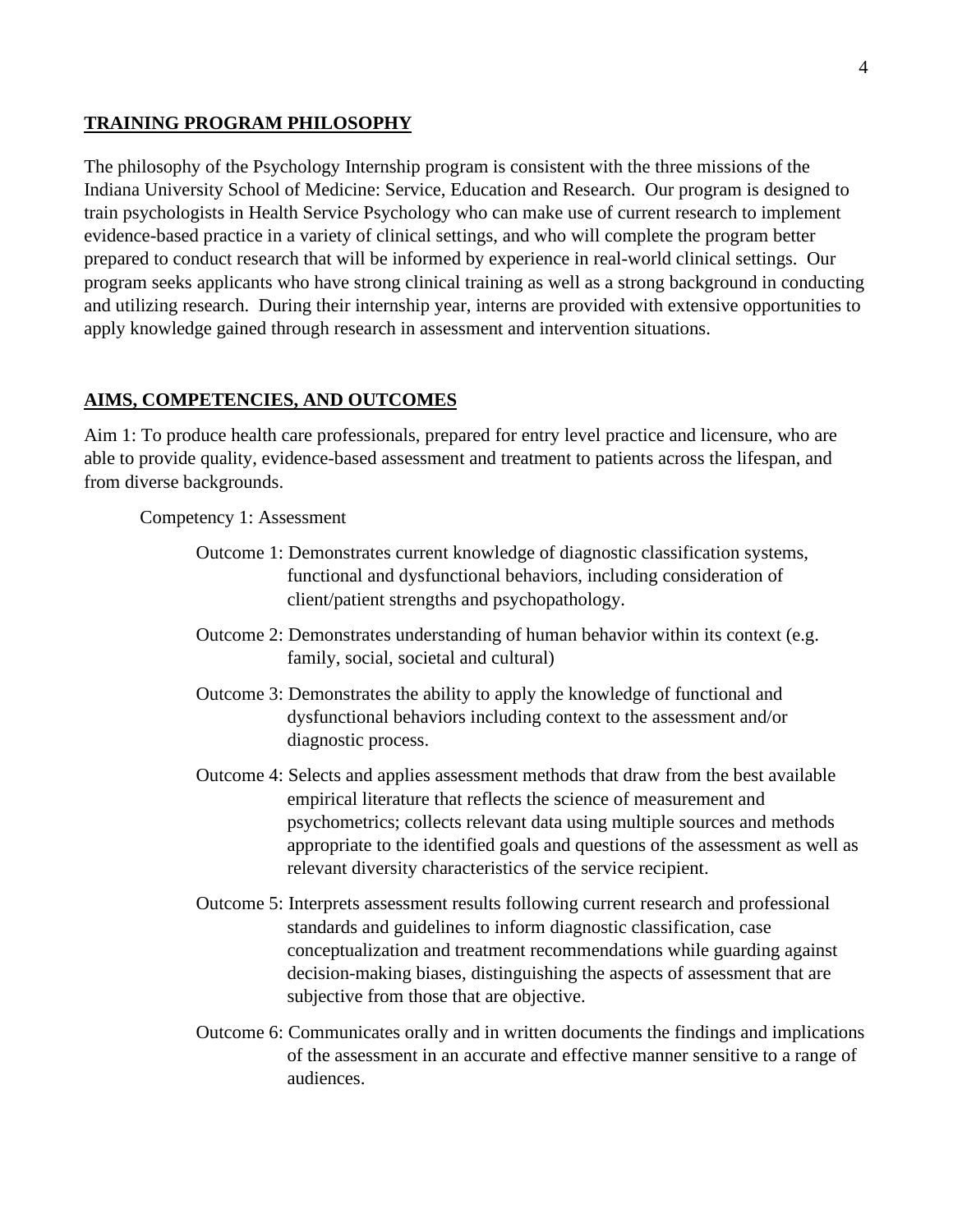#### Competency 2: Intervention

- Outcome 1: Establishes and maintains effective relationships with the recipients of psychological services
- Outcome 2: Develops evidence-based intervention plans specific to the service delivery goals
- Outcome 3: Implements interventions informed by the current scientific literature, assessment findings, diversity characteristics and contextual variables
- Outcome 4: Demonstrates the ability to apply the relevant research literature to clinical decision making.
- Outcome 5: Modifies and adapts evidence-based approaches effectively when a clear evidence base is lacking
- Outcome 6: Evaluates intervention effectiveness and adapts intervention goals and methods consistent with ongoing evaluation.

#### Competency 3: Diversity

- Outcome 1: Demonstrates understanding of how own personal/cultural history, attitudes and biases may affect own understanding of and interactions with people different from themselves.
- Outcome 2: Demonstrates knowledge of the current theoretical and empirical knowledge base as it relates to addressing diversity in all professional activities including research, training, supervision/consultation and service.
- Outcome 3: Demonstrates the ability to integrate awareness and knowledge of individual and cultural differences in the conduct of professional roles including research, service and other professional activities.
- Outcome 4: Demonstrates the ability to apply a framework for working effectively with areas of individual and cultural diversity not previously encountered over the course of prior training.
- Outcome 5: Demonstrates ability to work effectively with individuals whose group membership, demographic characteristics, or worldviews create conflict with their own.

Competency 4: Consultation and Interprofessional/Interdisciplinary Skills

- Outcome 1: Demonstrates knowledge and respect for the roles and perspectives of other professions
- Outcome 2: Applies knowledge of consultation models and practices in direct or simulated consultation with individuals and their families, other health care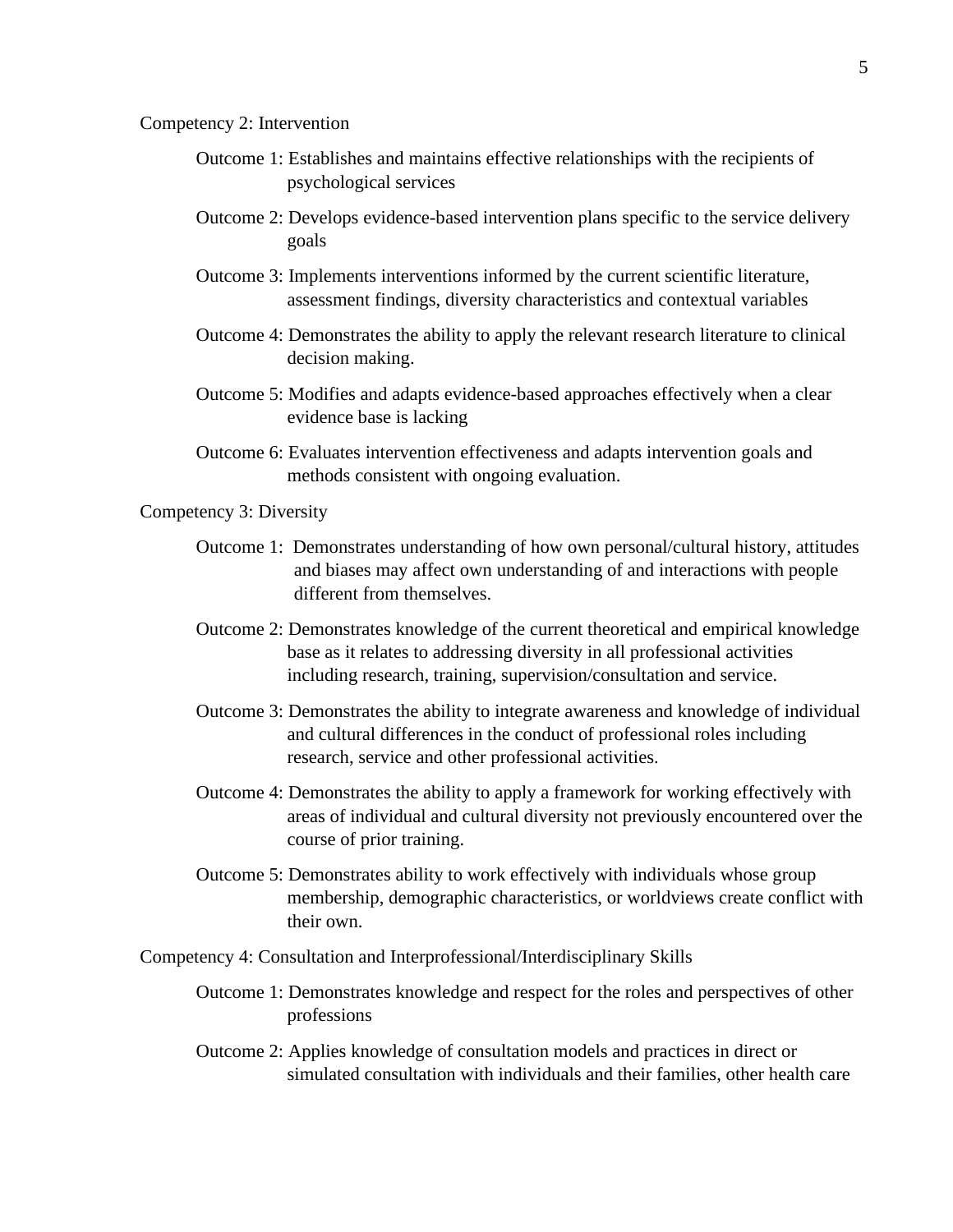professionals, interprofessional groups, or systems related to health and behavior.

Aim 2: To produce professionals who can competently engage in aspects of practice outside direct care delivery such as supervision, and research.

Competency 5: Supervision

- Outcome 1: Applies supervision knowledge in direct or simulated practice with psychology trainees, or other health professionals. Examples of direct or simulated practice examples of supervision include, but are not limited to, role-played supervision with others, and peer supervision with other trainees.
- Outcome 2: Applies the supervisory skill of observing in direct or simulated practice.
- Outcome 3: Applies the supervisory skill of evaluating in direct or simulated practice
- Outcome 4: Applies the supervisory skills of giving guidance and feedback in direct or simulated practice

Competency 6: Research

- Outcome 1: Demonstrates the substantially independent ability to critically evaluate and disseminate research or other scholarly activities (e.g., case conference, presentation, publications).
- Outcome 2: Disseminates research or other scholarly activities (e.g., case conference, presentation, publications at the local (including the host institution), regional, or national level.

Aim 3: To produce professionals who adhere to the highest levels of ethical and professional behavior in all aspects of their work.

Competency 7: Ethical and Legal Standards

- Outcome 1: Demonstrates good knowledge of and acts in accordance with the current version of the APA Ethical Principles of Psychologists and Code of Conduct
- Outcome 2: Demonstrates good knowledge of and acts in accordance with relevant laws, regulations, rules and policies governing health service psychology at the organizational, local, state, regional and federal levels.
- Outcome 3: Demonstrates good knowledge of and acts in accordance with relevant professional standards and guidelines.
- Outcome 4: Recognizes ethical dilemmas as they arise, and applies ethical decision making processes in order to resolve the dilemmas.
- Outcome 5: Conducts self in an ethical manner in all professional activities.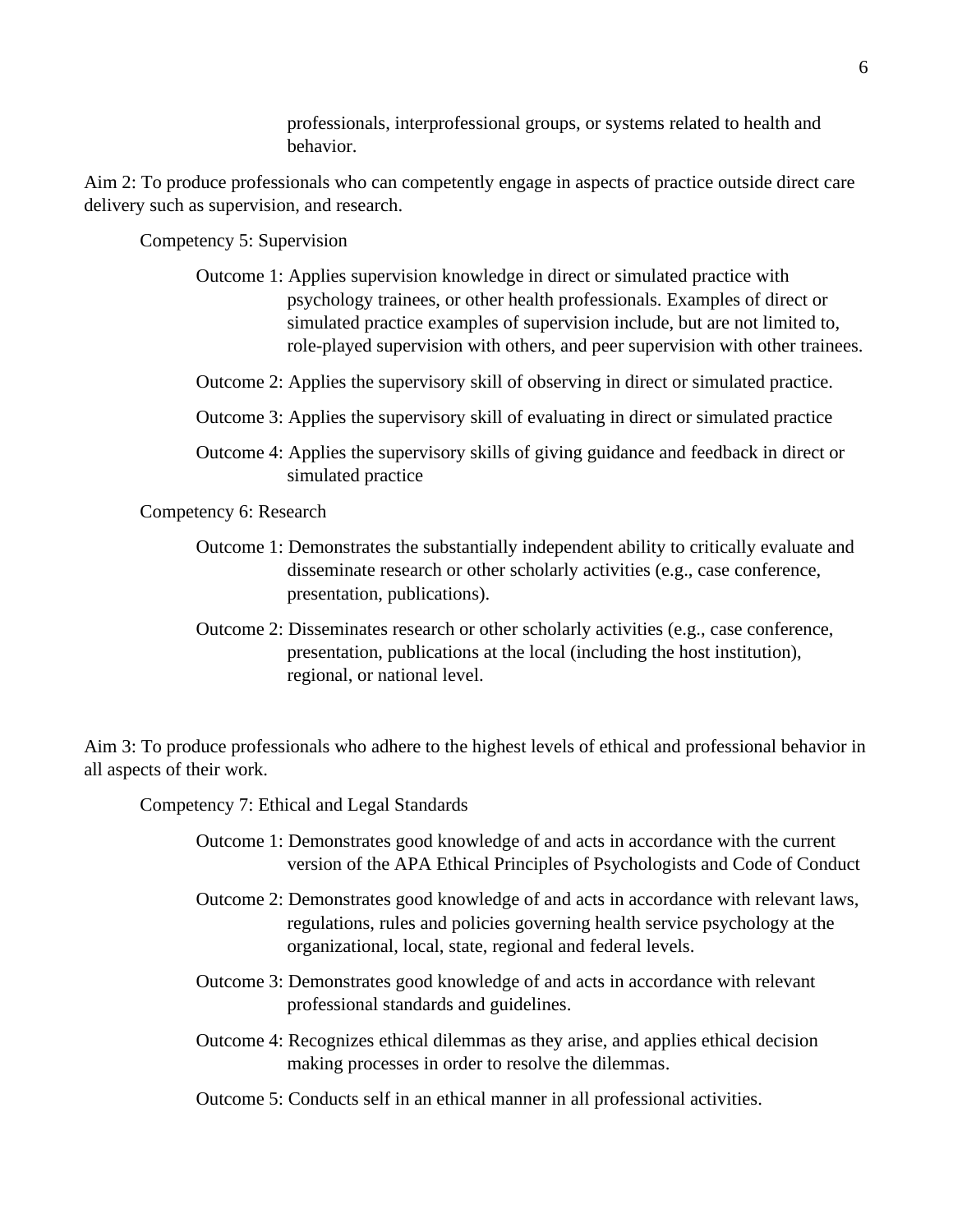Competency 8: Professional Values, Attitudes and Behaviors

- Outcome 1: Behaves in ways that reflect the values and attitudes of psychology including integrity, deportment, professional identity, accountability, lifelong learning, and concern for the welfare of others.
- Outcome 2: Engages in self-reflection regarding personal and professional functioning and engages in activities to maintain and improve performance, well-being and professional effectiveness.
- Outcome 3: Actively seeks and demonstrates openness and responsiveness to feedback and supervision.
- Outcome 4: Responds professionally in increasingly complex situations with a greater degree of independence as they progress across levels of training.

Competency 9: Communication and Interpersonal Skills

- Outcome 1: Develops and maintains effective relationships with a wide range of individuals including colleagues, communities, organizations, supervisors, supervisees, and those receiving professional services
- Outcome 2: Demonstrates a thorough grasp of professional language and concepts
- Outcome 3: Demonstrates effective interpersonal skills and the ability to manage difficult communication well.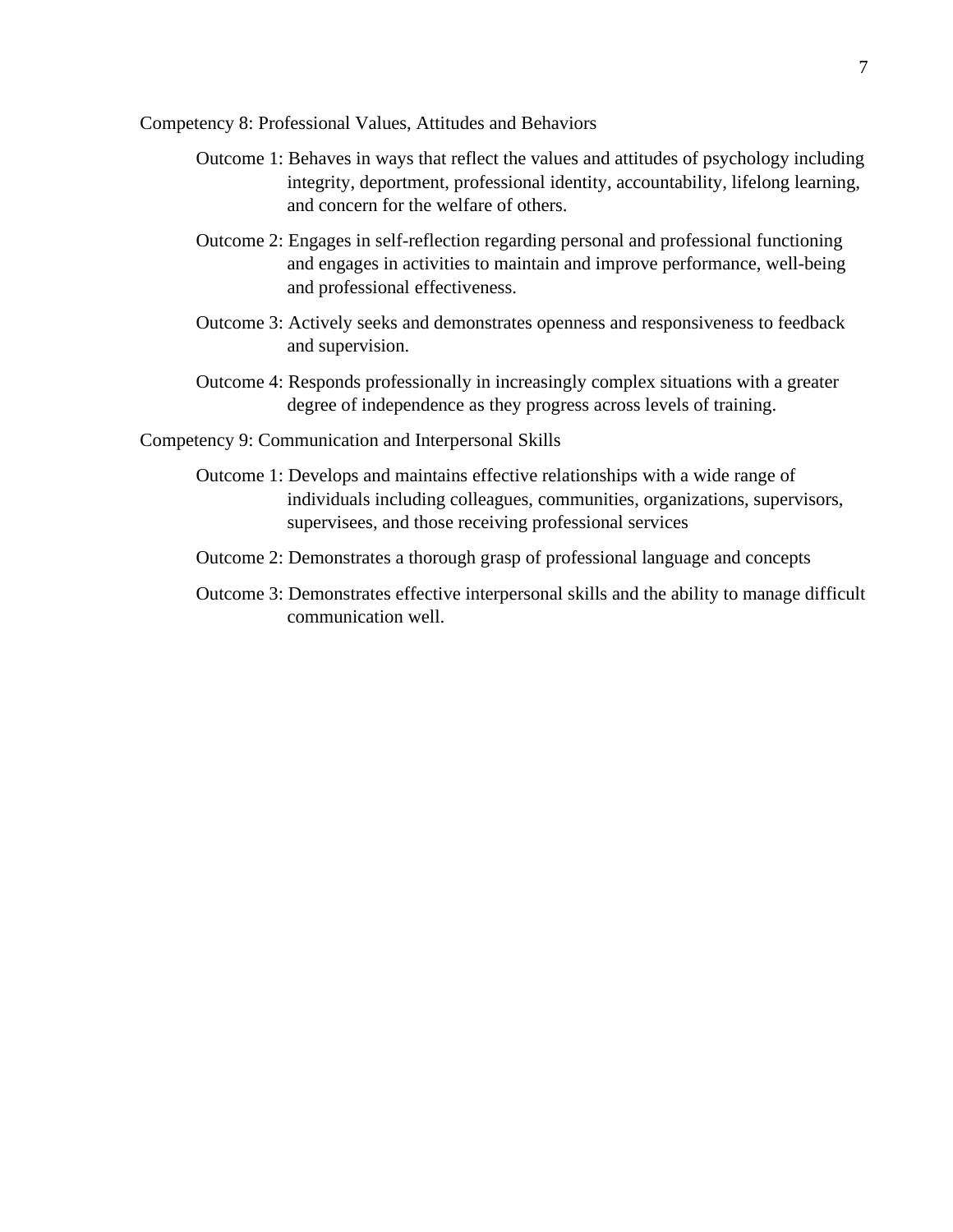## **TRAINING PROGRAM STRUCTURE**

The Indiana University School of Medicine Psychology Internship Program is located within the Section of Psychology, Department of Psychiatry. Training sites for the internship program include the Neuroscience Center (Goodman Hall), Indiana University Hospital and Clinics (IU Health Facility), Riley Hospital for Children (IU Health Facility), The Pediatric Care Center (Riley/IUHP Medical Office), IU Health Methodist Hospital (IU Health Facility), IU Health North Clinic at Meridian Crossing, and IU Health Primary Care locations including IU-Methodist Family Medicine Center and Georgetown Medical Plaza. The sites provide interns with a variety of training experiences. All 32 psychologists involved in the training program have faculty appointments in the Section of Psychology, Department of Psychiatry and/or the Department of Neurology, are licensed to practice psychology in Indiana, and have endorsements in Indiana as Health Service Providers in Psychology (HSPP).

The Internship year is a full 12 months, beginning on the first working day of July and continuing through the last working day of the following June. **Please note: we are not able to accommodate a shortened training year for any reason.** The training year is structured into two, six-month core rotations (2-1/2 days per week) which are determined by track as described below. Please note: each track has a separate Match number.

- Autism Track (Match number 129413) (1 position): 2 Core rotations in Autism
- Child/Pediatric Psychology Track (Match number 129414) (3 positions): 2 Core rotations selected from: Child Outpatient, Pediatric Consultation Liaison, and Pediatric Outpatient
- Child/Autism Track (Match number 129416) (1 position): 2 Core rotations in Child/Autism
- Pediatric Neuropsychology Track (Match Number 129412) (1 position): 2 Core rotations in Pediatric Neuropsychology
- Adult Health Psychology Track (Match number 129415) (2 positions): 2 Core rotations in Adult Health Psychology
- Integrated Care Track (Match number 129411) (1 position) 2 Core rotations in CHOICE
- Addictions (Match number 129417) (1 position) 2 Core rotations in Addictions

Interns will also complete two days of elective rotations per week during each of the six-month rotations. Specific elective rotations will be selected via post-match discussion between each intern and the training director taking into account each individual intern's interests and training goals. Important note: Core rotations are guaranteed by track, but specific electives are not guaranteed. Elective rotations are all limited to the day(s) of the week in which each particular clinic occurs and by the number of interns each supervisor can train during each rotation.

To ensure breadth of training, interns are expected to complete at least one core or elective rotation in a traditional psychology/mental health setting, and one core or elective in a behavioral medicine setting. They are also required to complete at least one core or elective rotation with an adult population, and at least one core or elective rotation with a child-adolescent population.

Please see pages 10-26 for full descriptions of core and elective rotations.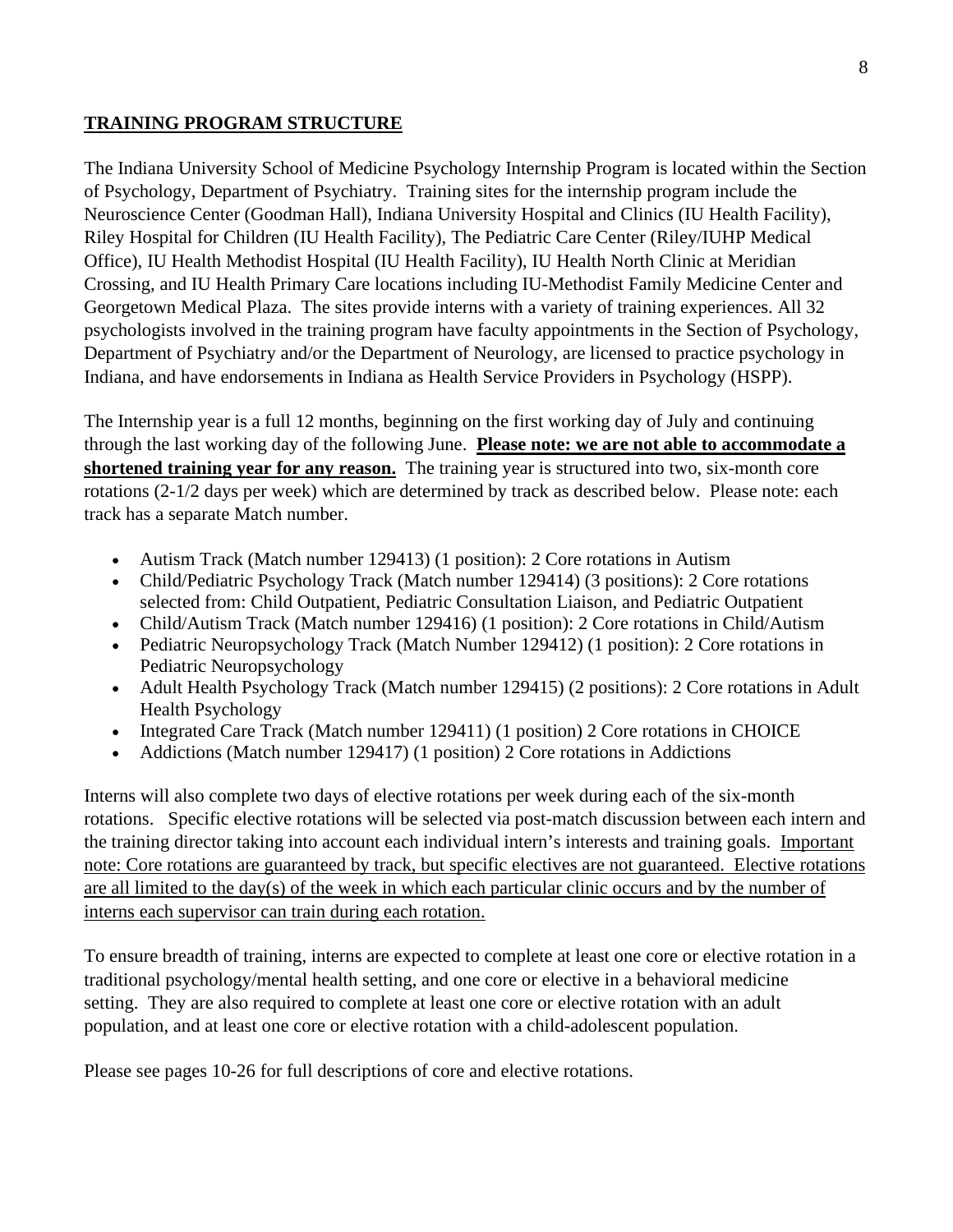In addition to the core rotations and elective rotations, interns attend a series of weekly didactics presented on a wide variety of topics. These didactics take place on Fridays from 1:00 – 4:00PM.

All interns also attend Director's Conference weekly, just prior to didactics, on Fridays from 12:00- 12:45PM. This is an opportunity for the interns to have regularly scheduled time with the Director of Training and/or the Assistant Directors of Training. As of summer of 2021, lunch is again being provided every Friday, but depending on the course of the pandemic and associated restrictions, this may again need to be suspended.

Interns also attend the Psychiatry Department Grand Rounds on Fridays from 11:00AM – 12:00PM from September to May. Interns must attend at least 75% of the Grand Rounds or they will be asked to make up missing sessions by viewing recorded sessions.

Interns are given the opportunity to schedule four Quarterly Educational Seminars (QES). For each of these, interns are encouraged to develop full-day workshops, which need to include at least 6 hours of educational activity, in areas of interest specific to the intern class. The interns, coordinated by the Chief Intern, can select a topic from a list of available programs or create their own seminar. These seminars are to be conducted four times a year, once in each quarter of the academic year. The day of the week of these seminars should vary to include one Monday, Tuesday, Wednesday and Thursday unless prior approval is obtained from the Internship Executive Committee to due to unique circumstances. One QES will be done in the memory of Dr. Robert Ten Eyck, who supervised interns for many years, and funds are available for food and other activities of a seminar.

If permitted given the status of the COVID-19 pandemic, interns may also have the opportunity to attend a conference providing training in hypnosis via the Knarr Hypnosis training fund which can cover conference attendance fees as well as travel.

Finally, the Section of Psychology Continuing Education program offers a number of workshops during the year. If interns wish to attend any of these events, they may do so free of charge.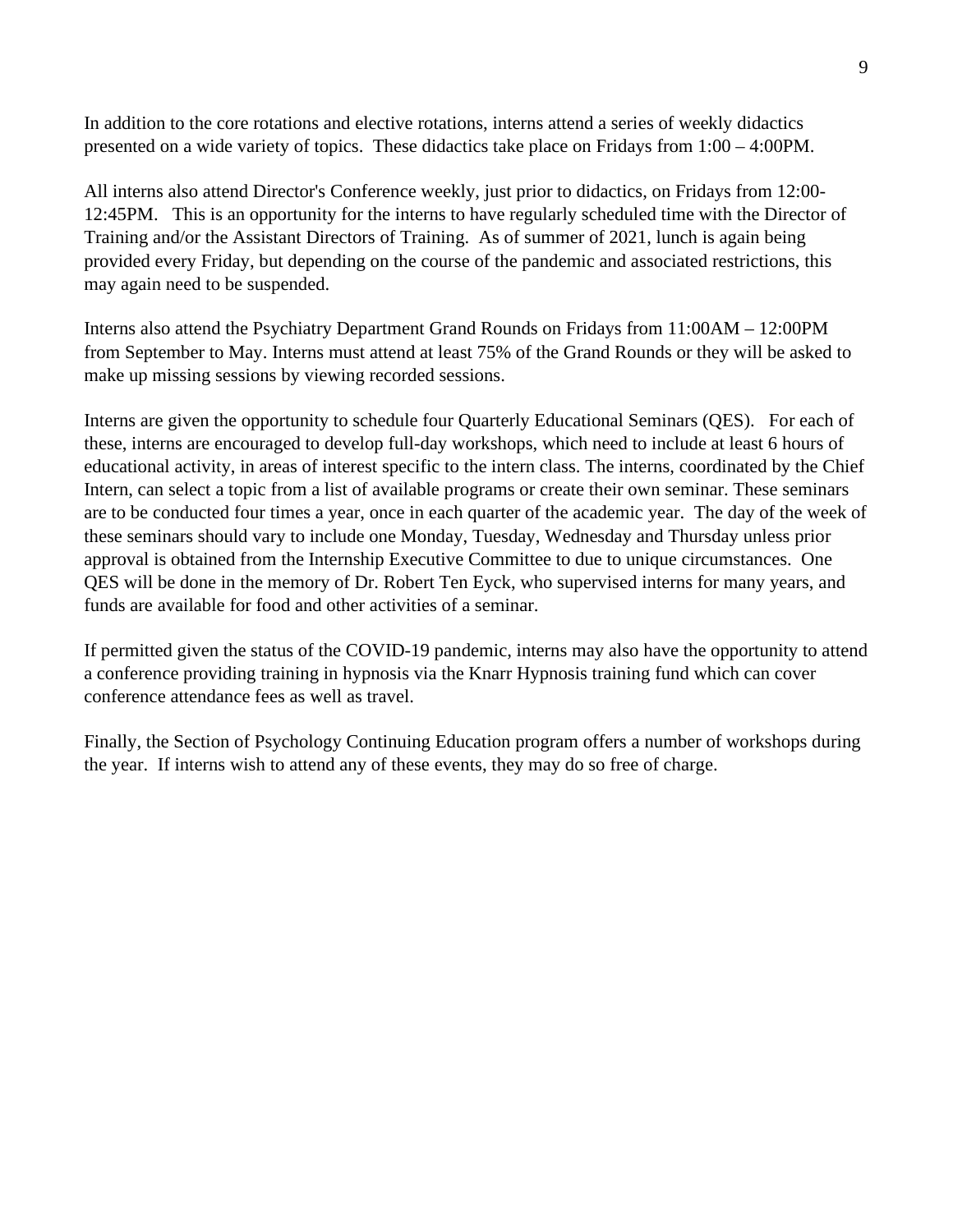#### TRACKS AND CORE ROTATIONS

#### **Adult Health Psychology Track**

The Adult Health Psychology interns will each complete both Core rotation A and Core rotation B.

#### Rotation A

Supervisor: [Yelena Chernyak, PhD,](https://medicine.iu.edu/faculty/11776/chernyak-yelena/) HSPP

The goal of this core rotation is for interns to have a breadth of experience in providing health psychology services to adults in a variety of outpatient clinical treatment settings including cardiology and behavioral sleep medicine. The setting for this rotation is divided between the IU Health Adult Outpatient Psychiatry Clinic and Study Center at the IU Health Neuroscience Center and Methodist Hospital's Acute Heart and Lung Care Clinic. Specialized services provided include assessment, consultation, individual and group psychotherapy primarily utilizing CBT/ACT and other empirically supported interventions to deliver behavioral medicine, psychosocial support, coping skills building, symptom management, and behavioral modification. Interns will have the opportunity to work with a medically diverse clinical population experiencing acute and chronic medical conditions, provide consultation services, and interact with a multi-disciplinary medical team, and attend clinical case rounds in hospital-based clinics. All clinical settings have a teaching mission allowing interns to interact with residents and fellows from various departments. IUH is a tertiary care facility with nationally and internationally recognized programs in specialized medical care. Please note: the 2-1/2 days/week of this Core rotation must include a full day on Tuesdays (Adult Sleep Clinic) a half and full day on a Monday or Thursday (Heart/Lung Clinic).

#### Rotation B:

Supervisors: Danielle Henderson, PhD, HSPP, Tori Powers, Ph.D., HSPP

This core rotation gives interns the opportunity to provide psychological services to diverse clinical populations in two distinct settings – adult outpatient, and pain management. Locations for this rotation include IU Health University Hospital, and the IU Health Adult Outpatient Psychiatry Clinic and Study Center at the IU Health Neuroscience Center. Interns will enhance their skills in conducting assessments and consultations and in providing individual psychotherapy primarily utilizing CBT/ACT and other empirically supported interventions. Interns will also gain experience in providing psychosocial support and bolstering patients' efforts to modify behaviors, build coping skills, and manage symptoms. The 2-1/2 days/week of this Core rotation will include a full day on Mondays (Advanced Pain Therapies), a full day on Tuesdays (Adult Outpatient), and a half-day on Friday mornings to complete any needed paperwork and/or readings.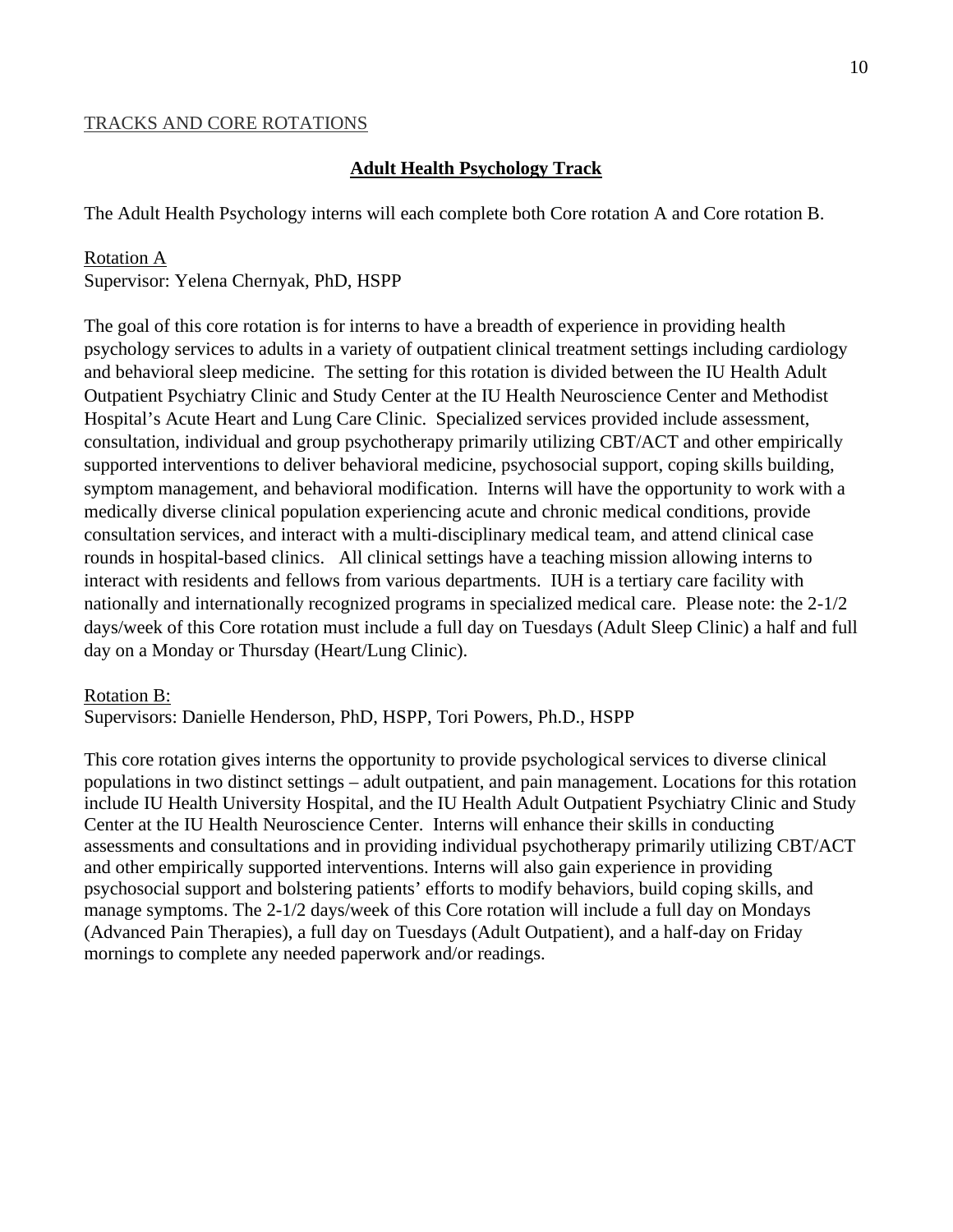## **Child/Pediatric Track**

The Child/Pediatric Track interns will each select two of the following three core rotations.

Child and Adolescent Outpatient Supervisors: [Bill Kronenberger, PhD,](https://medicine.iu.edu/faculty/13615/kronenberger-william/) HSPP; [Ann Lagges, PhD,](https://medicine.iu.edu/faculty/14540/lagges-ann/) HSPP, ABPP; Gabriela Rodriguez, Ph.D., HSPP

The Child and Adolescent Psychiatry Clinic offers outpatient mental health services to families with children and adolescents under the age of 19. Families present to the clinic with a wide range of psychiatric and co-morbid medical conditions and often with complex social situations. The child outpatient rotation is divided among a number of the clinics that exist under the larger umbrella of this general clinic. Interns on this rotation will participate in a combination of the following tailored to meet their training goals: the pediatric testing clinic (full day on Thursdays), TAC (Tics, Anxiety and Compulsions) Clinic (full or half day Mondays or Wednesdays), and the Child and Adolescent ADHD/Disruptive Behavior Disorders Clinic (full day Mondays)

In all components of this rotation, the intern may have the opportunity to supervise a practicum student.

The pediatric testing clinic provides interns with experience providing intensive, full-day assessments to children and adolescents with complex issues involving cognitive abilities (approximately 90% of cases) and at times, issues involving personality/symptom assessment (approximately 10% of cases). The intern is responsible for some test administration, behavior observation and test interpretation.

In the Tics, Anxiety and Compulsions (TAC) clinic, interns will gain experience working with children, adolescents and their families presenting with primary diagnoses of OCD, Tourette's Disorder and other tic disorders, as well as other anxiety disorders including selective mutism. Treatment will include Exposure and Response Prevention (ERP) for OCD and Comprehensive Behavioral Intervention for Tourette's (CBIT) as well as other evidence-based interventions as appropriate. The clinic is multidisciplinary in nature which allows patients to receive therapy and medication management services at the same visit. The team, including a psychologist, psychiatrist, psychiatric residents, psychology interns and psychology practicum students will meet prior to the afternoon clinic to discuss patients.

The Child and Adolescent ADHD/Disruptive Behavior Disorders Clinic is a full day per week and occurs on Mondays. Interns will primarily gain experience in providing therapy, specifically evidencebased treatment of ADHD and disruptive behavior disorders. Patients present with primary diagnoses including ADHD and/or ODD as well as comorbid diagnoses including depressive disorders and anxiety disorders. Patient ages typically range from 4 – 16 years. Treatment approach is most often behavioral parent training to manage disruptive behaviors and cognitive-behavioral therapy to manage comorbid disorders, typically using the Modular Approach to Therapy for Children (MATCH-ADTC) manual.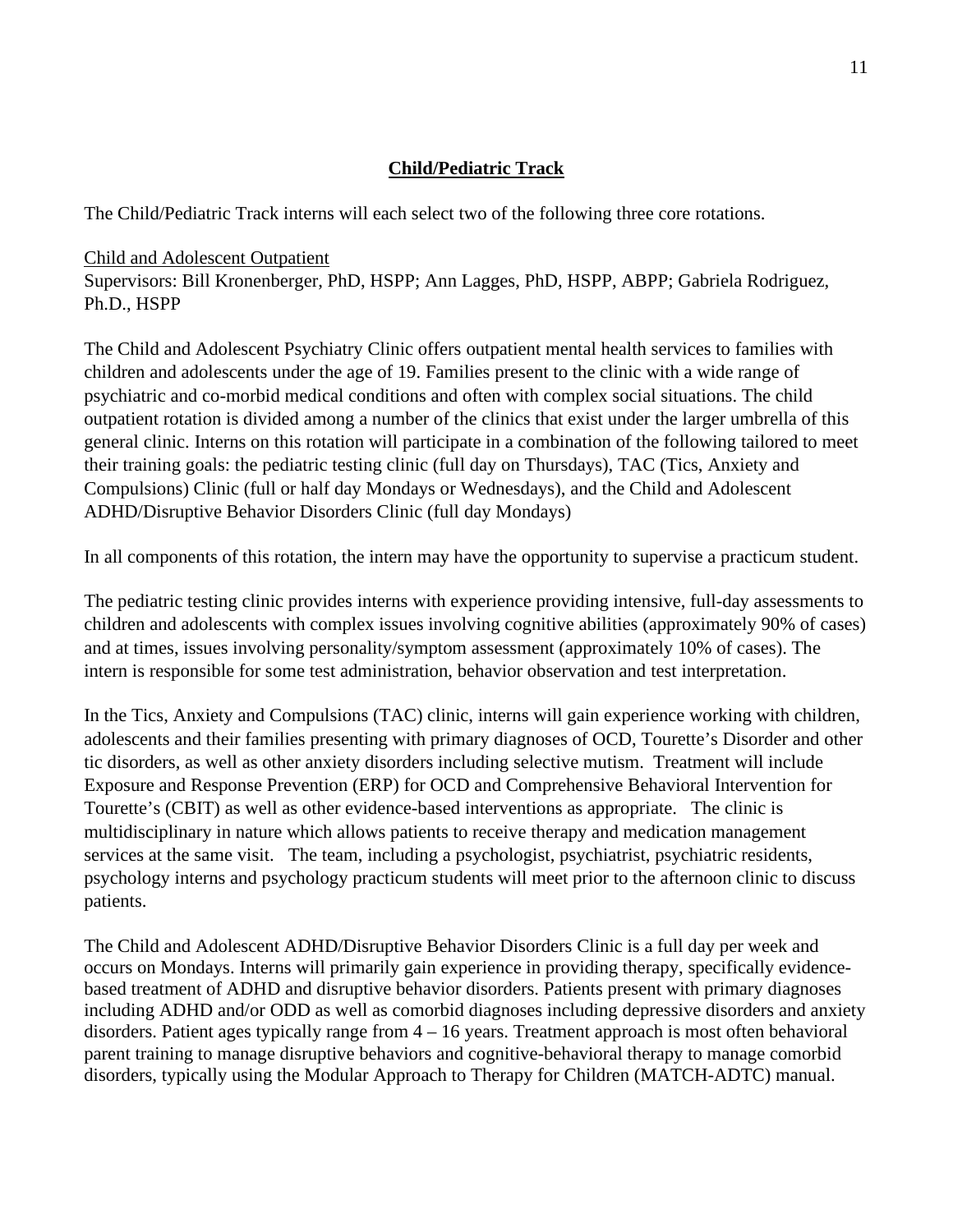Given the presenting problems of many of our patients, collaboration with schools and primary care providers is common.

Child and Adolescent Consultation Liaison Service Supervisors: [Hillary Blake, PsyD,](https://medicine.iu.edu/faculty/13218/blake-hillary/) HSPP; [Amy Williams, PhD,](https://medicine.iu.edu/faculty/22839/williams-amy/) HSPP, ABPP, Michele Tsai-Owens, Ph.D., HSPP

The Riley Psychiatry Consultation Liaison service offers inpatient mental health services hospital-wide. Consultation requests are received from various services including Hospitalist, Gastroenterology, Neurology, Hematology/Oncology, Rehabilitation, Pulmonology, Surgery, Developmental Pediatrics, Critical Care, Endocrinology, and Adolescent Medicine. Psychology interns will be involved in consultation requests involving diagnostic assessment, somatoform disorders, coping with chronic illness, overdose/ingestion, pain management, adherence difficulties, behavioral interventions, feeding issues, and pre- and post-transplant evaluations. Interns will carry an average of 2-4 cases per day, including new initial assessments and follow-up therapeutic interventions. The CL team is a multidisciplinary team which includes psychologists, psychiatrists, and licensed clinical social workers. In addition, the intern will have the opportunity to work with psychiatry and triple board residents and medical students. Opportunities for supervision of medical students are available.

#### Pediatric Outpatient

Supervisors: Elaine Gilbert, Psy.D., HSPP, Stephanie Hullmann, Ph.D., HSPP; Mary Milder, Ph.D., HSPP, Katie Schwartzkopf, Psy.D., HSPP, Amy Williams, Ph.D., HSPP, ABPP

Interns on this rotation will participate in a combination of the following tailored to meet their training goals: The Pain Center Specialty Clinic, Pediatric Psycho-oncology and The Pediatric GI Clinic. Please see the elective rotation descriptions for each of these clinics for more details.

#### **Child/Autism Track**

Supervisors: Ann Lagges, Ph.D., HSPP, ABPP, Noha Minshawi, Ph.D., HSPP, Gabriela Rodriguez, Ph.D., HSPP.

The Child/Autism Track intern will spend 1-1/2 days per week for each of the 6-month rotations training with Dr. Minshawi in the Christian Sarkine Autism Treatment Center (CSATC), which is a comprehensive, hospital-based and university-affiliated treatment center engaging in clinical care, research, education and outreach activities in the state of Indiana. We are actively serving over 800 individuals with Autism Spectrum Disorders (ASD) and other neurodevelopmental disabilities (NDD) of all abilities and developmental levels. The CSATC and our corresponding internship program is unique in that we provide both diagnostic evaluations and treatment services. Interns receive extensive training and supervision in both the assessment of ASD and other NDDs, as well behavioral interventions grounded in Applied Behavior Analysis and Cognitive Behavioral Therapy.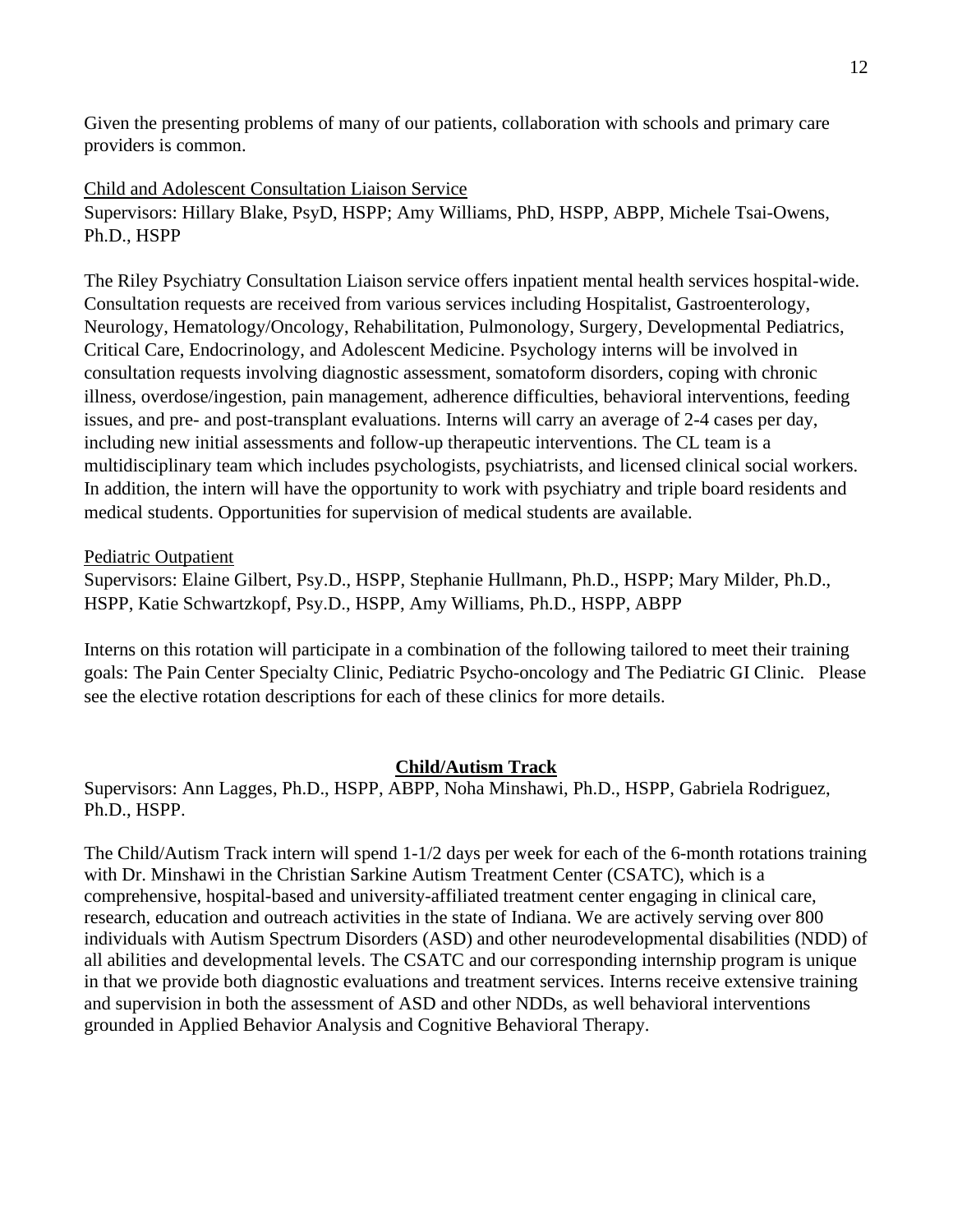During Core rotation A, the intern will spend 1 day per week with Dr. Lagges (Mondays) in the In the Tics, Anxiety and Compulsions (TAC) clinic. The intern will gain experience working with children, adolescents and their families presenting with primary diagnoses of OCD, Tourette's Disorder and other tic disorders, as well as other anxiety disorders including selective mutism. Treatment will include Exposure and Response Prevention (ERP) for OCD and Comprehensive Behavioral Intervention for Tourette's (CBIT) as well as other evidence-based interventions as appropriate. The clinic is multidisciplinary in nature which allows patients to receive therapy and medication management services at the same visit. The team, including a psychologist, psychiatrist, psychiatric residents, psychology interns and psychology practicum students will meet prior to the afternoon clinic to discuss patients.

During Core rotation B, the intern will spend 1 day per week (Mondays) with Dr. Rodriguez in the Child and Adolescent ADHD/Disruptive Behavior Disorders Clinic. Interns will primarily gain experience in providing therapy, specifically evidence-based treatment of ADHD and disruptive behavior disorders. Patients present with primary diagnoses including ADHD and/or ODD as well as comorbid diagnoses including depressive disorders and anxiety disorders. Patient ages typically range from 4 – 16 years. Treatment approach is most often behavioral parent training to manage disruptive behaviors and cognitive-behavioral therapy to manage comorbid disorders, typically using the Modular Approach to Therapy for Children (MATCH-ADTC) manual. Given the presenting problems of many of our patients, collaboration with schools and primary care providers is common.

## **Pediatric Neuropsychology Track**

Supervisors: Training Supervisors: Liz Begyn, PhD, HSPP, [ABPP-CN,](https://medicine.iu.edu/faculty/20212/begyn-elizabeth/) Jana Chan, Ph.D., HSPP, Kathleen Kingery, Ph.D., HSPP, Other agency/institution supervisors: Brenna McDonald, Psy.D. HSPP, ABPP-CN

The pediatric neuropsychology track intern completes two core rotations in pediatric neuropsychology, designed to provide advanced training in neuropsychological assessment of children and adolescents with major medical conditions and associated cognitive sequelae. The goal of this track is to prepare interns for future board certification in clinical neuropsychology, as well as for leadership in the field, and this is accomplished through diverse clinical activities and didactics. The primary clinical activity is outpatient neuropsychological assessment, and the intern also observes inpatient consultation on the rehabilitation unit and consultation in multidisciplinary medical clinics. The intern on this track will spend 50% of their overall training time in clinical neuropsychology, consistent with the Taxonomy for Education and Training in Clinical Neuropsychology.

Outpatient neuropsychological assessment takes place in the outpatient pediatric neuropsychology clinic, which serves patients ages four years through college age with major medical conditions (most commonly brain tumor, leukemia, epilepsy, concussion, traumatic brain injury, and genetic syndromes). Evaluations are conducted in one day, including interview, testing and feedback, to best serve our patients and families, who come from across the state for care. Interns participate in all aspects of the evaluation, with a developmental approach of increasing contribution throughout training. In addition to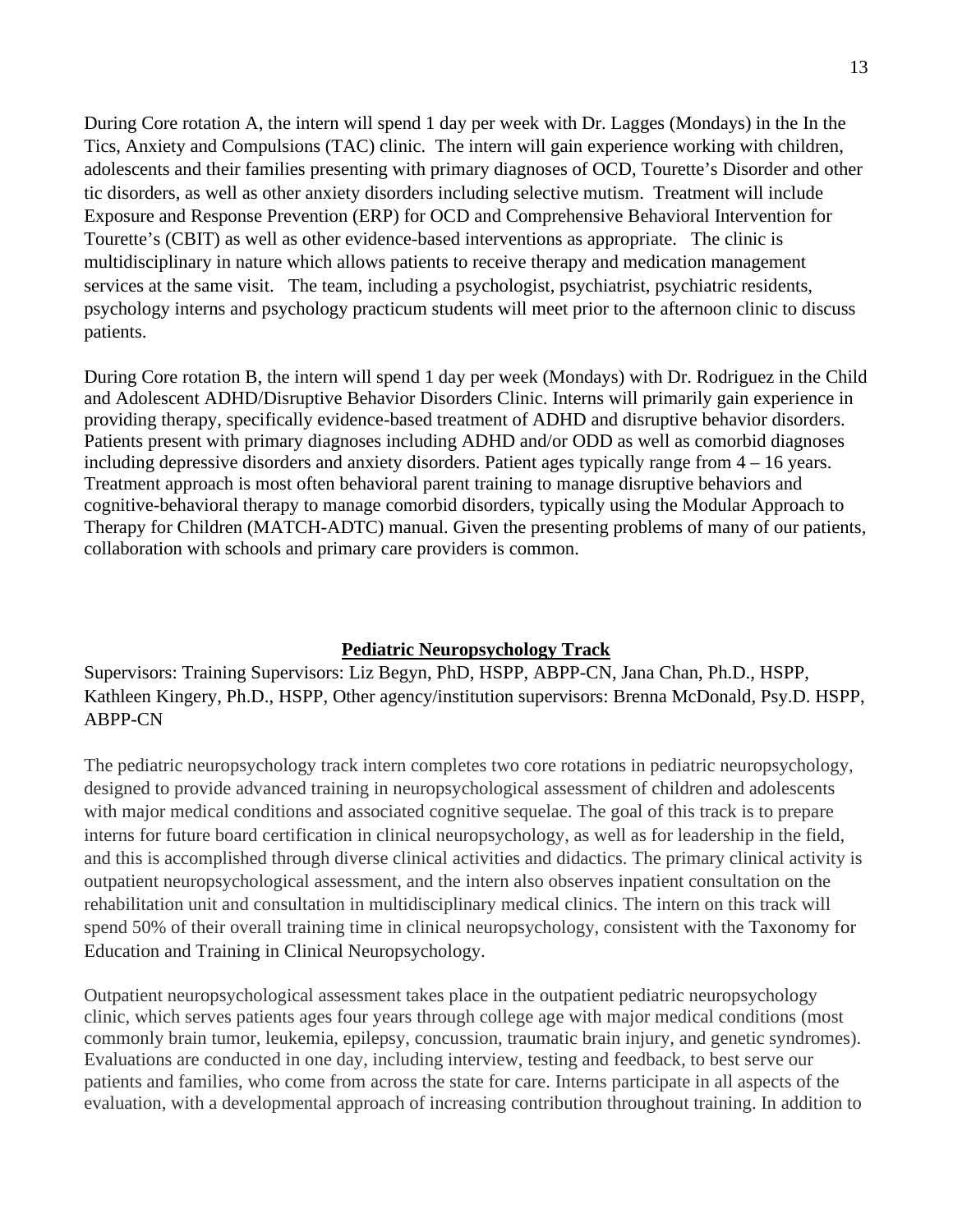outpatient service, the intern also collaborates with the pediatric neuropsychology fellow on the inpatient rehabilitation unit, joins pediatric epilepsy surgery conference, and attends neuro-oncology multidisciplinary clinic and radiology conference (tumor board). There may be opportunities to participate in other multidisciplinary clinics as well. Neuropsychology-specific didactics include the pediatric neuropsychology seminar, pediatric neuropsychology case conference, and cultural competence seminar. Interns also have the opportunity to observe a functional magnetic resonance imaging (fMRI) evaluation, to further enhance exposure to the specialty of pre-surgical epilepsy evaluation. In addition to experience with a wide range of medical conditions, the intern will gain emerging specialization with specific medical populations, including neuro-oncology, epilepsy (with emphasis on pre-surgical), and TBI, through focused didactics, multi-disciplinary experiences, and clinical activities. The core rotation is complemented by the elective rotation with multidisciplinary experiences in RASopathy and TBI.

Our clinical neuropsychology program is home to a vibrant learning community, which also includes pediatric and adult neuropsychology fellows and externs from local doctoral clinical neuropsychology programs. The majority of this rotation takes place at the IU Health Neuroscience Center/Goodman Hall, with additional opportunities at Riley Hospital for Children at IU Health.

# **Autism Track**

The Autism Track intern will complete two core rotations in the Christian Sarkine Autism Treatment **Center** 

Supervisor: Noha Minshawi, PhD, HSPP

The Christian Sarkine Autism Treatment Center (CSATC) is a comprehensive, hospital-based and university-affiliated treatment center engaging in clinical care, research, education and outreach activities in the state of Indiana. We are actively serving over 800 individuals with Autism Spectrum Disorders (ASD) and other neurodevelopmental disabilities (NDD) of all abilities and developmental levels. The CSATC and our corresponding internship program is unique in that we provide both diagnostic evaluations and treatment services. Interns receive extensive training and supervision in both the assessment of ASD and other NDDs, as well behavioral interventions grounded in Applied Behavior Analysis and Cognitive Behavioral Therapy.

**Who We Serve:** The CSATC serves individuals from birth through early adulthood. Our primary referral concerns are: language delay, aggression, tantrums, self-injury, social skill deficits, oppositional behavior, anxiety, depression, and adaptive skills deficits (i.e., toileting). Our patients often have complicated presentations that include genetic syndromes (e.g., Fragile X, Down's Syndrome, Angelman's Syndrome) and medical complications (e.g., feeding disorders, childhood cancer, seizure disorders, mitochondrial disorders).

**Services We Provide:** The CSATC provides families with comprehensive evaluations and ongoing clinical care for interfering behavior problems and skill deficits. We receive referrals from across the state and surrounding states for our complex diagnostic decision making and behavioral and medical treatment expertise. Services we provide include: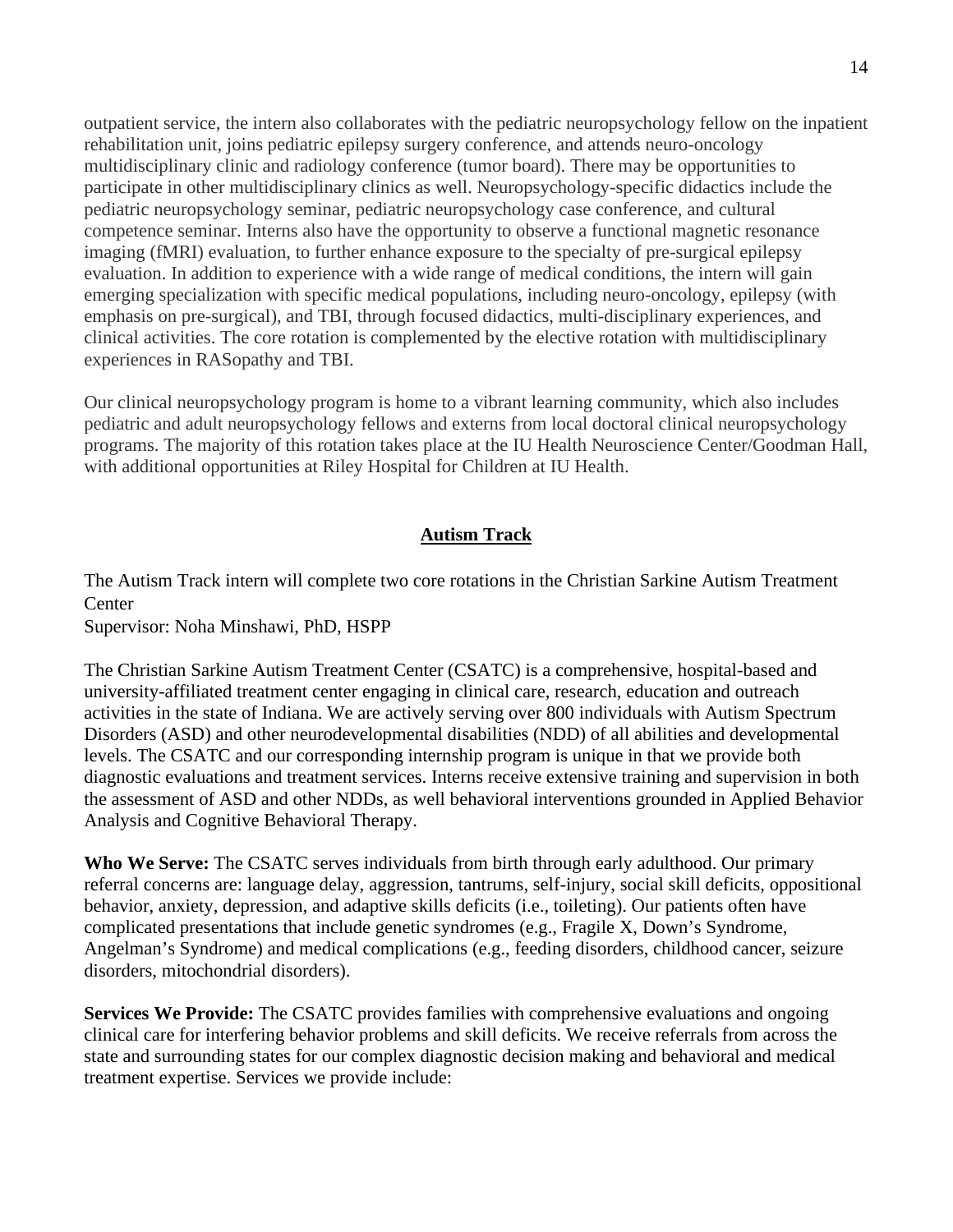**Diagnostic Assessments** – determine appropriate diagnoses and assess for ASD. Evaluation includes a semi-structured caregiver interview and child observation. Feedback, diagnosis and treatment recommendations are provided and family is connected to local supports and resources.

**Comprehensive Evaluation** – when additional information is needed, formal testing completed to assess ASD, ID, and other diagnoses. Includes ADOS, behavior rating scales, cognitive assessments, and assessment of adaptive skills.

**ABA-Based Parent Management Training** – address behavior problems and skill deficits through Applied Behavior Analysis-based parent training. This include antecedent interventions (e.g., visual supports, schedule changes), function-based consequences (e.g., planned ignoring, differential attention, positive reinforcement) and teaching replacement skills (e.g., functional communication, coping skills)

**Individual Cognitive Behavioral Therapy** – address co-morbid diagnoses (e.g., anxiety, depression) in higher functioning individuals with ASD. Basic CBT is modified to meet the individual's needs, drawing from a number of interventions such as Facing our Fears and ZONES of Regulation.

**Medication Management** – psychiatrists and psychiatry residents manage behavior problems through psychotropic medications

**Intern Responsibilities:** Interns receive intensive training in both assessment and treatment of ASD and NDDs. Including:

## **Intern Time Breakdown:**

- **2.5 days per week for 12-months in the CSATC, 2 days per week in elective rotations, 0.5 days per week in didactics**
- **Average of 2 diagnostic assessments and 1 comprehensive assessment per week**
- **Average of 5 therapy patient slots per week (average caseload of 12-15 therapy patients at a time)**

## **Behavioral Treatment Services:**

- Applied Behavior Analysis (ABA) focused interventions, including RUBI Parent Training protocol
- Lead individual parent training
- Conduct individual therapy using modified Cognitive Behavioral Therapy techniques
- Treatment planning focused on antecedent, behavior, and consequence

## **Assessment Services:**

- Conduct diagnostic interviews & observations
- Consider differential diagnoses (e.g., ADHD, disruptive behaviors, Intellectual Disability)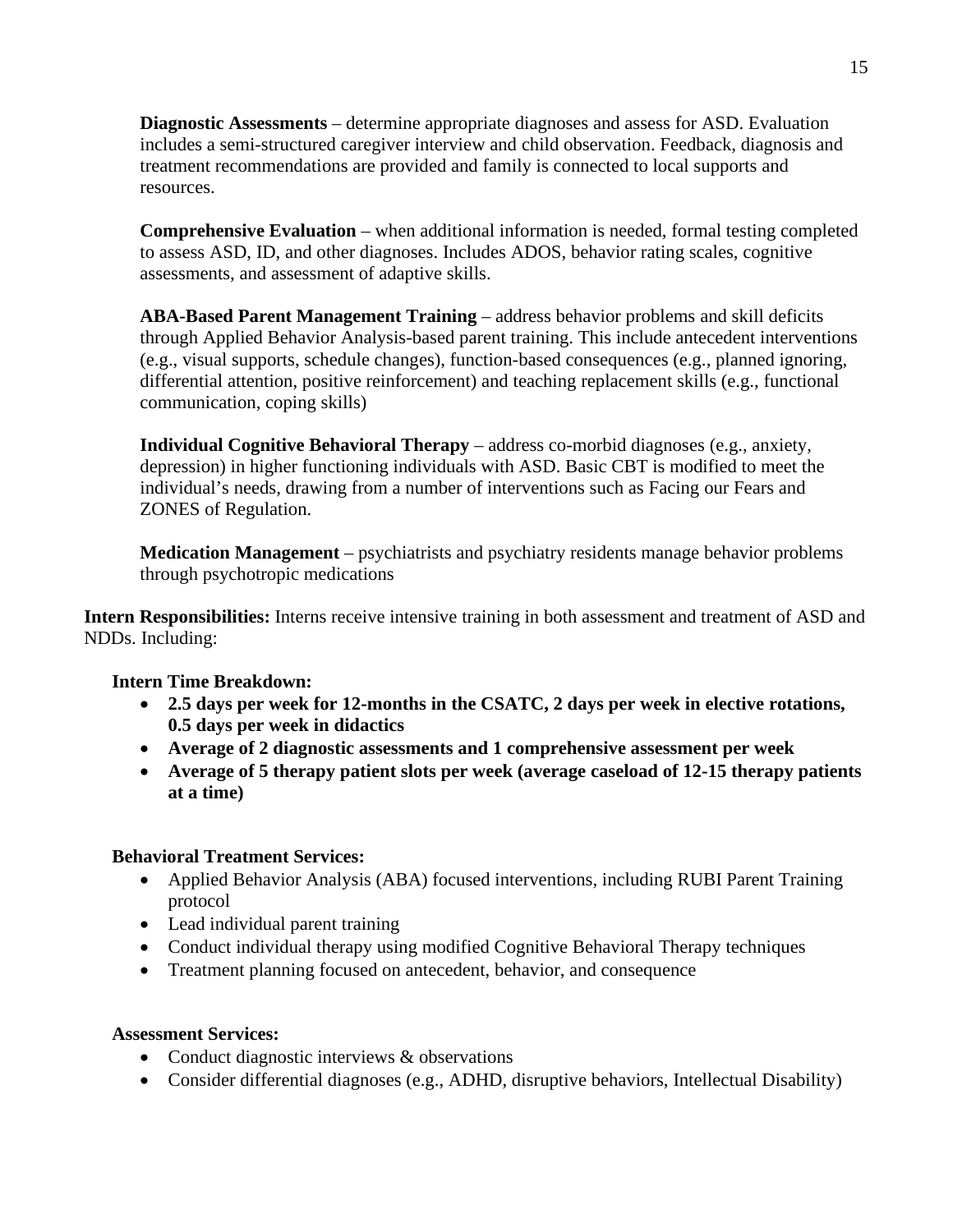• Complete comprehensive evaluations when appropriate (e.g., IQ testing, adaptive skills, structured interviews)

**Additional Intern Opportunities:** In addition to the above experiences, the intern in the Autism Track will also receive Crisis Prevention Intervention Training, ADOS-2 training through an ADOS-2 Clinical Workshop, exposure to the ADOS-2 administrations and scoring, and the opportunity to do case presentations. There is also opportunities for Interns to advance their scholarly development within the Autism Track through optional work on case studies, chart reviews, journal reviews, book chapter and manuscript preparation, as well as poster presentations at regional and national conferences. The CSATC also provides a one-year Post-Doctoral Fellowship in Autism. This fellowship program includes extensive standardized testing experience with ADOS-2 clinical reliability, behavioral interventions and parent training, contact hours and supervision necessary for licensure, and the opportunity to supervise practicum students and interns.

## **Integrated Care – CHOICE Track**

The Integrated Care Track intern will complete two core rotations in the CHOICE program with specific clinics varying between the first and second rotations.

Supervisors: Training Supervisors: [Lezlie Blackford, PhD,](https://medicine.iu.edu/faculty/21557/blackford-m/) HSPP, [Melissa Butler, PhD,](https://medicine.iu.edu/faculty/13843/butler-melissa/) HSPP, Danielle Henderson, Ph.D., HSPP, [Sarah Landsberger, PhD,](https://medicine.iu.edu/faculty/10758/landsberger-sarah/) HSPP, [Jen Vohs, PhD,](https://medicine.iu.edu/faculty/15039/vohs-jenifer/) HSPP, Other agency/institution supervisor: David Diaz, M.D.

The CHOICE program— Changing Health Outcomes through Integrated Care Excellence is an integrated care program providing specialized behavioral health services in primary care adult and pediatric clinics. The CHOICE program strives to improve patient health and access to mental and behavioral health services through the integration of psychologists and psychiatrists into primary care practices. The CHOICE program is currently located at four separate IU Health locations: IU-Methodist Family Medicine Center, Georgetown Medical Plaza, Riley Primary Care Clinic located in the Pediatric Care Center, and Capital Center Clinic.

Interns on this rotation will become a part of the CHOICE team at least two of the four CHOICE program locations. During one of the two core rotations the CHOICE intern will spend 1 day per week in our peds-only clinic at Riley Primary Care. Interns wanting more pediatric experience can request to do this both rotations instead of just one. CHOICE teams are comprised of psychologists, psychiatrists, psychiatry residents, psychology interns and practicum students, and master's level Behavioral Health Clinicians. Interns will spend approximately 50% of their time in scheduled face-to-face therapy sessions and diagnostic evaluations with patients referred by primary care physicians and pediatricians. The other 50% of the time, interns will be available along with other CHOICE team members for consultations and "warm-hand offs" from primary care physicians and pediatricians. Many referrals tend to be for common psychiatric conditions, such as depression and anxiety, however a number of referrals also deal with adjustment difficulties, health behavior change (including management of chronic health conditions), and more severe forms of mental illness. Pediatric referrals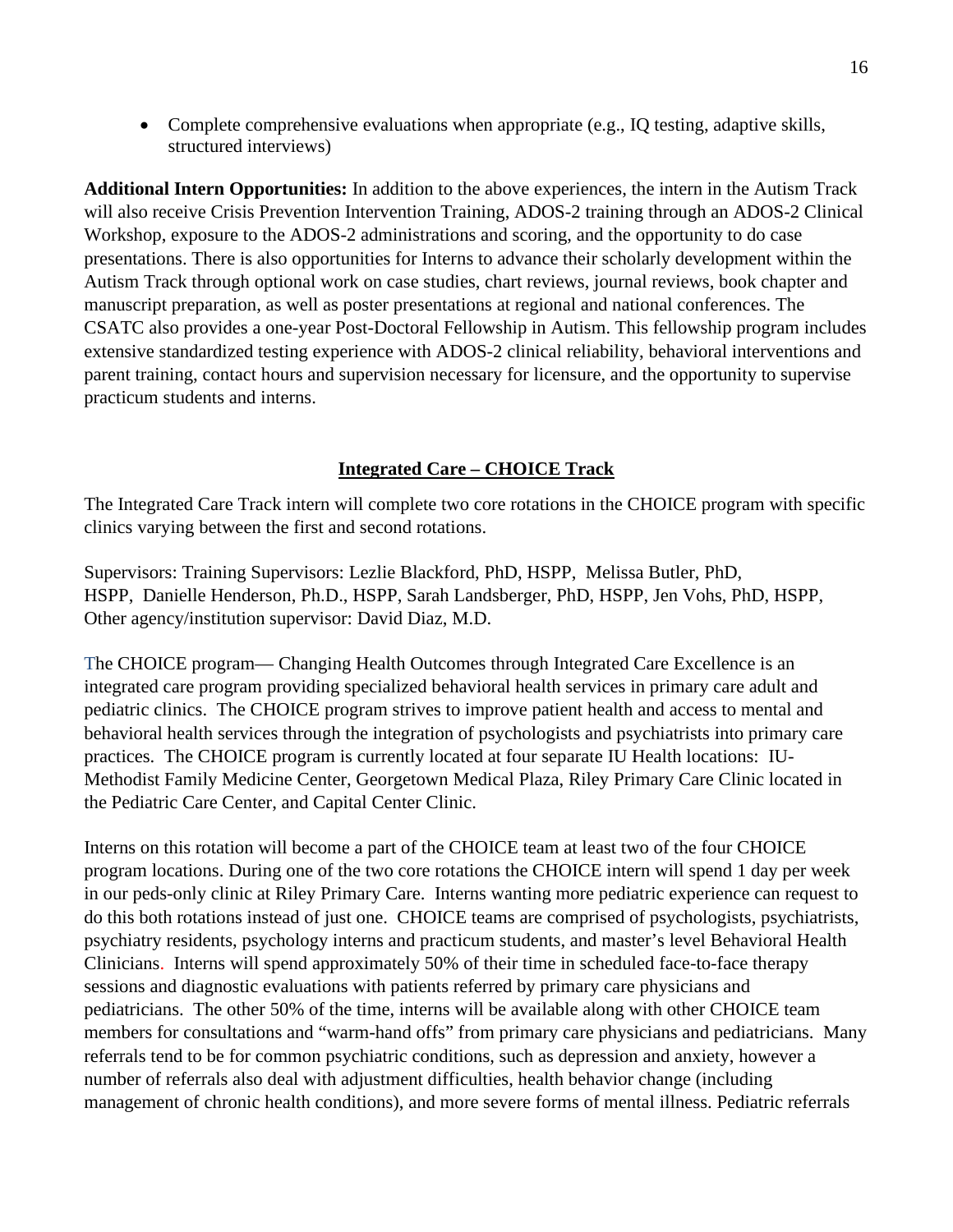tend to focus on depression, anxiety, and behavioral and developmental problems. Interns will use Evidence Based Practice methodology to provide appropriate evaluation and treatment for patients seen in these settings.

# **Addictions Track**

Supervisors: Zack Adams, Ph.D., HSPP, Amanda Broderick, Ph.D., HSPP, Allyson Dir, Ph.D., HSPP

While more than 40 million people in the U.S. had a substance use disorder (SUD) in the last year, only 4 million people received any substance use treatment. One barrier to care is a lack of providers with specialized training in clinical management of SUDs and related disorders. Therefore, the primary goal of the Addiction core rotation is to train psychology interns in best practice, evidence-based practices for assessment and treatment of substance use and SUDs in adolescents and adults.

Interns in the Addiction track will complete two core rotations in adolescent and adult substance use clinical service settings (i.e., 2.5 days per week for 12 months). The balance of time between the adolescent and adult services will be determined based on intern goals and preferences, as well as supervisor capacity within each of the clinics over the training year. Opportunities for scholarly work such as case studies, journal reviews, and manuscript preparation are also available.

**Adolescent Services.** The primary site for work with adolescents and families will be the Adolescent Dual Diagnosis Clinic in the Riley Child & Adolescent Outpatient Psychiatry Clinic. Interns will join an established treatment team and gain experience working with adolescents and their families in the evaluation and treatment of co-occurring substance use and mental health disorders. Interns will be trained in delivery of ENCOMPASS, an integrated, evidence-based treatment model that involves standardized diagnostic assessment, motivational interviewing (MI), cognitive behavioral therapy (CBT), contingency management and family sessions. Interns also will be trained in brief interventions for mild to moderate substance use. Youth receive both therapy and medication management through this clinic, and interns will have opportunities to interact and coordinate care with an interdisciplinary team of psychiatrists, psychologists, psychiatric residents, social workers and medical students in this rotation. Interns will attend team meetings and weekly supervision.

**Adult Services.** The primary sites for work with adults in this rotation will be the Addiction Treatment & Recovery Center at IU Health Methodist Hospital and the Outpatient Addictions Clinic at Goodman Hall. Interns will gain experience in conducting substance use assessments for adults and determining appropriate level of care, as well as in delivering group and individual therapy to adults with a range of substance use disorders and across varying levels of severity. In addition to training in evidence-based practice for substance use treatment, individuals will also gain experience in working with a multidisciplinary team in a hospital-based setting and outpatient clinic. Interns will attend team meetings and weekly supervision.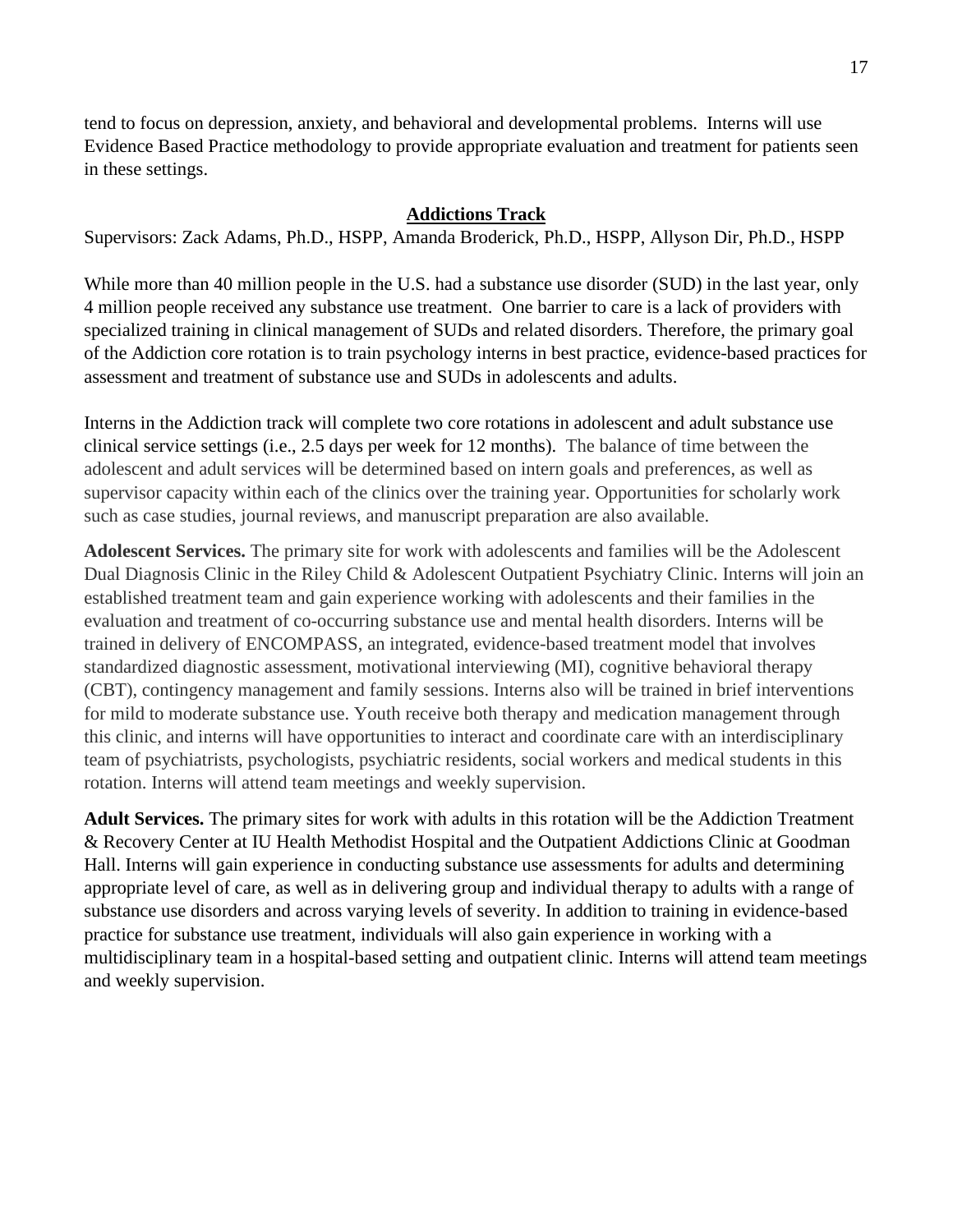## **ELECTIVE ROTATIONS**

#### Adult Outpatient

Please note: this elective is included in the Adult Health Psychology Core Rotation B Supervisor: Tori Powers, Ph.D., HSPP

This rotation is available for one intern per rotation on Tuesdays. The intern will see approximately six patients per day. Interns will provide evidence-based psychotherapy (this includes conducting a clinical interview and diagnostic assessment) that has been individualized to each patient's needs. Interns will gain experience incorporating social factors (e.g., racism, sexism, loss of status, violence, disability, socioeconomic status) into their diagnostic assessments and in determining appropriate treatment goals. Interns will have the opportunity to provide care for patients with a variety of presenting concerns, including, but not limited to ADHD; adjustment disorder; anxiety disorders, bipolar and related disorders; depressive disorders; obsessive-compulsive and related disorders; and trauma-and stressor-related disorders. Interns will receive individual supervision from Dr. Powers and will have the opportunity to gain experience with a variety of modalities such as Acceptance and Commitment Therapy, Cognitive-Behavioral therapy, Dialectical Behavior Therapy, and trauma-focused psychotherapies based on the patients' needs.

#### Adult Behavioral Sleep Medicine

Please note: this elective is included in the Adult Health Psychology Core Rotation A Supervisor: [Yelena Chernyak, PhD,](https://medicine.iu.edu/faculty/11776/chernyak-yelena/) HSPP

This rotation is a full day per week and is available only on Tuesdays. The intern will participate in an adult behavioral sleep medicine clinic in the IU Health Adult Outpatient Psychiatry Clinic in collaboration with the IU Sleep Disorders Center the under supervision of a psychologist with board certification in behavioral sleep medicine. The intern will provide assessment and treatment services to adults ages 18+ for sleep related presenting problems including insomnia, hypersomnia, circadian rhythm disorders, narcolepsy, anxiety disorders, and noncompliance with medical treatments such as CPAP for sleep apnea as well as possible coexisting psychiatric disorders. Skills training, education, and structured learning experiences (e.g. readings, webinars) will be provided to develop skills and knowledge in behavioral sleep medicine respective to intern experience. Initially the intern will shadow the supervising psychologist and then gradually provide more services independently. Treatments are typically short-term (4-8 sessions), are highly focused and specific to sleep problems, and have a strong basis in cognitive-behavioral psychology. Previous experience in behavioral sleep medicine is desirable but not required.

## Adult Solid Organ Transplant Elective Rotation (Inpatient and Outpatient) Supervisors: Rachel Holmes, PhD, HSPP, Anahli Patel, Psy.D., HSPP

This rotation is one full day per week on Mondays or Thursdays. Interns will have the opportunity to conduct diagnostic assessments, pre-transplant evaluations, post-transplant intervention, and provide consultation to different specialty medical teams in both an outpatient and inpatient hospital setting. There are also opportunities to participate in the transplant support groups and weekly transplant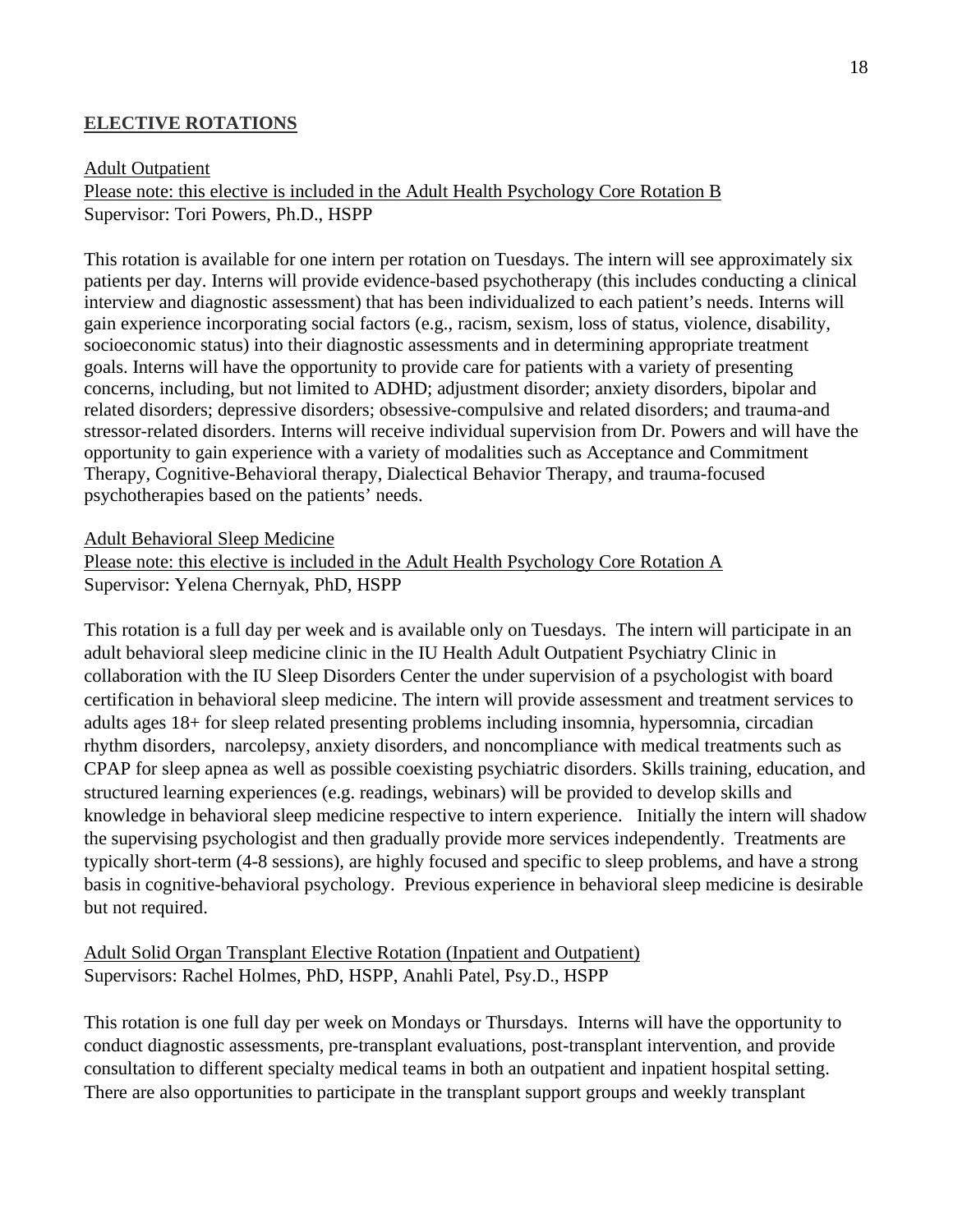meetings for the liver, pancreas, kidney, and multi-visceral teams. The patient population is organ transplant candidates, recipients, and donors. Experience on this rotation will be partially determined by the intern's learning objectives and prior training experience.

## Traumatic Stress Clinic Elective Rotation Supervisor: [Michelle L. Miller, PhD,](https://medicine.iu.edu/faculty/23695/adams-zachary/) HSPP

In the Traumatic Stress Clinic rotation, interns will first be trained in the delivery of evidence-based treatments for treatment of posttraumatic stress disorder (PTSD), including Prolonged Exposure (PE), Cognitive Processing Therapy (CPT), and Narrative Exposure Therapy (NET). Participants will also be trained in how to assess PTSD through use of the CAPS and PCL-5. Skills training and ongoing learning experiences (e.g. readings, webinars) will be provided and matched on level of intern experience. Interns will also have the opportunity to receive training and clinical hours in the assessment and treatment of perinatal traumatic stress, which targets PTSD symptoms (and associated mental health sequalae) during pregnancy and the first two years postpartum. Interns will see traumatic stress cases through Goodman Hall on Tuesday or Thursdays using a variety of modalities as well as have the opportunity to conduct brief NET with pregnant and postpartum women. Interns may have the opportunity to co-facilitate an Acceptance and Commitment Therapy (ACT) for PTSD group for perinatal women. Interns will attend weekly individual supervision sessions. Opportunities for scholarly work such as scholarly articles for publication and submitting abstracts for conferences may also be available.

## Pediatric Psychology Testing Clinic

Please note: Please note, this rotation is an option as part of the Child/Pediatric Track Child Outpatient Core Rotation, and so if it is elected as part of that core rotation by the Child/Pediatric Track interns, it will not be available as an elective. Supervisor: [Bill Kronenberger, PhD,](https://medicine.iu.edu/faculty/13615/kronenberger-william/) HSPP

This rotation is a full day per week and is only available on Thursdays. Psychological testing is conducted two days per month, with one patient per day. Contact hours average 6-8 hours per child. Approximately 90% of testing cases involve evaluation of cognitive abilities (intelligence, achievement, memory, executive functioning, etc.), and 10% of testing cases involve personality testing (projective and/or objective). The other two days per month are used for didactics, additional supervision, learning new tests, test interpretation, and review of results. The intern is responsible for some test administration, supervision of a graduate student, behavior observation, and test interpretation; there is no report-writing. Supervision is provided by live observation of test administration, individual meetings to discuss results, and didactics covering major topics.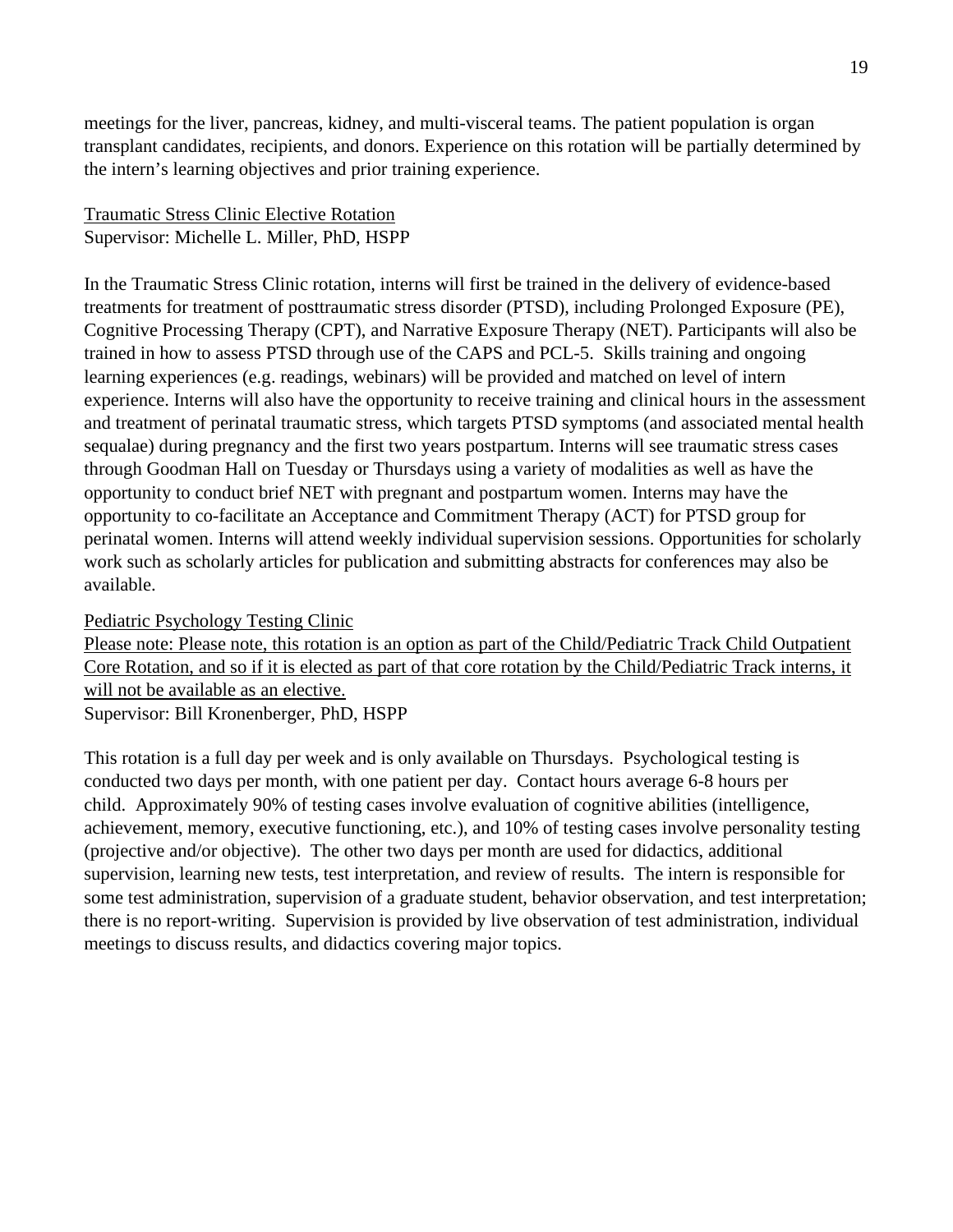Child and Adolescent Tics, Anxiety and Compulsions (TAC) Clinic Please note: This rotation is an option as part of the Child/Pediatric Track Child Outpatient Core Rotation, and is part of Core Rotation A for the Child/Autism Track Intern Supervisor: [Ann Lagges, PhD,](https://medicine.iu.edu/faculty/14540/lagges-ann/) HSPP, ABPP

This rotation is a half or full day per week and occurs on Mondays and Wednesdays. Interns will gain experience working with children, adolescents and their families presenting with primary diagnoses of OCD, Tourette's Disorder and other tic disorders, as well as other anxiety disorders. Treatment will include ERP for OCD and Comprehensive Behavioral Intervention for Tourette's (CBIT) as well as other evidence based interventions as appropriate. The clinic is multidisciplinary in nature which allows patients to receive therapy and medication management services at the same visit. The team, including a psychologist, psychiatrist, psychiatric residents, psychology interns and psychology practicum students will meet prior to the afternoon clinic to discuss patients and review relevant literature. Interns will most likely have the opportunity to assist in supervision of practicum students.

Child and Adolescent ADHD/Disruptive Behavior Disorders Clinic

Please note: This rotation is an option as part of the Child/Pediatric Track Child Outpatient Core Rotation, and is part of Core Rotation B for the Child/Autism Track Intern Supervisor: Gabriela Rodríguez, PhD, HSPP

The Child and Adolescent ADHD/Disruptive Behavior Disorders Clinic is a full day per week and occurs on Mondays. Interns will primarily gain experience in providing therapy, specifically evidencebased treatment of ADHD and disruptive behavior disorders. Patients present with primary diagnoses including ADHD and/or ODD as well as comorbid diagnoses including depressive disorders and anxiety disorders. Patient ages typically range from 4 – 16 years. Treatment approach is most often behavioral parent training to manage disruptive behaviors and cognitive-behavioral therapy to manage comorbid disorders, typically using the Modular Approach to Therapy for Children (MATCH-ADTC) manual. Given the presenting problems of many of our patients, collaboration with schools and primary care providers is common.

Pain Center Specialty Clinic

Please note: This rotation is an option as part of the Child/Pediatric Track Pediatric Outpatient Core Rotation

Supervisors: Amy Williams, Ph.D, HSPP, ABPP, Mary Milder, Ph.D., HSPP

This rotation is a half or full day per week on Tuesdays or Thursdays. Interns will gain experience in assessment and treatment of pediatric patients with chronic pain who present to the Riley Pain Center. Treatment involves CBT for chronic pain (and other evidence based interventions) and biofeedback. The pain center is an interdisciplinary treatment team comprised of pediatric anesthesiologists, a nurse practitioner, pediatric psychologists, a pediatric psychology fellow, and physical therapists. Interns may have the opportunity to gain experience in supervision of practicum students.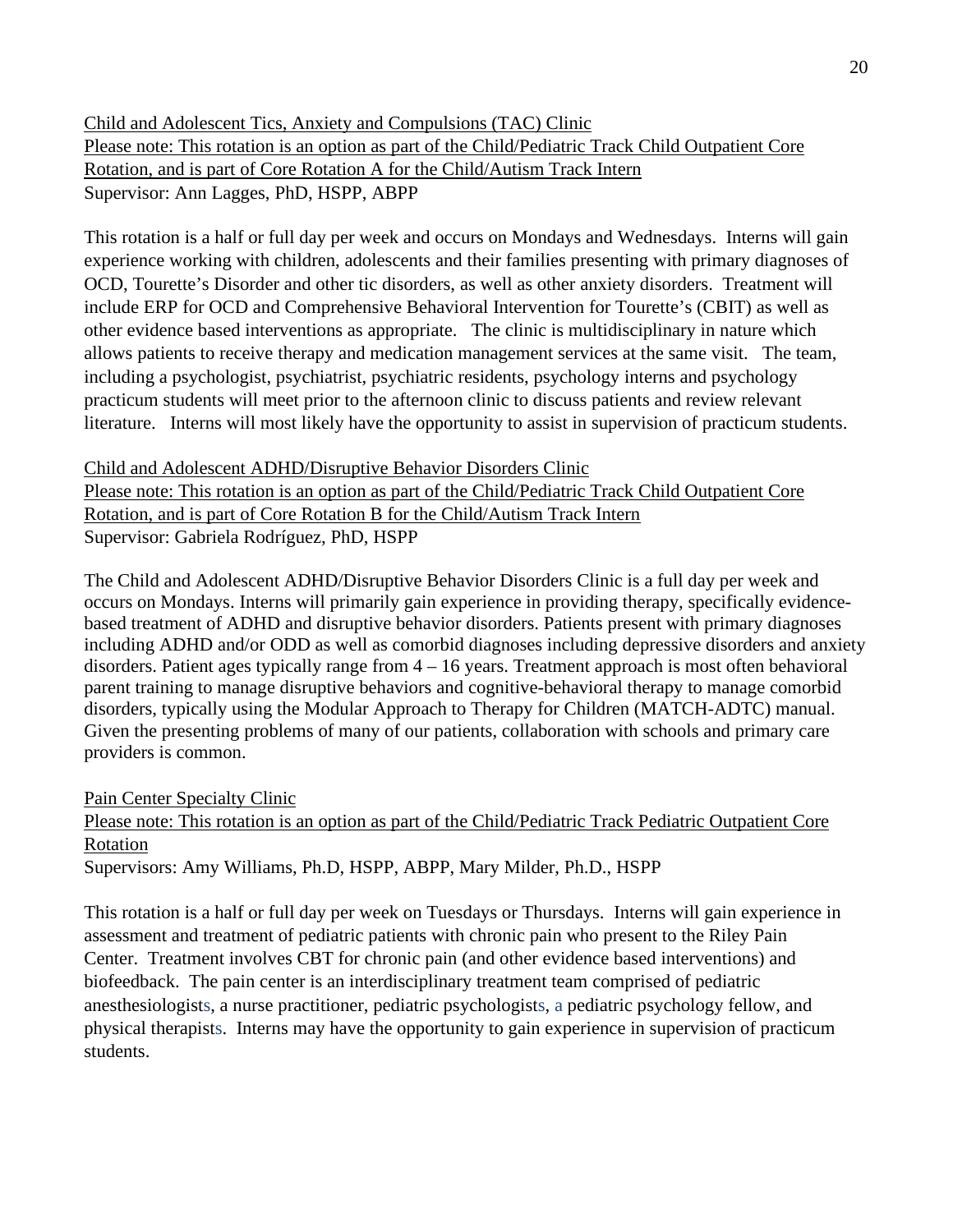#### Pediatric Behavioral Sleep Medicine

Supervisor: [Sarah Morsbach Honaker, PhD,](https://medicine.iu.edu/faculty/22672/honaker-sarah/) HSPP, CBSM, Maureen McQuillan, Ph.D., HSPP

The intern will participate in pediatric behavioral sleep medicine clinics conducted through the Section of Pulmonology, Allergy, and Sleep Medicine in the Department of Pediatrics. Under the supervision of a psychologist with board certification in behavioral sleep medicine and in collaboration with several sleep physicians, they will provide assessment and treatment services for youth ages 0-18 presenting with sleep problems. Initially the intern will shadow the supervising psychologist and then gradually provide more services independently. The intern will also make follow-up phone calls to families to discuss treatment progress and engage in structured learning experiences (e.g. webinars, readings) to develop skills and knowledge in behavioral sleep. During the second half of the rotation, the intern will take the lead conducting co-therapy with patients. Treatments are typically short-term (2-4 sessions), are highly focused and specific to sleep problems, and have a strong basis in cognitive-behavioral psychology. While the most frequent presenting complaint will be insomnia, treatment will also address problems such as nightmares, circadian rhythm disorders, and hypersomnias. In addition to developing a strong foundation and understanding of normal sleep and behavioral sleep medicine treatments, the intern will gain familiarity with actigraphy as a clinical assessment tool, observe part of an overnight polysomnogram, shadow a sleep physician in clinic, and learn to screen for medical sleep disorders. The training experience further includes opportunities to work with infants and toddlers. This rotation is offered only on Wednesdays at IU Health North in Carmel. This is a full-day rotation. Previous experience in behavioral sleep medicine is desirable but not required. Intern hours accrued during this rotation can be applied towards certification in behavioral sleep medicine (DBSM certification offered by the Society for Behavioral Sleep Medicine).

#### Integrated Care – CHOICE Program

Supervisors: Training supervisors: [Lezlie Blackford, PhD,](https://medicine.iu.edu/faculty/21557/blackford-m/) HSPP, [Melissa Butler, PhD,](https://medicine.iu.edu/faculty/13843/butler-melissa/) HSPP Danielle Henderson, Ph.D., [Sarah Landsberger, PhD,](https://medicine.iu.edu/faculty/10758/landsberger-sarah/) HSPP; [Jen Vohs, PhD,](https://medicine.iu.edu/faculty/15039/vohs-jenifer/) HSPP; Other agency/institution supervisor: David Diaz, M.D.

The CHOICE program— Changing Health Outcomes through Integrated Care Excellence is an integrated care program providing specialized behavioral health services in primary care adult and pediatric clinics. The CHOICE program strives to improve patient health and access to mental and behavioral health services through the integration of psychologists and psychiatrists into primary care practices. The CHOICE program is currently located at four IU Health Primary Care locations: IU-Methodist Family Medicine Center (pediatric and adult), Georgetown Medical Plaza (pediatric and adult), Riley Primary Care Clinic (pediatric only), and Capital Center Clinic (pediatric and adult). While each clinic is unique in its level of integration and the population served, several commonalities exist across sites. As an elective rotation, interns will become a part of the CHOICE team at one of the program locations, depending on the intern's interests and supervisor availability. CHOICE teams are comprised of psychologists, psychiatrists, psychiatry residents, and psychology students and interns, and master's level Behavioral Health Clinicians. Elective experiences are for 1 full day per week. Interns will spend approximately 50% of their day in scheduled face-to-face therapy sessions and diagnostic evaluations with patients referred by primary care physicians and pediatricians. The other 50% of the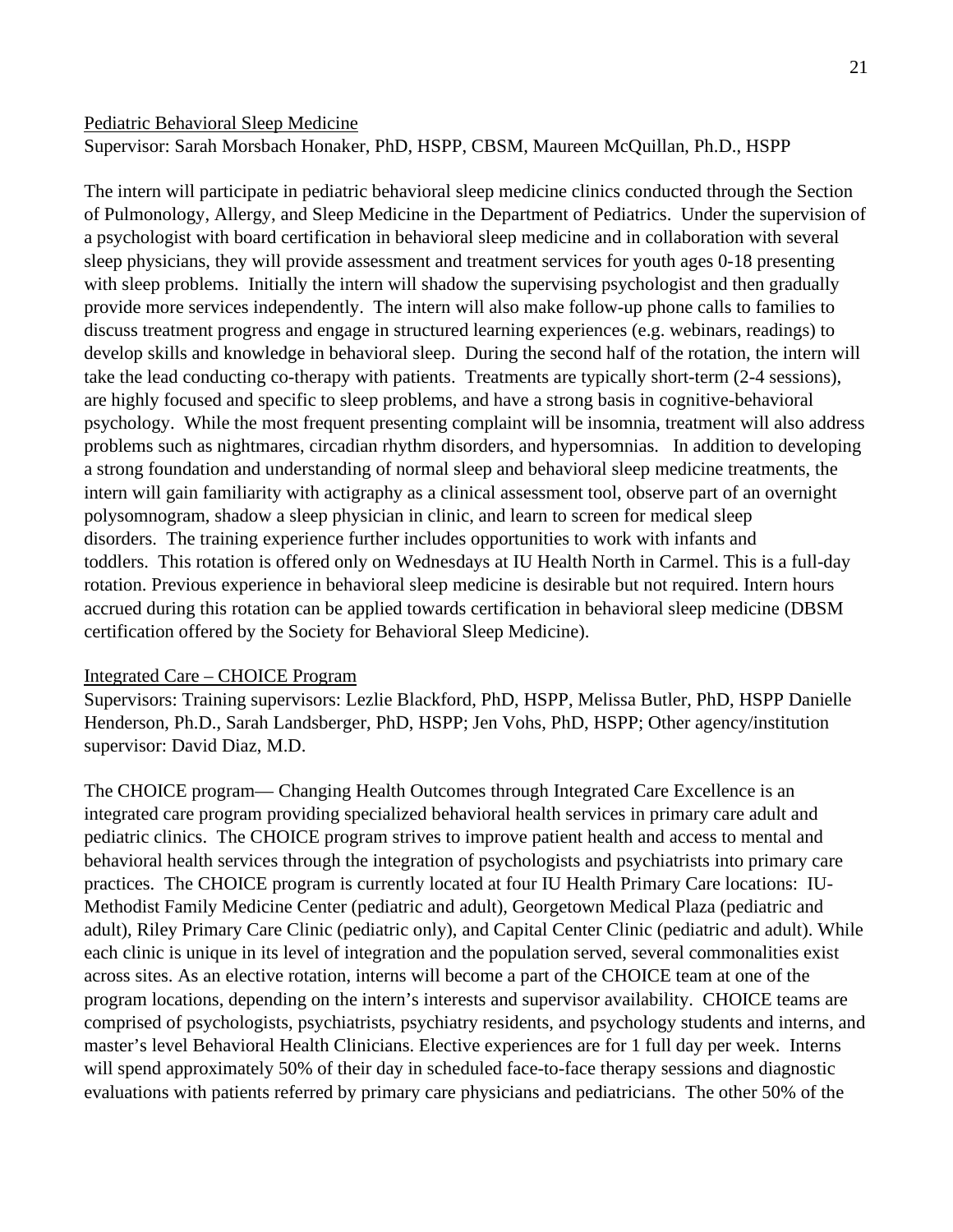day, interns will be available along with other CHOICE team members for consultations and "warmhand offs" from primary care providers. Adult referrals tend to be for psychiatric conditions, such as depression, anxiety, and trauma, while pediatric referrals tend to focus on depression, anxiety, and behavioral and developmental problems. Other common referrals include adjustment difficulties, health behavior change (including management of chronic health conditions), and other forms of mental illness. Interns will use Evidence Based Practice methodology to provide appropriate evaluation and treatment for patients seen in these settings.

## Pediatric Psycho-Oncology

Please note: This rotation is an option as part of the Child/Pediatric Track Pediatric Outpatient Core Rotation

Supervisor: Stephanie Hullmann, PhD, HSPP

This rotation is one full day or two half days per week. Interns will have the opportunity to conduct intake assessments, psychotherapy, and consultations with children and adolescents with cancer and their families. Interns may see patients in the outpatient Pediatric Hematology/Oncology clinic, infusion center, and/or inpatient medical unit at Riley. Presenting problems include: adjustment disorder, anxiety, depression, behavior problems, nonadherence, symptoms management, and end-of-life issues. Treatment is primarily cognitive-behavioral. This rotation takes a developmental approach; initially, the intern will shadow the supervising psychologist and gradually gain more independence. There will also be opportunities to attend weekly interdisciplinary treatment team meetings in which the interns may collaborate with Pediatric Hematology/Oncology medical and psychosocial staff.

Adolescent Gender Health Program Supervisor: Kelly Donahue, PhD, HSPP

The intern will participate in Gender Health clinics conducted through the Department of Pediatrics in the Division of Adolescent Medicine. This rotation is available as a full day per week. Clinics occur on Thursdays in the PCC.

Interns will receive supervision in the provision of gender-affirming care for transgender and genderexpansive adolescents and young adults. Primary focus is on conducting initial assessments for new patients, in addition to providing ongoing psychological support as patients explore their gender identity or pursue gender-affirming social or medical transition, and providing psychoeducation to families and addressing caregiver concerns or misperceptions about their child's gender identity. Interns will also participate in multidisciplinary team huddles which include providers in medicine, psychology, social work, nursing, and nutrition.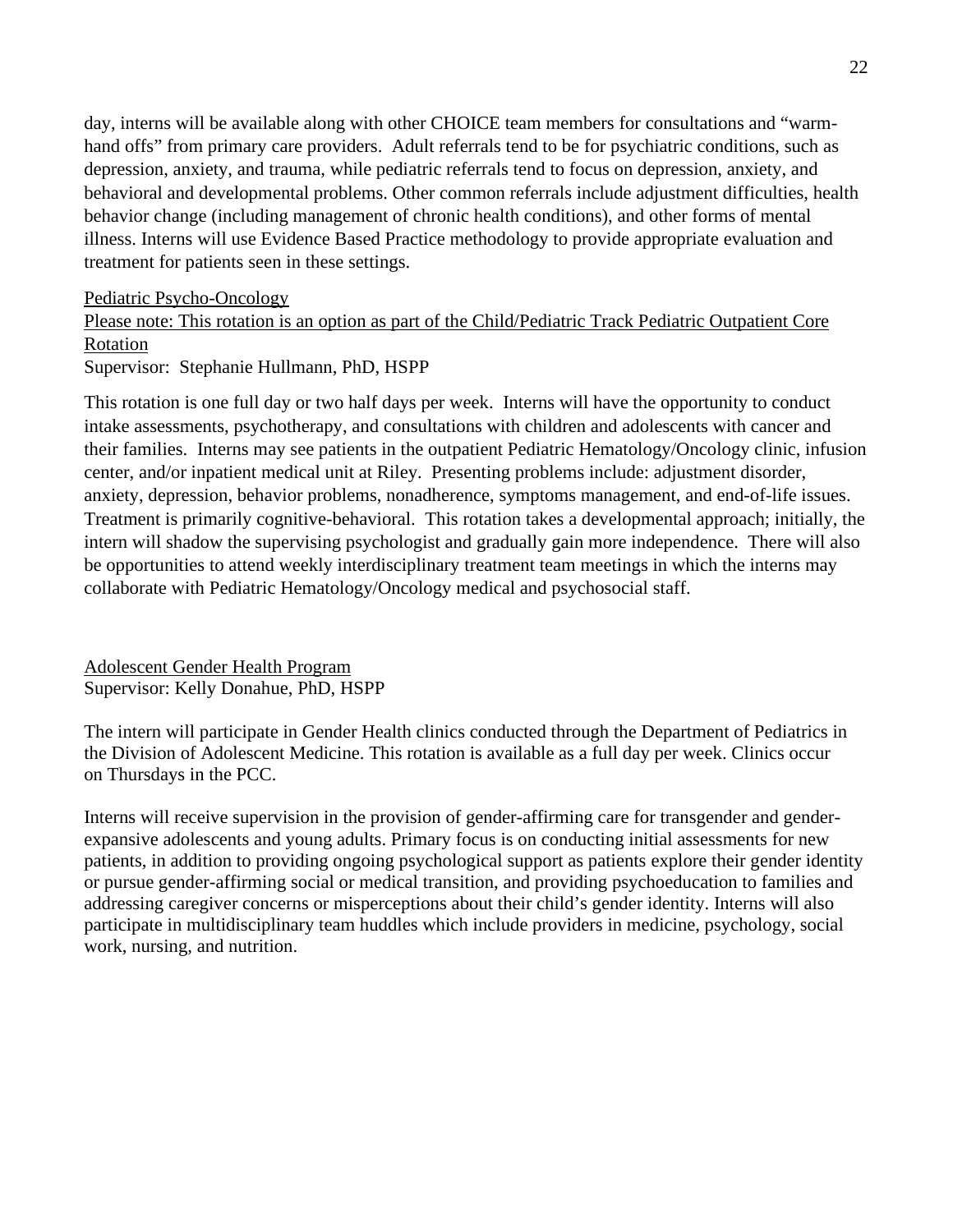Pediatric GI Clinic

Please note: This rotation is an option as part of the Child/Pediatric Track Pediatric Outpatient Core Rotation Supervisors: [Elaine Gilbert, PsyD, HSPP,](https://medicine.iu.edu/faculty/13218/blake-hillary/) Katherine Schwartzkopf, Psy.D., HSPP

This rotation is a half or full day per week and is available on variable days depending on interest and goals of the trainee. This clinical elective rotation is within the Riley GI Division. Interns will learn research informed care for children and adolescents referred by their GI providers for a multitude of presenting issues including nonadherence, coping with chronic medical conditions, somatic and functional conditions, pain management, encopresis, as well as comorbid anxiety and mood issues. Beyond outpatient care this rotation has the potential to involve trainees in integrated clinics including the Healthy Weight Management Clinic and the Motility Clinic. Specialty skills that will be taught include brief assessment of patients with GI symptoms, CBT interventions for chronic medical conditions and pain management, as well as basic and advanced biofeedback skills.

Down syndrome and Catatonia Clinic

Supervisor: Jill Fodstad, Ph.D., HSPP, BCBA-D

*Offered:* ½ Day or full day Clinic on Monday

*Location:* Adult Outpatient Psychiatry Clinic, Goodman Hall

*Max # of Interns a Rotation:* 1

*Clinic Description:* The Down syndrome and Catatonia Clinic is a specialty clinic providing unique care across the lifespan of person's with Down syndrome. Primarily focused on assisting families access care when their child has experienced a regression in functioning due to catatonia – a state of psycho-motor immobility and behavioral abnormalities most often seen in this patient population due to trauma, major life changes, early onset dementia/Alzheimer's, or major depression – the clinic also focuses on supporting individuals who may be experiencing other co-occurring psychiatric needs impairing their functioning. Using a combined treatment approach of psychopharmacology and psychotherapy with adjunctive therapies as needed, individuals and their families are provided with a plan of care the is tailored to their needs.

## *Intern Responsibilities/Opportunities:*

- Conduct individual psychoeducation and psychotherapy with families/caregivers via 45- to 60 minute outpatient therapy appointments. Types of treatment modalities that may be used include (but are not limited to) the following:
	- o Modified Cognitive Behavioral Therapy
	- o Parent/Caregiver Management Training
	- o Individualized & Function-based, ABA-based Caregiver Training
	- o Biofeedback and Relaxation Skills Training
	- o Note: Interns will have the opportunity to conduct psychotherapy via telepsychology services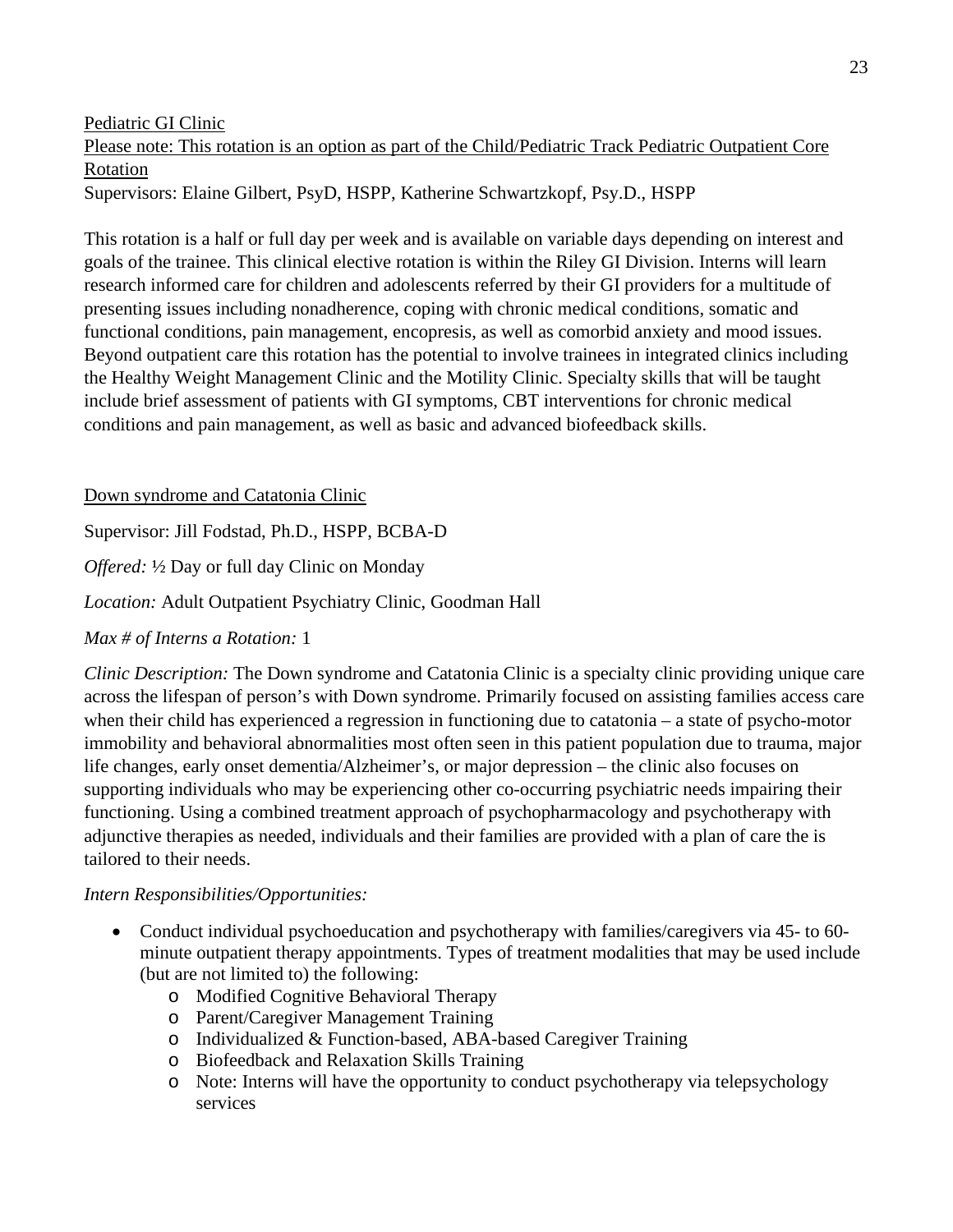- Coordinate care therapeutic care with psychologist, psychiatrist, and other trainees in the clinic; as well as other providers who may be providing care to the individual
- Do co-therapy with psychiatrist or psychiatry trainees
- Conduct progress monitoring assessments as part of standardized, clinic protocol

Early and Emerging Self-Injury Clinic

Supervisor: Jill Fodstad, Ph.D., HSPP, BCBA-D

*Offered:* Full Day Clinic on Thursdays

*Location:* Meridian Crossing, 2nd Floor, Riley Specialists Suite, Carmel, IN

*Max # of Interns a Rotation:* 1

*Clinic Description:* The Early and Emerging Self-Injury Clinic is a treatment-only specialty clinic providing unique care to families. The clinic is primarily focused on providing psychological evidencedbased interventions and support for families of young children (ages 1-7 years old), regardless of developmental status, who engage in self-injurious behaviors (e.g., head banging, hair pulling, face hitting, hand mouthing, rectal digging, rumination). Families are able to receive a variety of services including functional behavior assessments, brief ABA-based behavior consultations, parent/caregiver management training, coordination of care with other providers, and individualized care plans. Psychotherapy services are short-term, and referring therapeutic providers should be prepared to resume care within 6 months of treatment initiation. Families must be able to attend clinic appointments every 2-3 weeks for the duration of their care. Older children, adolescents, and adults diagnosed with developmental disabilities who engage in behavioral/psychiatric conditions impairing their functioning level will be considered on a case by case basis and based upon availability.

## *Intern Responsibilities/Opportunities:*

- Conduct individual psychoeducation and psychotherapy with families/caregivers via 45- to 60minute outpatient therapy appointments. Types of treatment modalities that may be used include (but are not limited to) the following:
	- o Parent/Caregiver Management Training
	- o Individualized & Function-based, ABA-based Caregiver Training
	- o Relaxation Skills Training
	- o Note: Interns will have the opportunity to conduct psychotherapy via telepsychology services
- Coordinate care therapeutic care with referring provider as well as other providers who may be providing care to the individual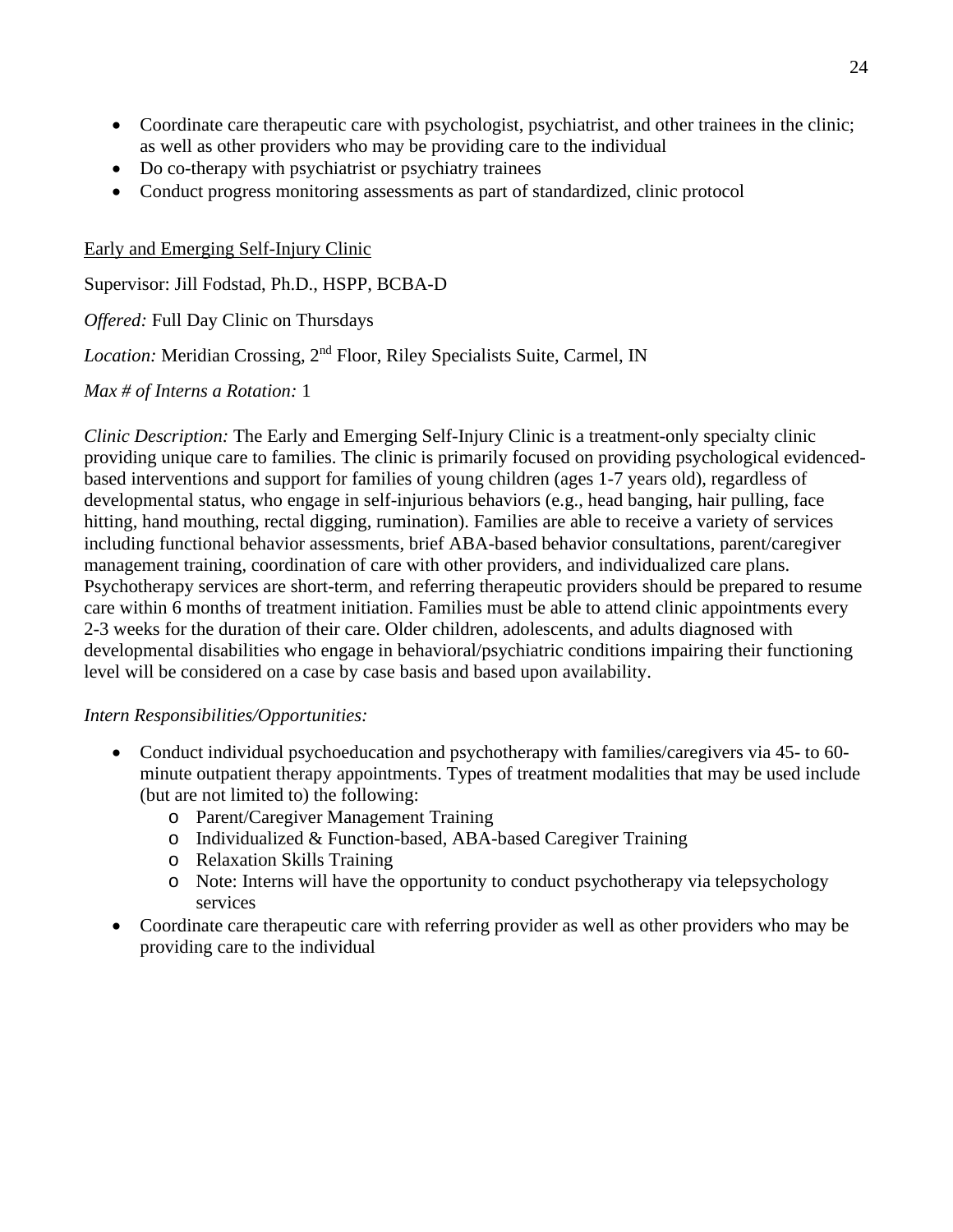## Autism/Developmental Disabilities Unit Testing Clinic

Supervisors: Training Supervisor: Jill Fodstad, Ph.D., HSPP, BCBA-D (primary); Amber Hunt, DO

*Offered:* 1 Full Day (Tuesdays OR Wednesdays)

*Location:* NeuroDiagnostic Institute at Community East, Indianapolis

# *Max # of Interns a Rotation:* 1

*Clinic Description:* The Autism/Developmental Disabilities Unit Testing Clinic at the NeuroDiagnostic Institute is a training clinic for psychology interns to gain experience in neurodevelopmental disabilities testing in a complex patient population. The Autism Unit at the NeuroDiagnostic Institute is a 12-bed locked behavioral health unit for children/teens ages 12-21 who have received a prior diagnosis of autism spectrum disorder or another intellectual/developmental disability. These children and teens have chronic or escalating behavioral and psychiatric symptoms which have failed traditional outpatient therapy and places them in jeopardy for an out of home placement. Patients receive intensive pharmacologic, medical, behavior analytic, and other therapies provided by a multi-disciplinary team consisting of a psychiatrist, pediatrician, psychologists, social worker, speech therapist, occupational therapist, nurses, board certified behavior analysts, and behavioral health technicians. During the course of their admission, which can average 4-8 weeks, patients receive a focused psychological assessment which is an integral piece for assisting with providing diagnostic clarity, short- and long-term goal setting, and accessing appropriate community-based resources.

# *Intern Responsibilities/Opportunities:*

- Learn and practice administration, scoring, and interpretation of major cognitive test batteries as well as tests of specific cognitive subdomains under supervision
- Learn and practice administration, scoring, and interpretation of major assessments used to assess autism symptoms include the Autism Diagnostic Observation Schedule,  $2<sup>nd</sup>$  edition (Modules 1-4) and the Childhood Autism Rating Scale,  $2<sup>nd</sup>$  edition under supervision
- Learn to select test batteries to evaluate specific presenting problems particularly involving cognitive, learning, and language ability
- Learn and practice interpretation and integration strategies for multiple tests to differential diagnose and clarify complex behavioral or psychiatric presentations
- Learn and practice test administration in individuals who have significant behavioral or psychiatric symptoms, and who may be minimally verbal or nonverbal.
- Write integrative reports focused on providing diagnostic clarity in complex symptom presentations in children with historical diagnosis of autism spectrum disorder and/or intellectual disability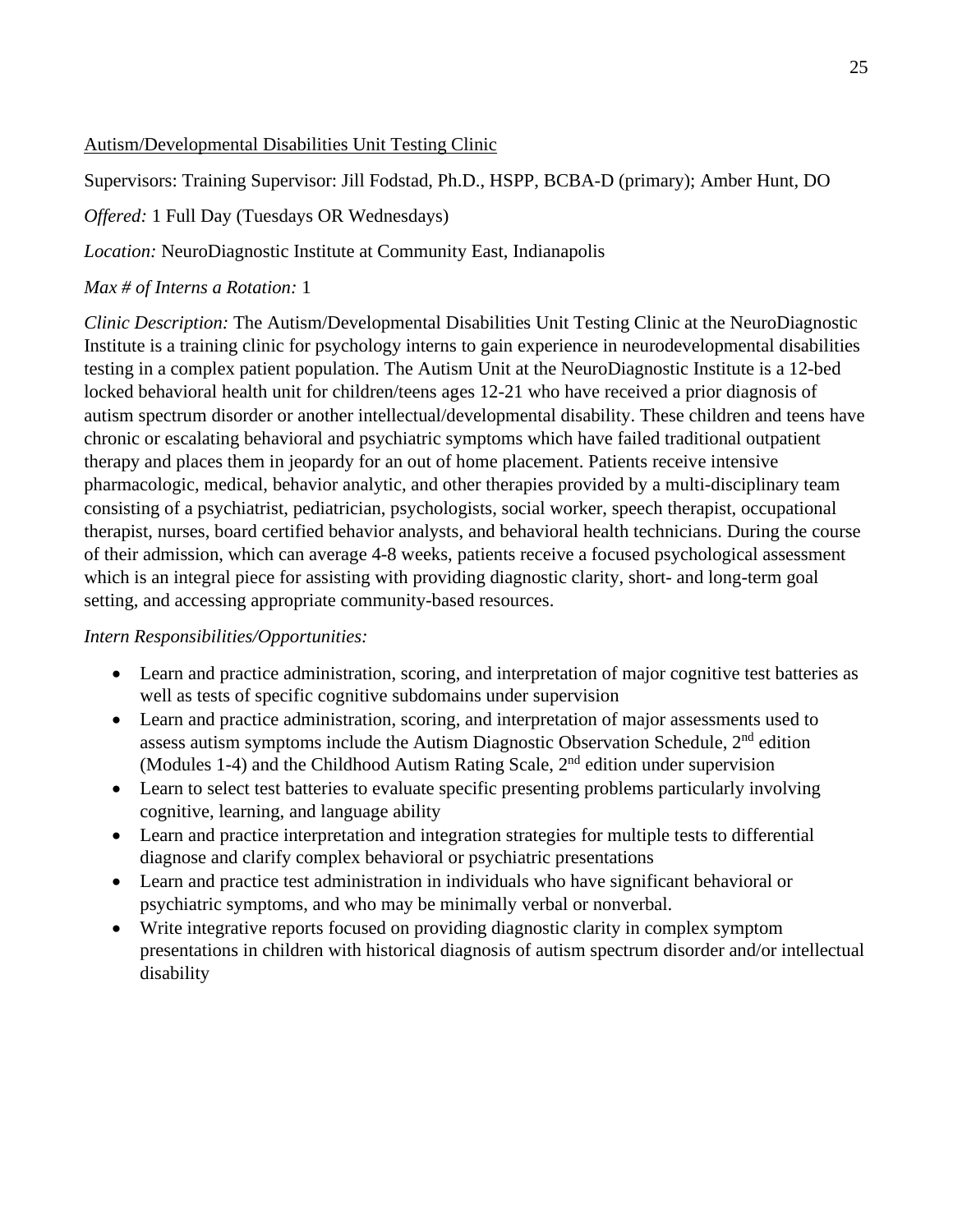Simon Skjodt Child and Adolescent Behavioral Health Unit Supervisors: Melissa Butler, Ph.D., HSPP

The Simon Skjodt Child and Adolescent Behavioral Health Unit opened in March 2021 and is located on the 4<sup>th</sup> floor of the Riley Hospital for Children. It is a 10-12 bed acute psychiatric inpatient unit with an additional partial hospitalization program. The population served includes children and adolescents aged 5-18 years experiencing a mental health/severe behavioral crisis. The majority of patients on the unit are hospitalized due to severe suicidal ideation, non-suicidal self-injury, or post an actual suicide attempt. Patients with severe anxiety disorders, eating disorders, psychosis and catatonia are also seen. Average length of inpatient stay is 5 - 9 days. This elective rotation is 1 full day per week. Interns will participate in the morning interdisciplinary team rounds where each patient is discussed and their progress and treatment needs reviewed. Interns will also co-lead an adolescent DBT Skills group and a DBT Skills based Parent Workshop. Interns may also participate in psychiatry patient interviews. Interns may also assist with psychological testing and assessment based on referrals from the treatment team.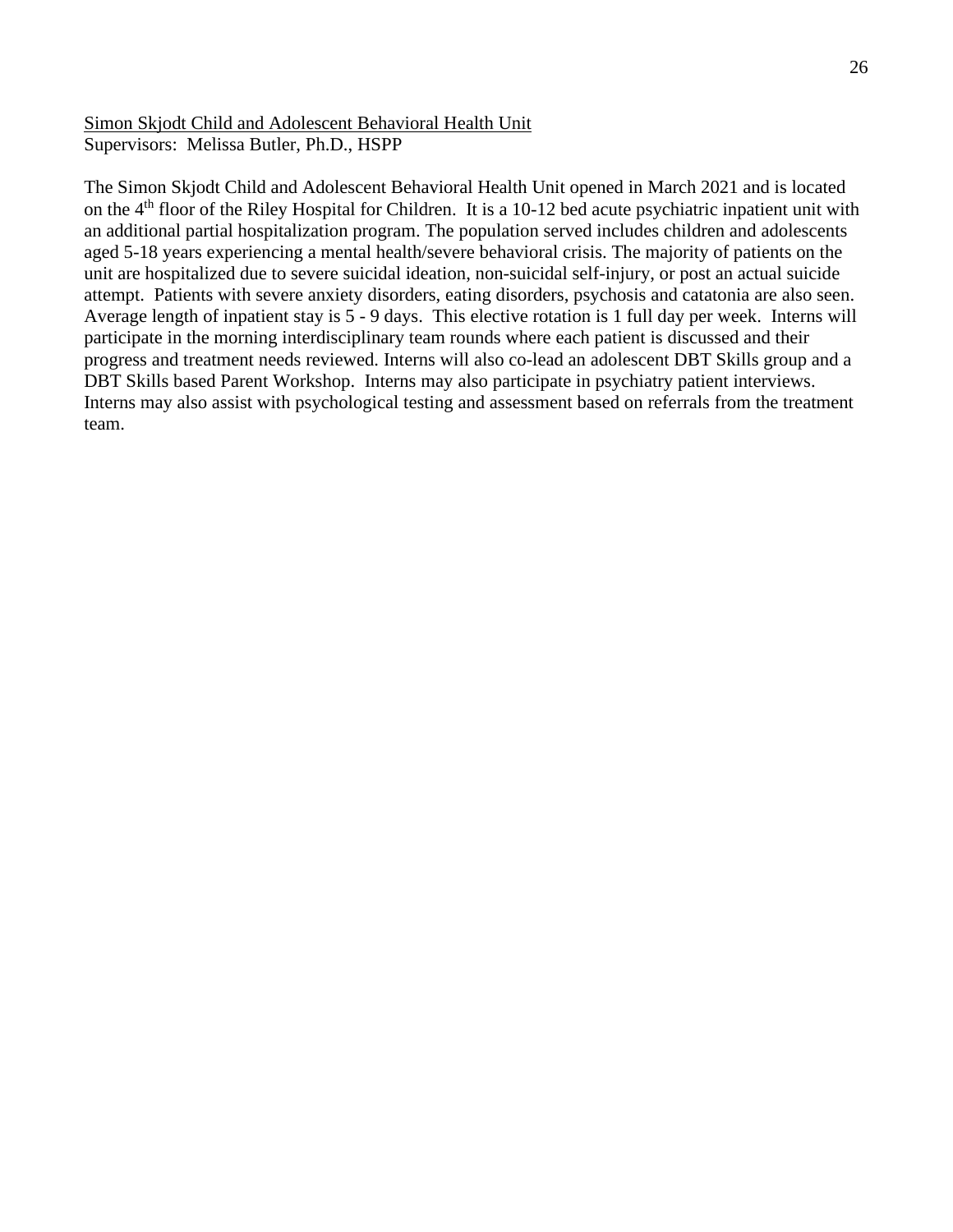#### **TRAINING SUPERVISORS**

[Zack Adams, PhD,](https://medicine.iu.edu/faculty/23695/adams-zachary/) HSPP Adolescent Addictions

[Liz Begyn, Ph.D., HSPP](https://medicine.iu.edu/faculty/20212/begyn-elizabeth/) ABPP-CN Pediatric Neuropsychology

[Lezlie Blackford, PhD,](https://medicine.iu.edu/faculty/21557/blackford-m/) HSPP Integrated Care

[Hillary Blake, PsyD,](https://medicine.iu.edu/faculty/13218/blake-hillary/) HSPP Child Consultation Liaison

Amanda Broderick, Ph.D., HSPP Adolescent Addictions

[Melissa Butler, PhD,](https://medicine.iu.edu/faculty/13843/butler-melissa/) HSPP Integrated Care

Jana Chan, Ph.D, HSPP Pediatric Neuropsychology

[Yelena Chernyak, PhD,](https://medicine.iu.edu/faculty/11776/chernyak-yelena/) HSPP Adult Health Psychology

Allyson Dir, Ph.D., HSPP Adult Addictions

Kelly Donahue, Ph.D, HSPP Adolescent Gender Health Program

Jill Fodstad, Ph.D., HSPP Down Syndrome and Catatonia Clinic and Early and Emerging Self Injury Clinic

Elaine Gilbert, Psy.D., HSPP Pediatric GI Clinic

Danielle Henderson, Ph.D., HSPP Adult Health and Integrated Care

Rachel Holmes, Ph.D., HSPP Adult Solid Organ Transplant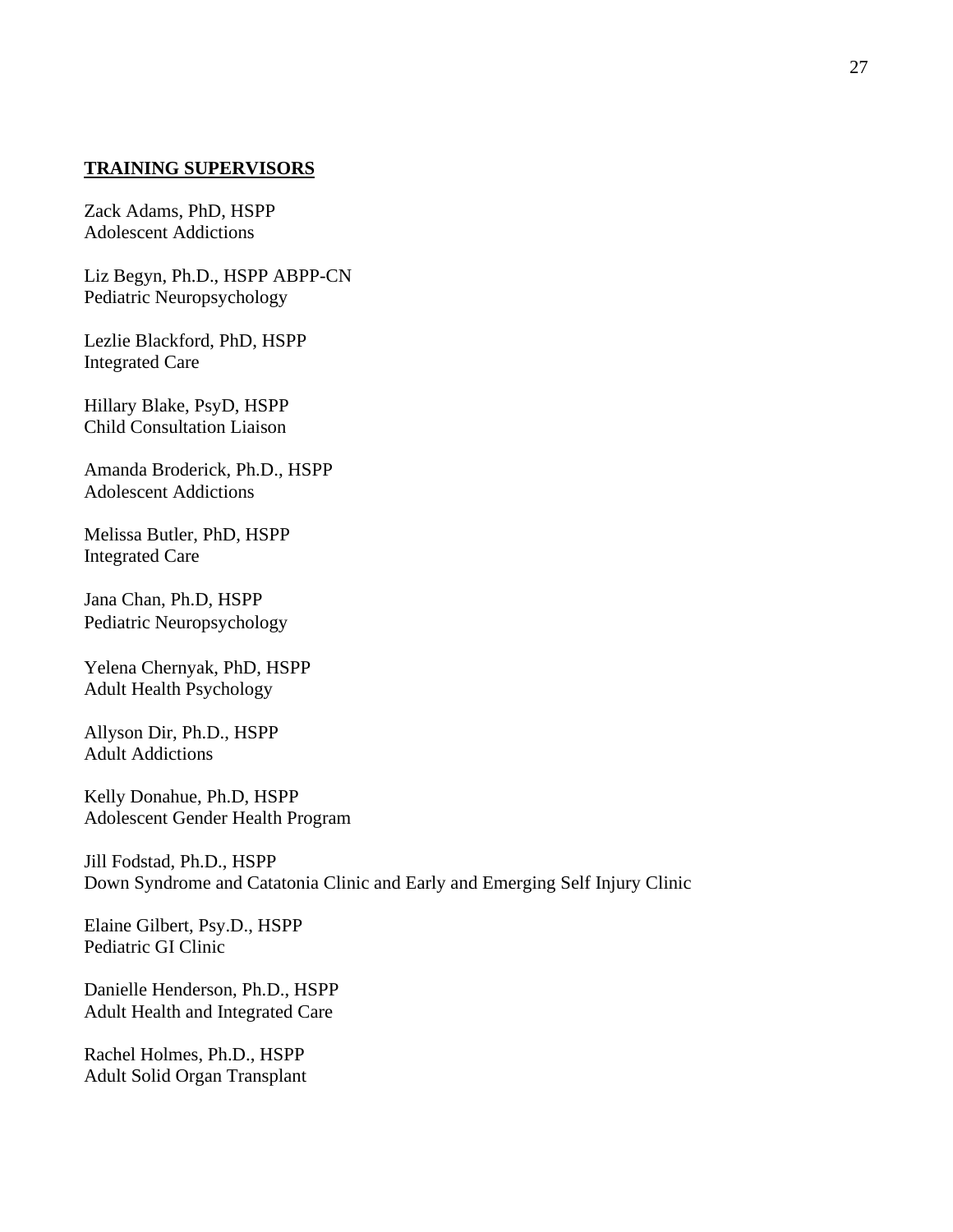[Sarah Morsbach Honaker, PhD, HSPP, CBSM](https://medicine.iu.edu/faculty/22672/honaker-sarah/) Pediatric Behavioral Sleep Medicine

Stephanie Hullmann, Ph.D., HSPP Pediatric Psycho-Oncology

Kathleen Kingery, Ph.D., HSPP Pediatric Neuropsychology

[William Kronenberger, PhD,](https://medicine.iu.edu/faculty/13615/kronenberger-william/) HSPP Section Chief and Pediatric Assessment

[Ann Lagges, PhD,](https://medicine.iu.edu/faculty/14540/lagges-ann/) HSPP, ABPP Training Director and Child Outpatient/TAC Clinic

[Sarah Landsberger, PhD,](https://medicine.iu.edu/faculty/10758/landsberger-sarah/) HSPP Integrated Care

Maureen McQuillan, Ph.D., HSPP Pediatric Behavioral Sleep Medicine

Mary Milder, Ph.D., HSPP Pediatric Pain Clinic

Michelle Miller, Ph.D., HSPP Traumatic Stress Clinic

[Noha Minshawi, PhD,](https://medicine.iu.edu/faculty/18904/minshawi-patterson-noha/) HSPP Autism Clinic

Anahli Patel, Psy.D., HSPP Adult Solid Organ Transplant

Tori Powers, Ph.D., HSPP Adult Outpatient

Gabriela Rodriguez, Ph.D., HSPP Disruptive Behavior Disorder Clinic

Katherine Schwartzkopf, Psy.D., HSPP Pediatric GI

Michele Tsai Owens, Ph.D., HSPP Pediatric Consultation Liaison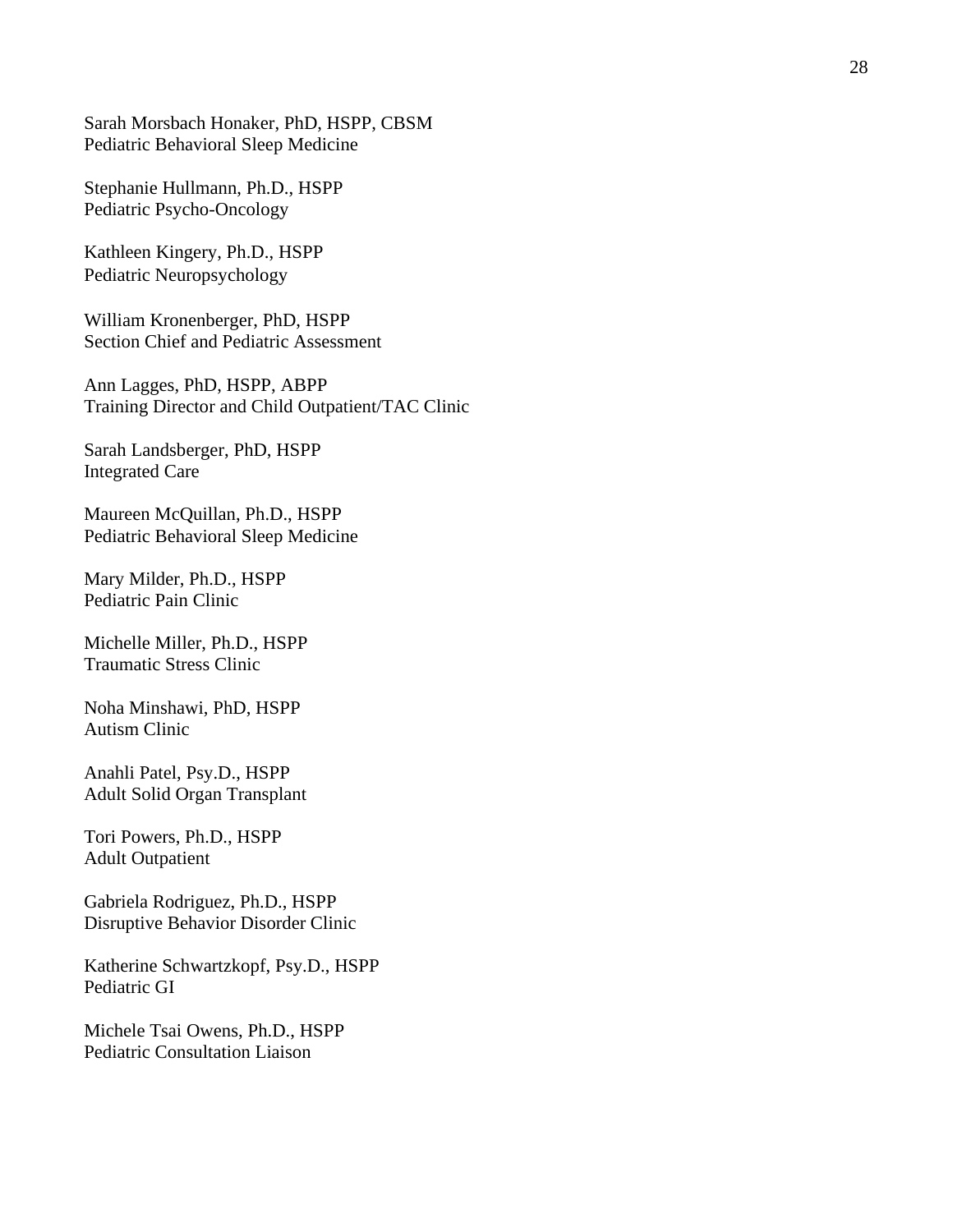[Jenifer Vohs, Ph.D.](https://medicine.iu.edu/faculty/15039/vohs-jenifer/), HSPP Integrated Care

[Amy Williams, PhD,](http://psychiatry.medicine.iu.edu/faculty-listing/amy-e-williams-ph-d/) HSPP, ABPP Pediatric Pain Clinic and Child Consultation Liaison

## **OTHER AGENCY/INSTIUTTION SUPERVISORS**

David Diaz, M.D. Integrated Care

Amber Hunt, D.O. Autism/Developmental Disabilities Unit Testing Clinic

Brenna McDonald, Psy.D., HSPP, ABPP-CN Pediatric Neuropsychology

Marty Plawecki, M.D., Ph.D. Autism Clinic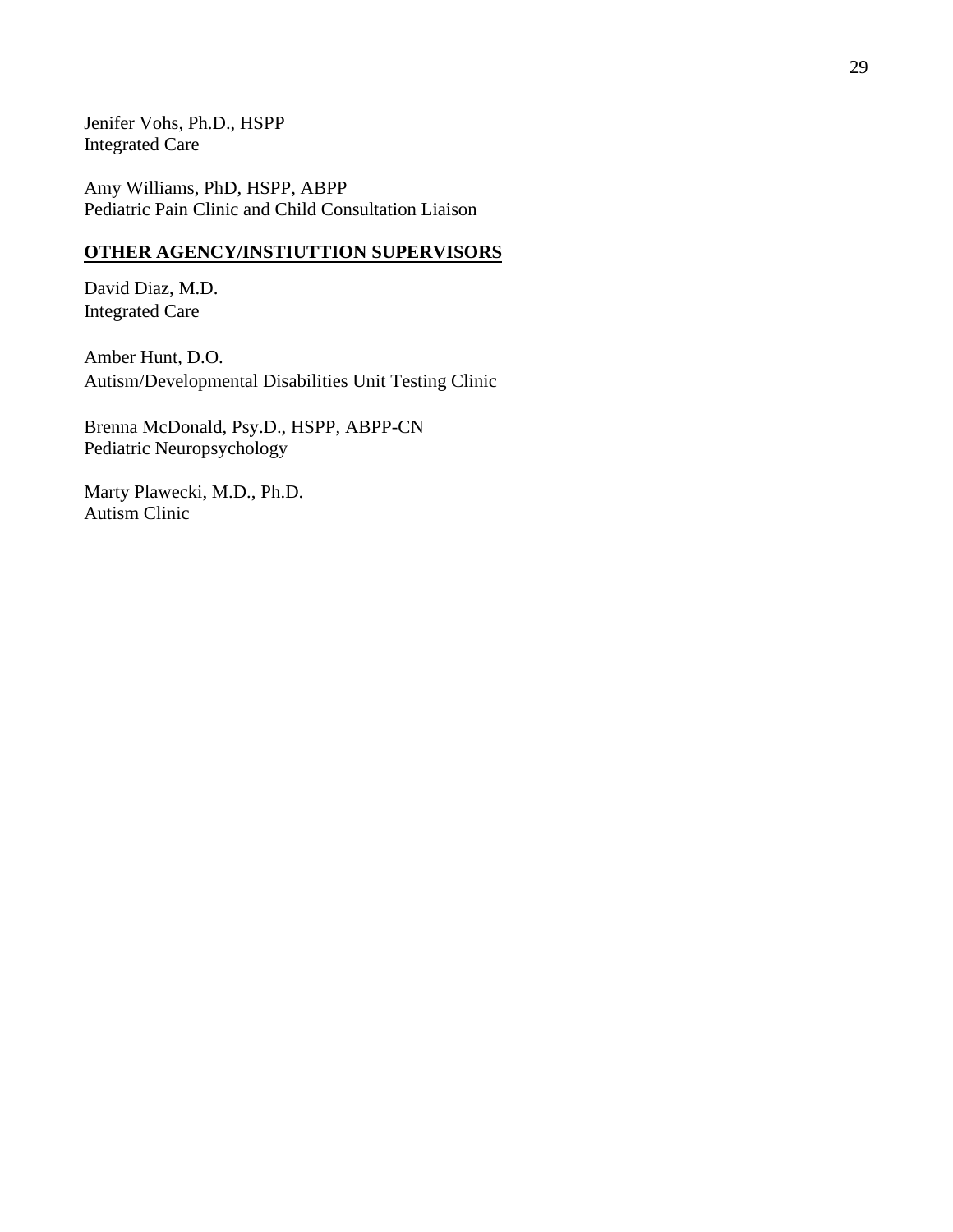#### **INTERNSHIP TRAINING PROGRAM RESOURCES**

Interns are provided with diverse patient populations and clinical service sites including the Indiana University Neuroscience Center, Indiana University Hospital and Clinics, Riley Hospital for Children at Indiana University Health, IU Health-Methodist Hospital, the Pediatric Care Center (Riley/IUHP Medical Office), IU Health North Clinics at Meridian Crossing, and IU Health Primary Care clinics, all of which are affiliated with the IU School of Medicine.

All 32 psychologists identified as supervisors have faculty appointments in the Department of Psychiatry and/or the Department of Neurology at the Indiana University School of Medicine and are licensed to practice psychology, with endorsement as Health Service Providers in Psychology (HSPP), in the state of Indiana. Three board-certified Child and Adolescent Psychiatrists also serve as other supervisors.

The internship's education coordinator, provides support and meets regularly with the Director of Training. They assist the Director with ensuring that accreditation standards are met and that educational activities that support the curriculum are established. They develop, implement, and oversee the maintenance of filing, record keeping, distribution of materials, and other types of office/program systems. They coordinate intern recruitment, track and process initial required documents for Intern appointment, manage the evaluative processes of the interns, program, faculty, and rotations, complete verification requests from former interns, and provide general administrative services to interns. As of December 2021, this position is open, but we hope it will be filled well before the start of the 2022-2023 training year.

Interns receive a stipend which will be \$35,568 for the 2022-2023 training year. Benefits offered at no cost to interns include: health insurance for the intern and family members, life insurance, disability insurance, malpractice coverage, vision and dental insurance, and on-campus parking. This package of benefits, fully funded by the internship program, is worth up to \$10,500. Each intern is appointed to the House Staff of Indiana University School of Medicine and is entitled to 9 paid university holidays and an additional 15 PTO Days (Paid Time Off) as part of the training year. In addition, interns are provided with 3 professional days as part of their training year to be used for activities such as dissertation defense, post-doctoral or job interviews, or attendance at an approved conference that is not automatically considered part of the training program.

Interns are provided with IU Health laptops to use throughout their training year. The laptops will be configured to provide access to the EMR system from all training sites as well as off-site if necessary. Laptops also include all necessary software and/or online access to programs such as Microsoft Office, statistical packages, citation managers, video and photo editing software, and PDF creators. At all training sites, interns are provided with appropriate office space, with access to printers, copiers, scanners and telephones for on-site training activities. Interns can also take advantage of Indiana University's agreements with hardware and software companies to obtain free or discounted products for their home computers.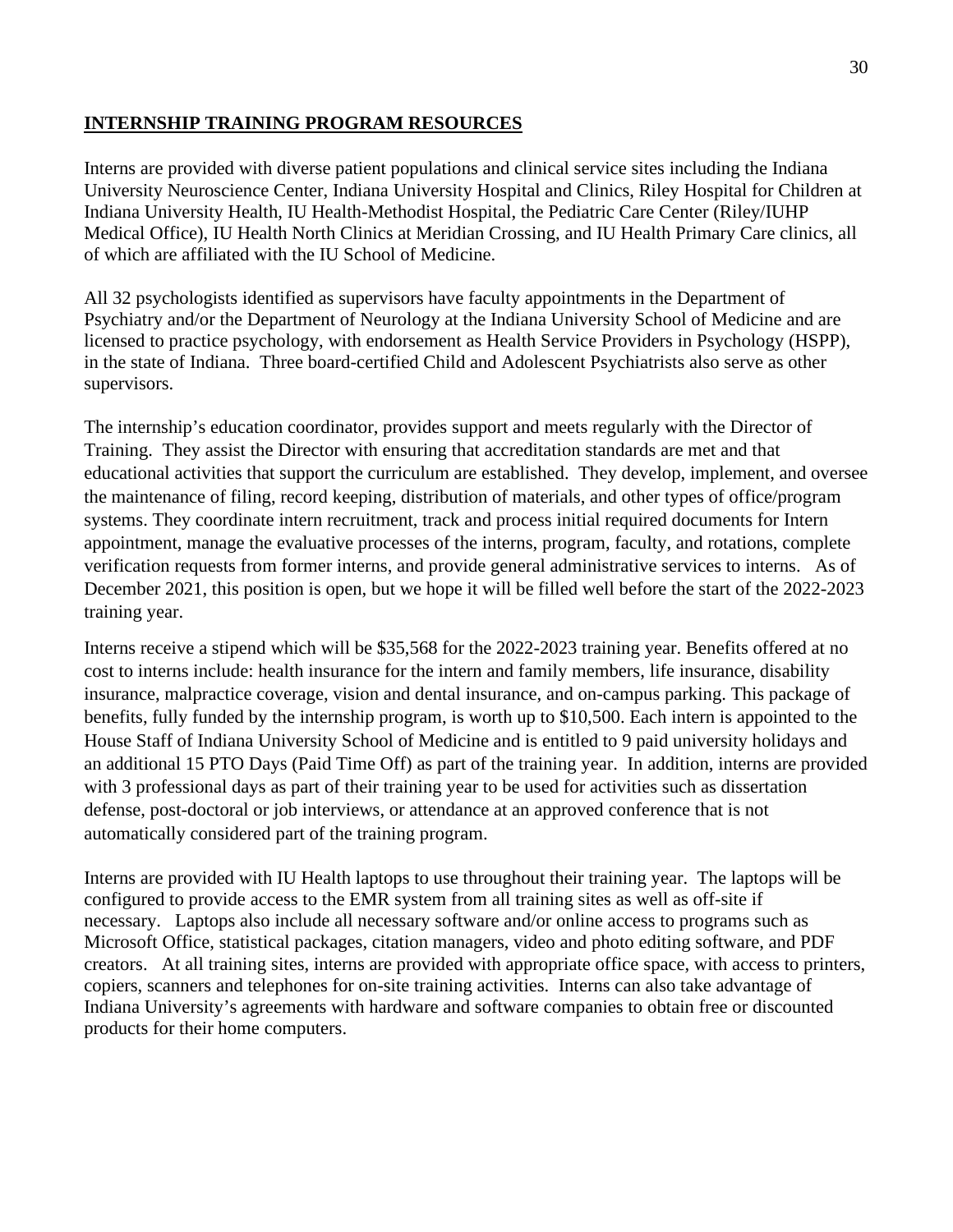Clerical support is available at all sites to assist with issues such as record maintenance and patient scheduling. IT support from both IU and IU Health is available at all sites as well. IU IT services also provides free training opportunities throughout the year.

All interns are provided with email accounts and have access to a secure smartphone-based paging system. They are provided with a \$50/month supplement toward their cell phone plans. They have full access to wired and wireless internet connections at all sites. All interns have access to all online university resources such as a wide range of full-text journals and electronic books. Highly skilled medical librarians can assist with complex literature searches.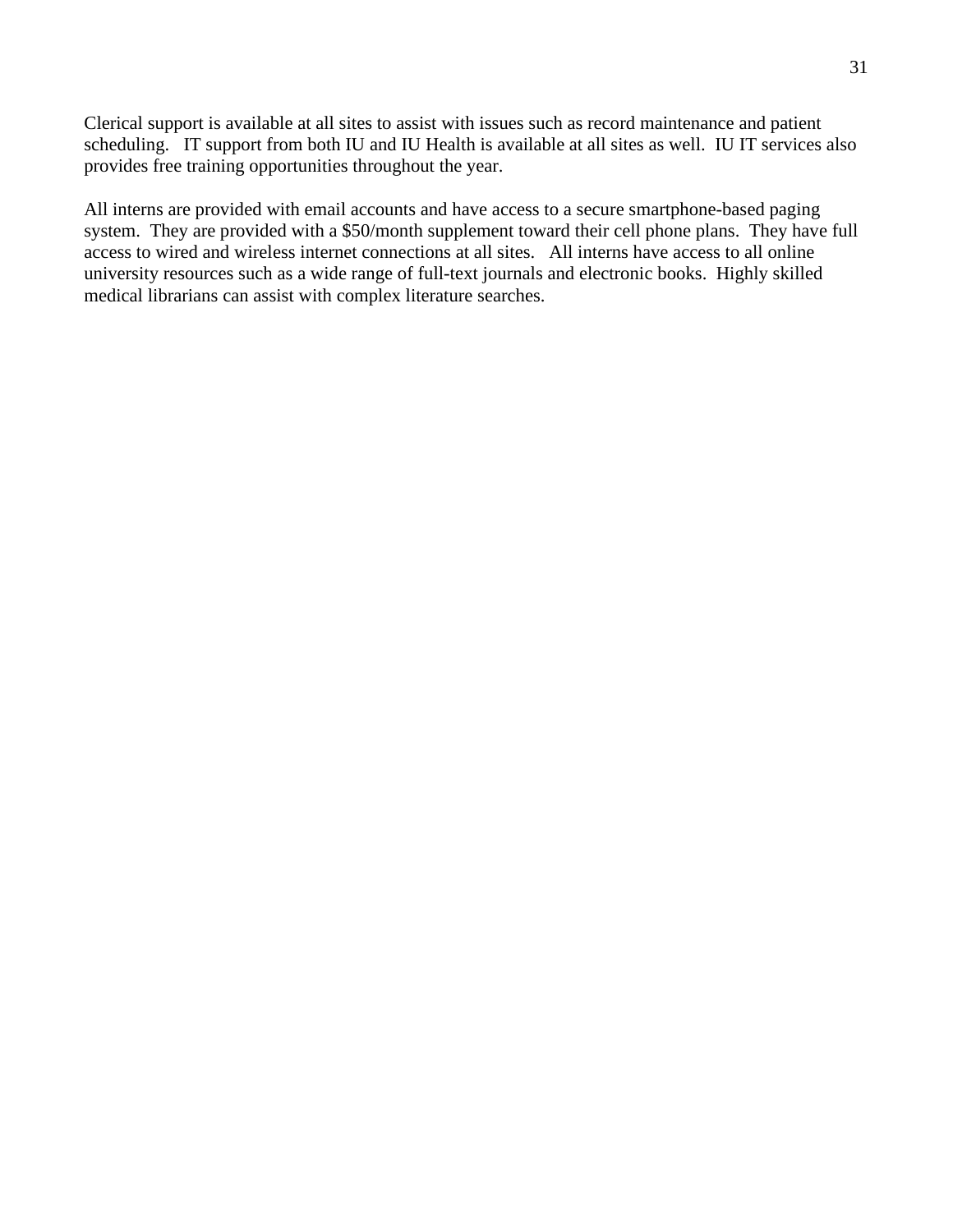## **INDIANA UNIVERSITY SCHOOL OF MEDICINE PSYCHOLOGY INTERNSHIP EVALUATION PROCEDURE**

1. Halfway through each of the six-month rotations (3 and 9-month points of training year), all core and elective supervisors will complete copies of the Competency Feedback form and review with the intern(s) they are supervising. They will submit the forms to the Director of Training after both the supervisor and intern have signed the form.

2. If the rating on any element(s) falls below a 5 at the 3 or 9-month mid-rotation point, the Director of Training and supervisor will meet to determine whether a remediation plan is needed to ensure that adequate progress is made toward successful completion the rotation and training program.

3. At the end of each six-month rotation (6 months and 12 months), Core and elective rotation supervisors will again each complete copies of the Competency Feedback Form for each intern they have supervised.

4. Each supervisor will review this form with the intern, and then the supervisor and intern will both sign the form prior to the Intern Evaluation Meeting held at the end of each of the two rotations.

5. All supervisors for each intern, or at least one representative from rotations with multiple supervisors, provided that representative has obtained input from the other supervisors, will attend the Intern Evaluation Meeting. Supervisors, along with the Director and Assistant Directors of Training complete the Competency Evaluation Forms for each intern for that rotation. The goal is to provide a comprehensive assessment of each intern's competency at the end of each rotation taking into account input from all supervisors and program leadership. If, based on this comprehensive assessment, it is determined an intern is not meeting competency goals (see Requirements for Successful Completion of Internship on pages 33-34), a remediation plan will be developed (see page 44).

6. Each intern will meet with either the Director or one of the Assistant Directors of Training to review the Competency Evaluation for the rotation. Both the Director/Assistant Director and Intern sign the Competency Evaluation.

7. If needed, due to extremely unusual circumstances, the Executive Committee can request that a Final Comprehensive Competency Evaluation be completed at the end of the internship year. This would occur only if exit criteria are not met (e.g. some elements on the Rotation 2 Competency Evaluation were rated below a "6"), but the Executive Committee believes that the level of competency reflected in the second rotation Competency Evaluation does not adequately reflect the intern's true level of competency given their demonstration of competency in their Rotation 1 Core and Elective rotations. The Executive Committee would call a meeting of all of the intern's supervisors from the entire year to arrive at this Final Comprehensive Competency Evaluation. It is anticipated that this procedure will rarely, if ever, be used, but has been developed as a safeguard given the 6-month rotational structure of our program.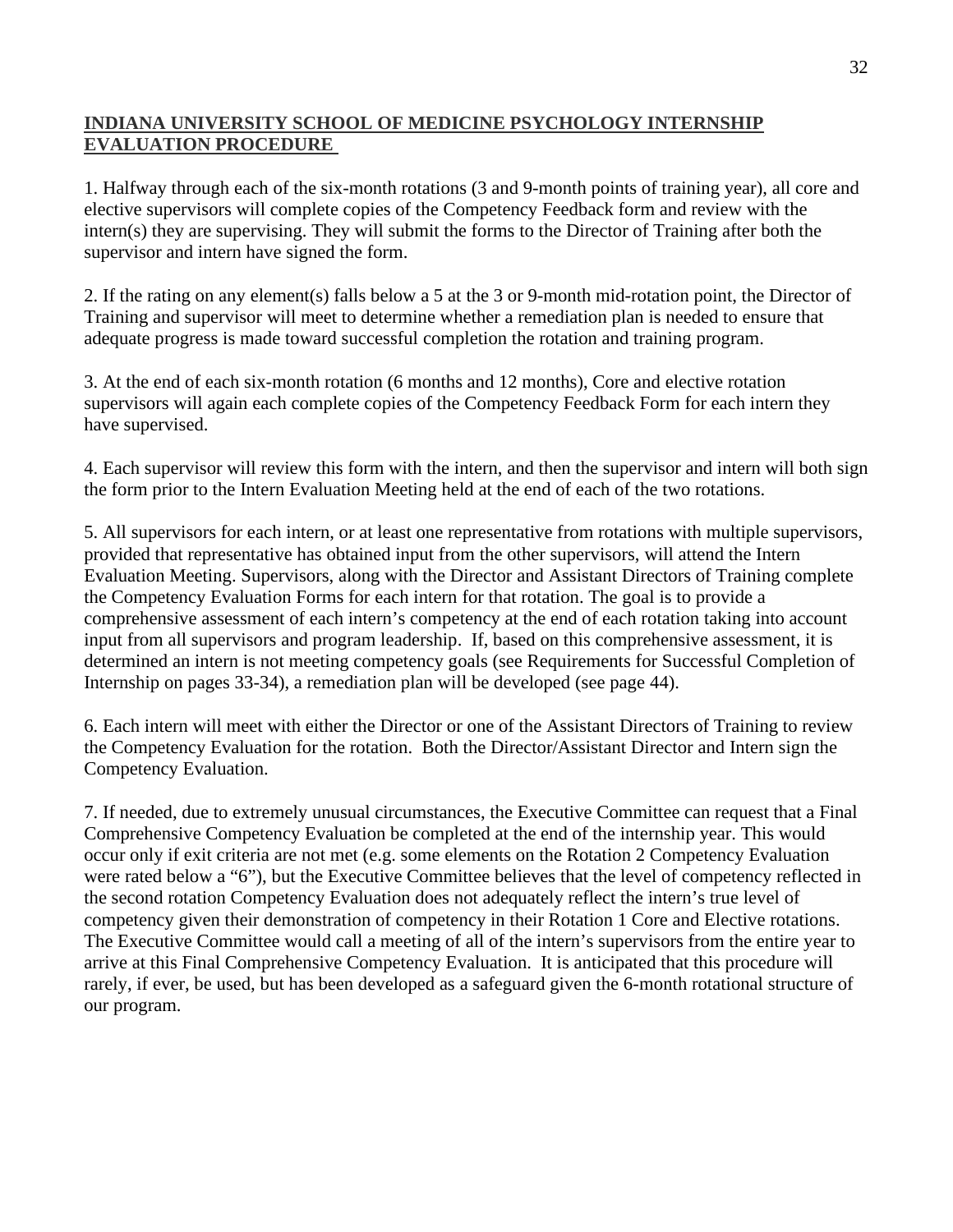## **REQUIREMENTS FOR SUCCESSFUL COMPLETION OF INTERNSHIP**

- <sup>1</sup>. By the end of the training year, all elements in all competency areas will be rated at a level of "6" or higher reflecting a readiness for entry level practice and licensure in all competency areas. Please see evaluation procedures on page 31 as well as program aims, competencies and outcomes on pages 4-7.
- 2. Adequate progress during the program will be defined as:
	- o Achieving a minimum rating of "5" on all rated elements in all competency areas from all supervisors on the "Feedback forms" at the mid-rotation points  $(3 \text{ and } 9 \text{-month points})$
	- o Achieving a minimum rating of a "5" for all elements in each competency area on the summary "Competency Evaluation form" and ratings of "6" or higher for 50% of elements across the 9 competency areas by the end of the first six-month rotation
	- o Achieving ratings of "6" or higher on all elements in all competency areas on the summary "Competency Evaluation form" at the end of the training year reflecting readiness for entry level practice and licensure
- 3. If adequate progress is not being made, a remediation plan will be developed. Please see remediation procedures on page 44.
- 4. Adherence to all applicable House Staff/Graduate Medical Education (GME) policies https://medicine.iu.edu/education/gme/employment-terms-benefits/policies/
- 5. Adherence to the APA ethics code<https://www.apa.org/ethics/code/ethics-code-2017.pdf> and Indiana law [https://www.in.gov/pla/files/Psychology\\_compilation\\_7.2014.pdf](https://www.in.gov/pla/files/Psychology_compilation_7.2014.pdf)
- 6. Completion of all core and elective rotations agreed upon at the start of the training year unless modifications are agreed upon by the intern and training faculty.
- 7. Completion of 1-year of full-time training (40 hours per week 2000 hours total), and a minimum of 500 hours of direct patient contact. **The internship starts the first working day of July, and concludes the last working day of June.** No alterations of this time frame are possible except as noted in the Time off and Leave policies included in this brochure on pages 42-43.
- 8. Engaging in a minimum of four hours of supervision per week, at least two of which are regularly scheduled individual, face to face meetings with a core or elective supervisor. Please also see supervision requirements on pages 37-38.
- 9. Attendance of at least 75% of Department of Psychiatry Grand Rounds each week they are offered. Missed sessions may be made up by viewing the recordings of Grand Rounds.
- 10. Attendance for the full afternoon of didactics each week they are offered unless leave has been approved consistent with the Internship Time off And Leave Policy (p. 42-44)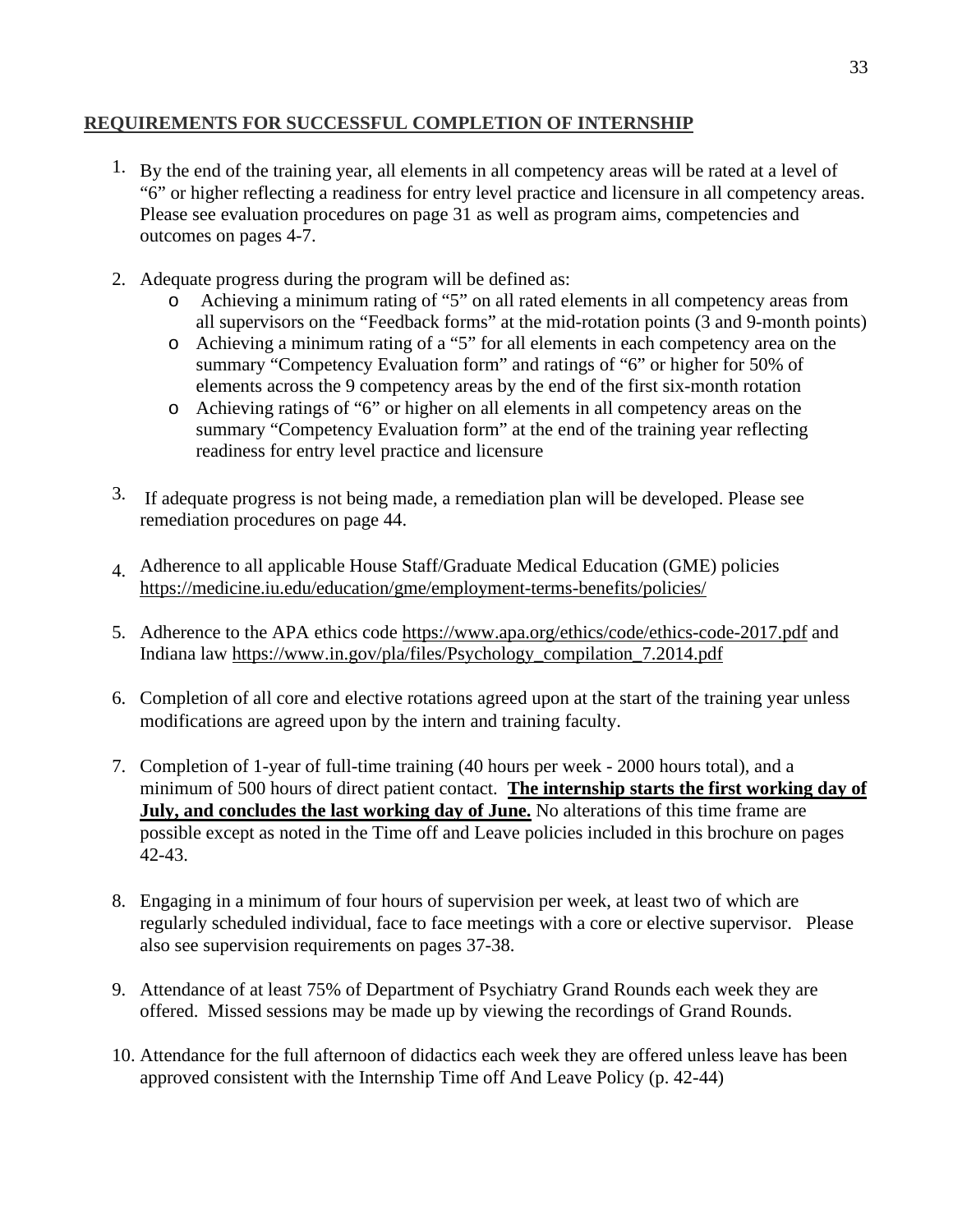11. Attendance at Director's Conference unless leave has been approved consistent with the Internship Time off and Leave Policy (p 42-44)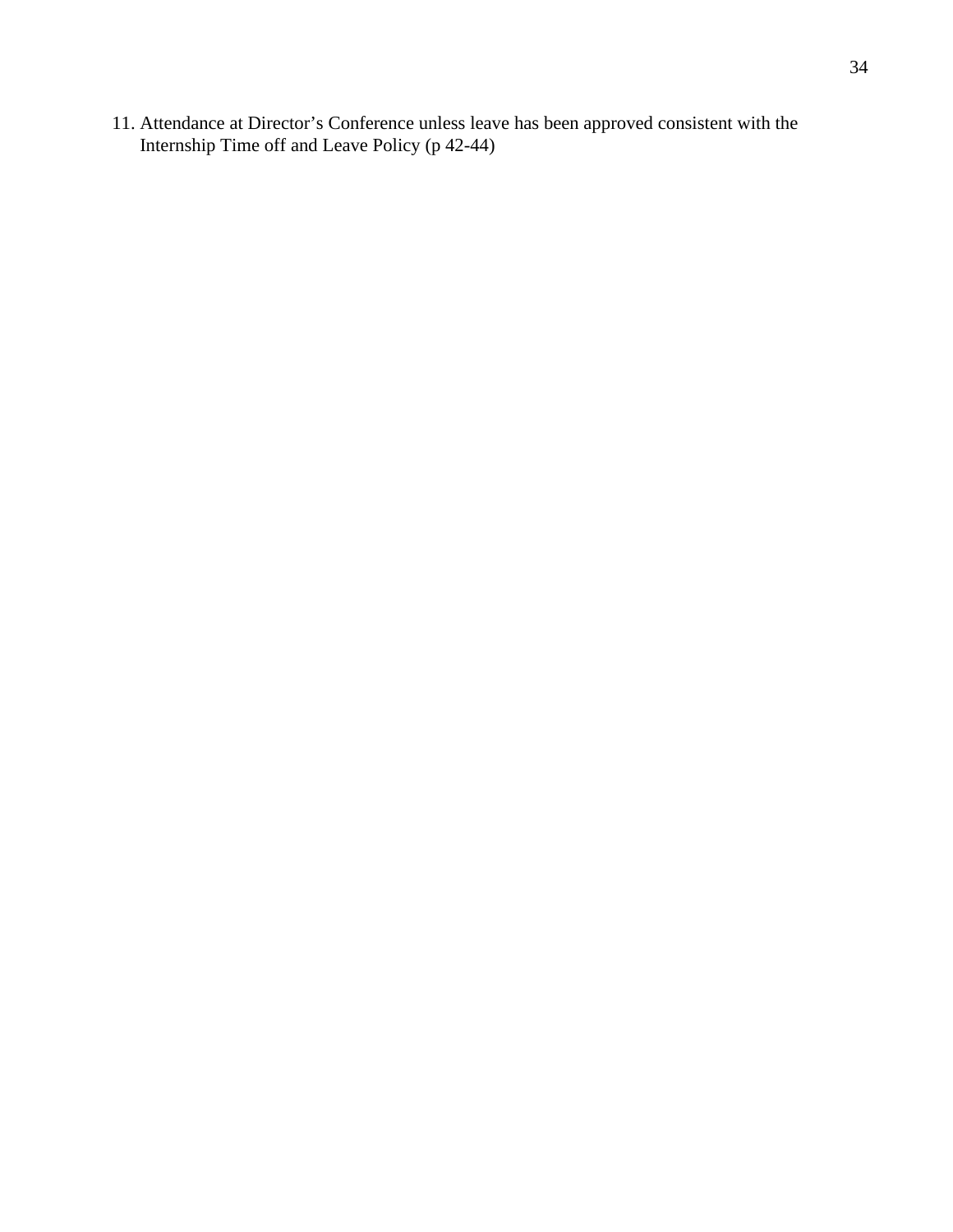## **INTERN EXPECTATIONS FOR CORE AND ELECTIVE ROTATIONS**

- 1. Interns are expected to be present on-site for full workdays, Monday through Friday, unless is it is a University holiday or if they are taking PTO or a professional day. Please note: for the duration of the COVID-19 pandemic there will likely be times where "on site" will be defined as working from home, but available and working as if on site.
	- a. Individual supervisors will determine start and end times of typical days, but the general guideline is that interns will be present from approximately 8:30AM to 5PM each day, with an approximately 30-minute lunch break, unless they and their supervisor have agreed upon a different schedule for the rotation as a whole or for a specific day.
	- b. Interns may never exceed 40 hours per week in order to comply with federal labor regulations, but need to take care to not regularly work less than 38.5 hours per week in order to ensure eligibility for licensure in all 50 states.
	- c. Any intern who needs to arrive later or leave earlier than the standard agreed upon arrival and departure times needs to discuss this, in advance, with their supervisor. The intern needs to be prepared to take PTO for any hours absent from work.
	- d. Patient care duties will occasionally lead to the need to stay later than expected. When this occurs, supervisors will work with the intern to ensure their workweek does not exceed 40 hours as a result.
	- e. Flex time is not available to interns. Interns cannot voluntarily work additional hours on a given day or week in order to leave early a different day or week. (e.g. an intern cannot stay 2 hours late each evening to work on paperwork Monday-Thursday and then not come in on Friday). Any schedule adjustments, other than those due to emergencies, must be arranged with the supervisor in advance (e.g. if an intern will be participating in an evening group leading to 10 hours worked on Tuesday, the supervisor may arrange for the intern to only work 10-4PM on Wednesday).
	- f. If interns find they have periods of time with nothing to do, they are encouraged to talk with their supervisors about additional activities. It is not permissible to leave early, without having arranged an early departure with the supervisor, simply because work is completed.
- 2. Interns are expected to keep their phones or laptops with them and on during work hours and respond to secure messages through Diagnotes in a timely manner. It is acceptable to wait until the end of a patient session to return a message.
- 3. Interns are to check their university email accounts and Message Center in Cerner at minimum, on arriving in the morning, at mid-day, and before leaving in the evening, Monday through Friday. They are to respond to all Cerner messages and emails requiring a response before leaving for the day.
- 4. Patient concern calls should be returned within 24 hours.
- 5. Documentation needs to be completed within the timeframes specified by each supervisor.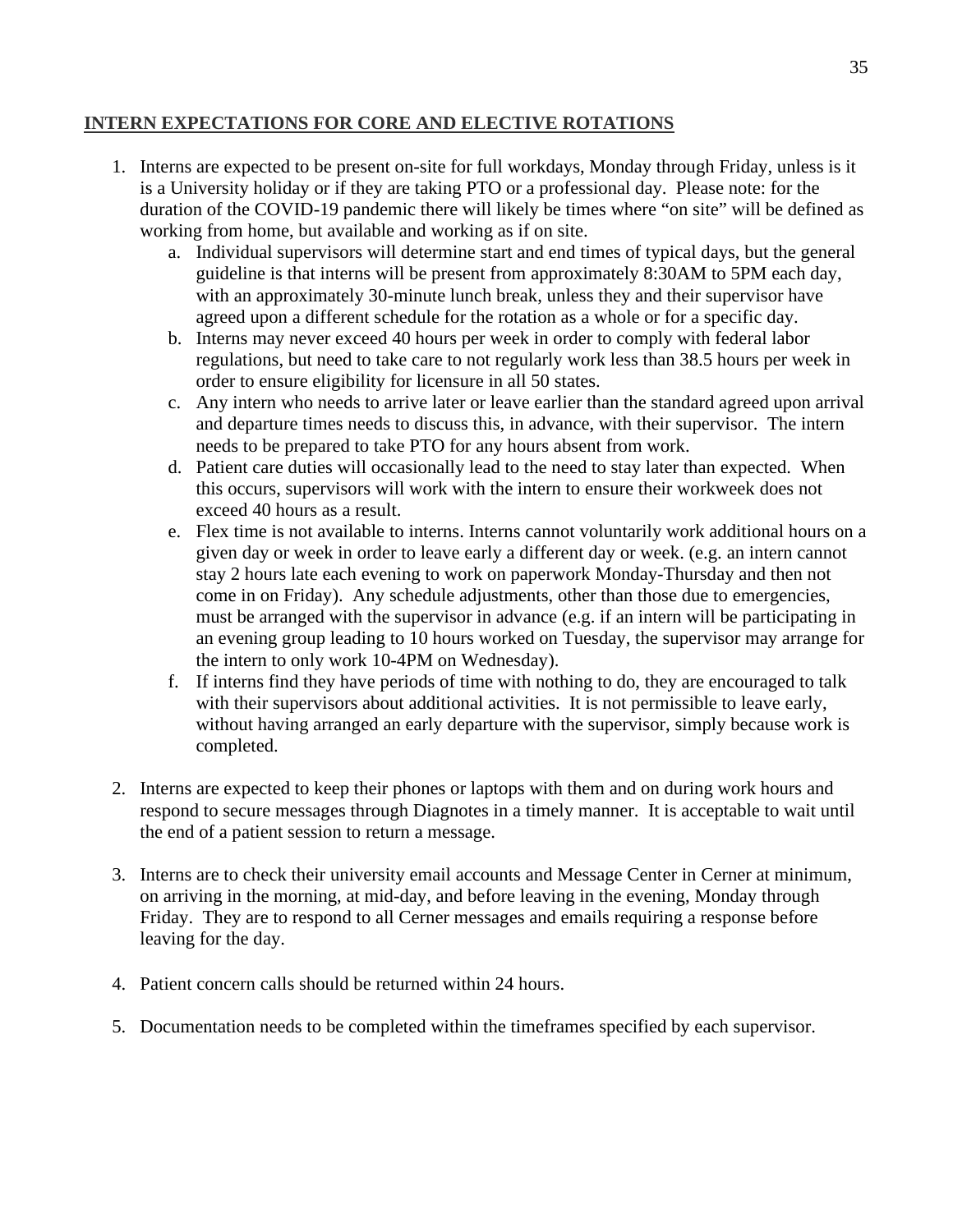## **OFF-SITE ACTIVITIES DURING CORE AND ELECTIVE ROTATIONS**

If a supervisor is participating in an activity, such as a conference or meeting, that is related to the intern's Core or Elective rotation, the intern may also participate in the activity as part of that Core or Elective rotation without taking PTO under the following circumstances:

- 1. The supervisor must be participating in the activity. In other words, both the supervisor and intern should be attending the same conference or meeting.
- 2. The supervisor must be the one to suggest that the intern participate in this activity as part of the rotation. Interns are not automatically permitted to participate in any activity their supervisor attends. The supervisor must make the decision about what activities will be most relevant to the intern's training.
- 3. If the intern's involvement in this activity does not interfere with any other Core or Elective rotation, the supervisor does not need approval from the Training Director or Internship Executive Committee in order for the intern to accompany him/her for this activity.
- 4. The activity must not include an absence from didactics. If didactics are to be missed, the intern must take PTO or a Professional Day.
- 5. If the intern's involvement in the activity would impact another Core or Elective rotation, supervisors are asked to follow these guidelines:
	- a. If the activity is related to an Elective rotation, it should be limited to no more than one day.
	- b. If a single day activity related to a Core or Elective rotation would involve the intern missing a day from another Core or Elective rotation, both supervisors must agree that the activity will enhance rather than adversely impact training, and that the activity will not adversely impact patient care (e.g. bumping already scheduled patients).
	- c. Multi-day activities related to a Core rotation may be acceptable in particularly unique circumstances (e.g. a rare opportunity to obtain free training in a rotation relevant assessment/intervention skill that is typically only available at a high cost) as long as didactics are not missed and any time away from an Elective rotation is discussed with the Elective supervisor so that make-up days can be arranged if deemed appropriate by the supervisors.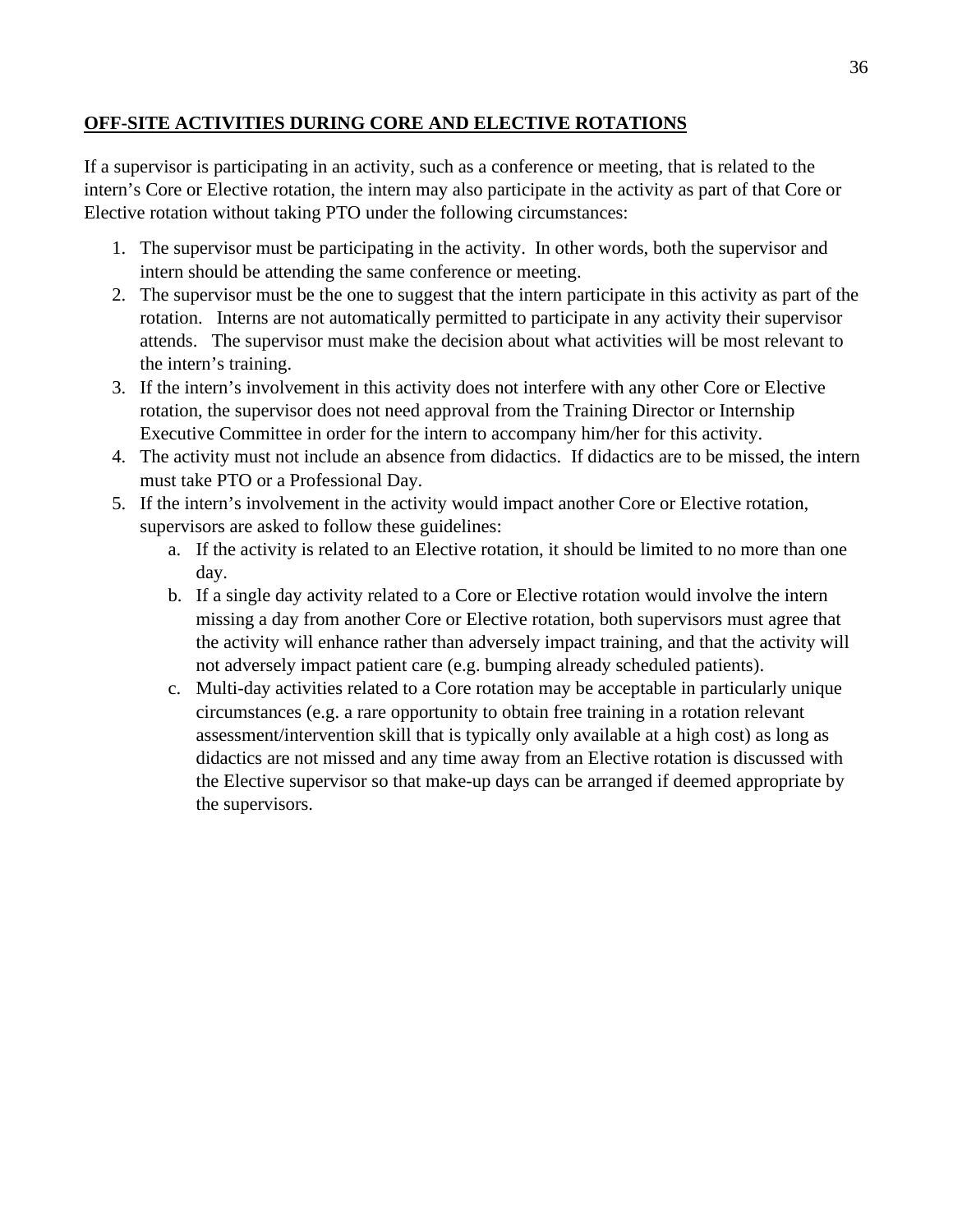### **SUPERVISION REQUIREMENTS FOR PSYCHOLOGY INTERNSHIP**

- 1. For the duration of the COVID-19 pandemic, tele-supervision over the Zoom Health platform, with video and audio on, will be utilized as needed. We will update this policy consistent with guidelines related to the COVID-19 pandemic.
- 2. Interns must have a minimum of two (2) hours of individual, regularly scheduled supervision per week that are provided by a doctoral level, licensed psychologist, formally identified as training faculty.
- 3. It is expected that Core supervisors will provide at least 1 hour of individual scheduled supervision per week and that Elective supervisors will each provide at least 30 minutes of individual scheduled supervision per week to arrive at the minimum 2 hours/week.
- 4. Interns must have a minimum of four (4) hours of total supervision per week. The additional two hours can be in the form of group supervision or may be provided as additional individual supervision. The additional two hours of supervision can also be provided by a professional other than a psychologist (e.g. a psychiatrist). If such hours are to be counted, the supervisor needs to be formally approved as a supervisor by the Internship Executive Committee.
- 5. It is expected that interns will obtain at least one (1) additional hour of supervision on their Core rotations, and at least 30 minutes of additional supervision on each of their Elective rotations.
- 6. This means that interns should be receiving 2 hours of total supervision activities/week on their Core rotations and at least 1 hour of total supervision activities/week on each of their two Elective rotations for a total of 4 hours/week.
- 7. If a supervisor must miss supervision due to vacation, illness or other absence, in the vast majority of circumstances, supervision time should either be made up later in the week or the supervisor should arrange for another internship supervisor to provide supervision time, including scheduled individual time, during that absence.
- 8. If an intern misses supervision due to vacation, holidays, illness or other absence, this should be noted on the intern tracking form, and the supervisor will not be required to make up the time.
- 9. Supervision is defined as an interactive experience between the intern and supervisor that occurs within the context of a hierarchical relationship, focuses on the simultaneous purposes of enhancing the professional functioning of the more junior person(s); monitoring the quality of professional services offered to the clients that she, he, or they see; and serving as a gatekeeper for those who are to enter the particular profession. (Please see IR C-14 I) This means that activities such as observation by the supervisor of the intern providing care, observation by the intern of others providing care, co-therapy with a supervisor, and attending multidisciplinary meetings, while important parts of training, are not counted as supervision hours.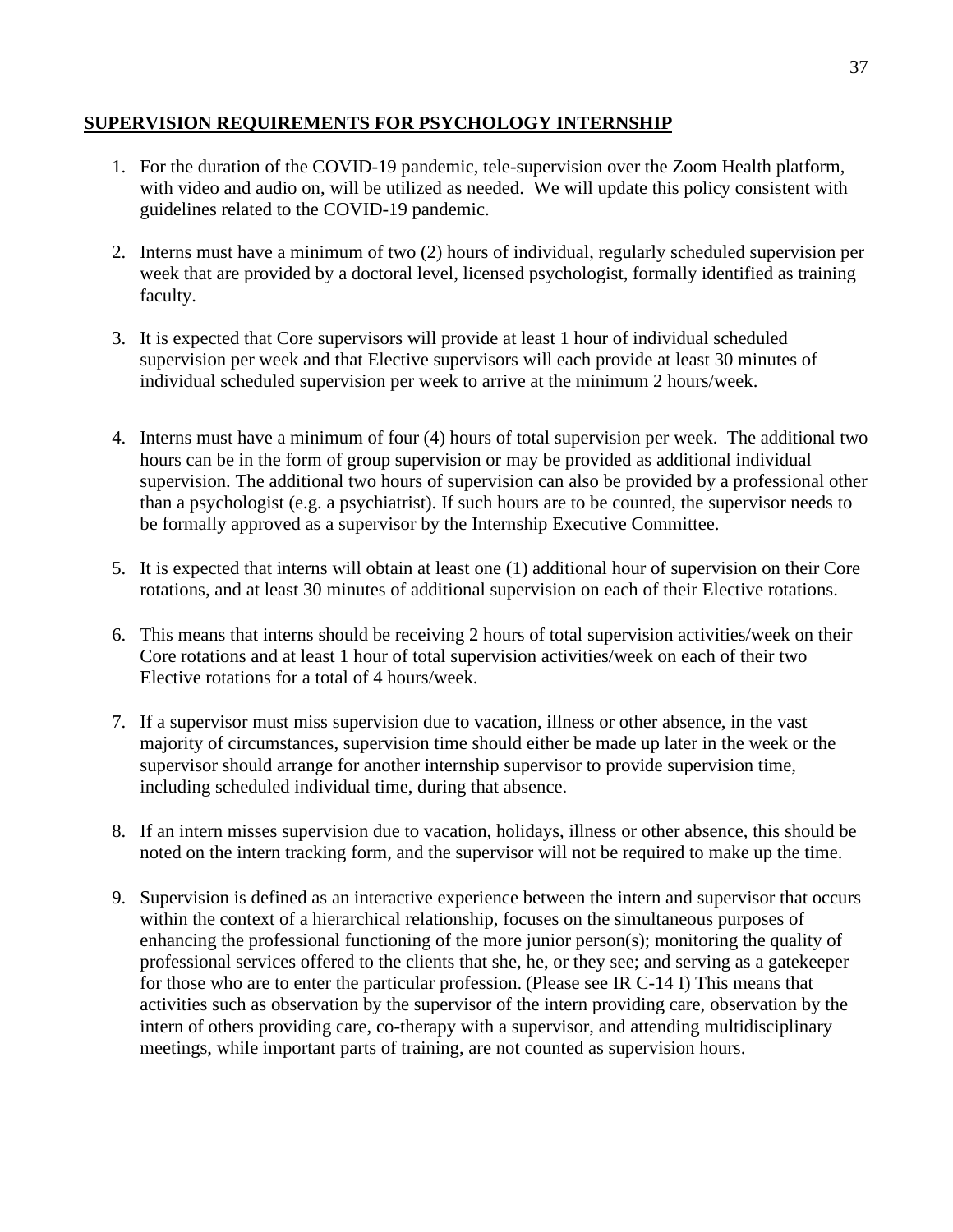- 10. Supervisors must engage in some direct observation of the intern providing care. This may be via live observation in person or in the context of a virtual visit/telehealth, or video recording. (Please see IR C-17 I)
- 11. Because supervision must occur in the context of a formally established hierarchical and evaluative relationship, activities such as a discussion an intern has with a professional, who is not in an evaluative relationship with the intern, (e.g. a psychologist or other professional who is not affiliated with our internship program) will not count as supervision.
- 12. If there is more than one supervisor on a Core or Elective rotation, one supervisor needs to be designated as primary and will have responsibility for making sure that the intern is receiving the minimum amount of required supervision per week for that rotation.
- 13. Supervisors should track time spent in supervision in their supervision notes. While interns do track their hours of supervision, it is probably best for supervisors to keep their own records as well.
- 14. Supervisors will be expected to complete Supervision Agreement forms (page 76) with each intern they supervise at the start of each Core or Elective rotation. Each supervisor must develop a plan to ensure the minimum amount of supervision is being provided on their rotation and document this in the Supervision Agreement.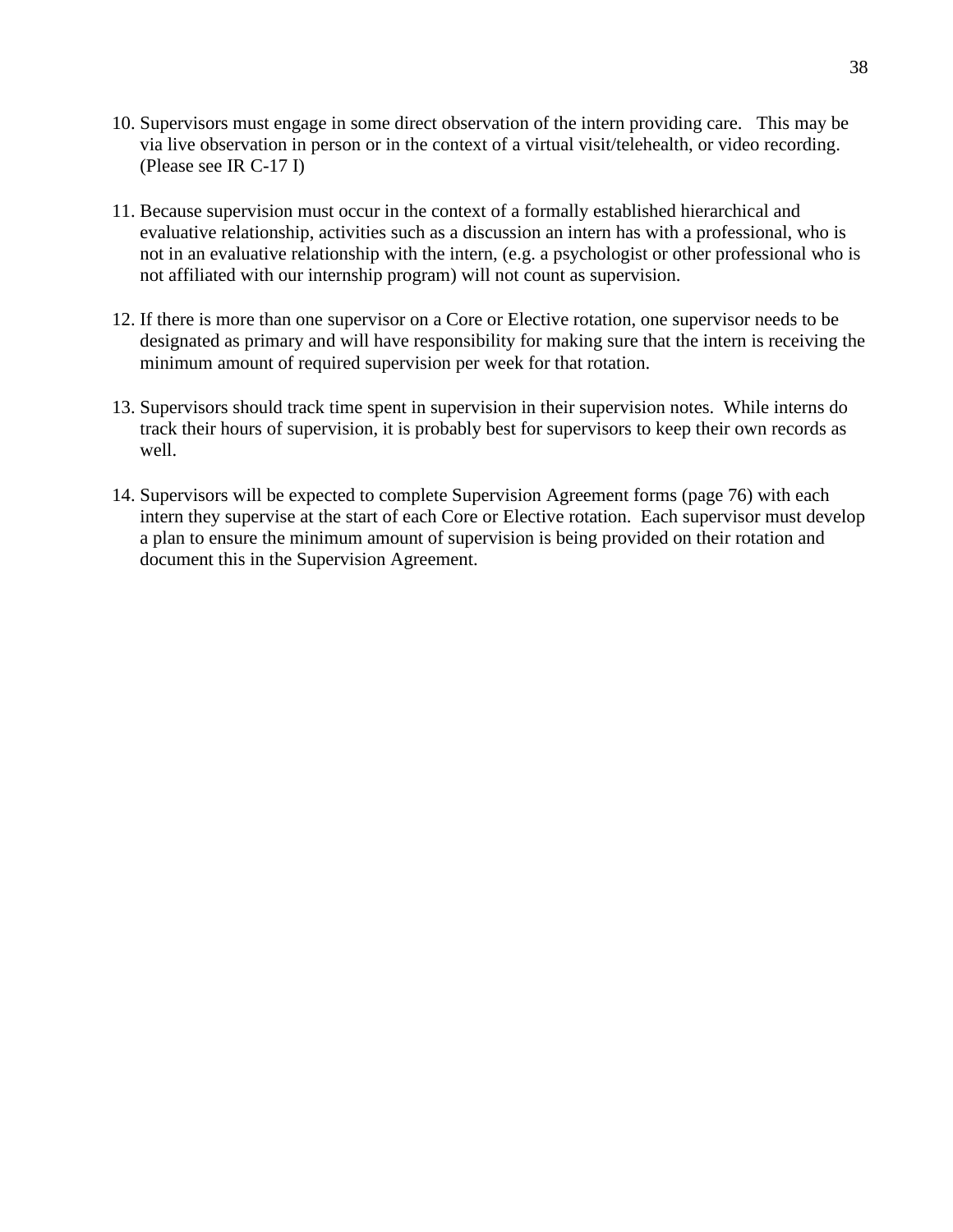# **TRACKING OF INTERNSHIP HOURS**

- 1. Interns will track their direct (face-to-face) and indirect (paperwork or other activities related to a particular patient/client) clinical hours, individual and group supervision hours, and total clock hours worked on the Excel form provided to them by the program. They will indicate if supervision was in person or tele-supervision.
- 2. Supervisors will provide a verbal prompt to interns to record supervision that occurs outside of scheduled supervision time (e.g. please remember to record the 20 minute discussion we just had about your patient as supervision)
- 3. Supervisors will track, as closely as is reasonably possible, both individual and group supervision hours in their supervision notes or a supervision log, including impromptu supervision time.
- 4. Core and Elective supervisors and interns should compare recorded hours on a weekly basis to ensure the records match. Any discrepancies should be discussed and resolved before the intern turns in their weekly form.
- 5. Core supervisors will sign off on the forms on a weekly basis. If the Core supervisor notes that fewer than 2 hours of individual and 4 hours of total supervision are recorded for any given week, the Core supervisor will determine the reason for this and record the reason on the form. (e.g. intern took 2 days of PTO, the week contained a holiday, etc.)
	- a. If the shortage is due to supervision being missed and not made up due to supervisor absences or scheduling issues, this should be noted as well. If this occurs more than twice per rotation, the Core supervisor should bring this to the attention of the Training Director.
	- b. Interns must complete these forms in a timely manner to ensure that any issues can be addressed in a timely manner.
- 6. The Training Director will monitor all categories of hours on a monthly basis to ensure that interns are on track in terms of hours in all categories and will email each intern individually regarding their status with regard to hours.
- 7. A plan will be developed with any intern and their supervisor(s) if an intern is significantly behind in one or more categories.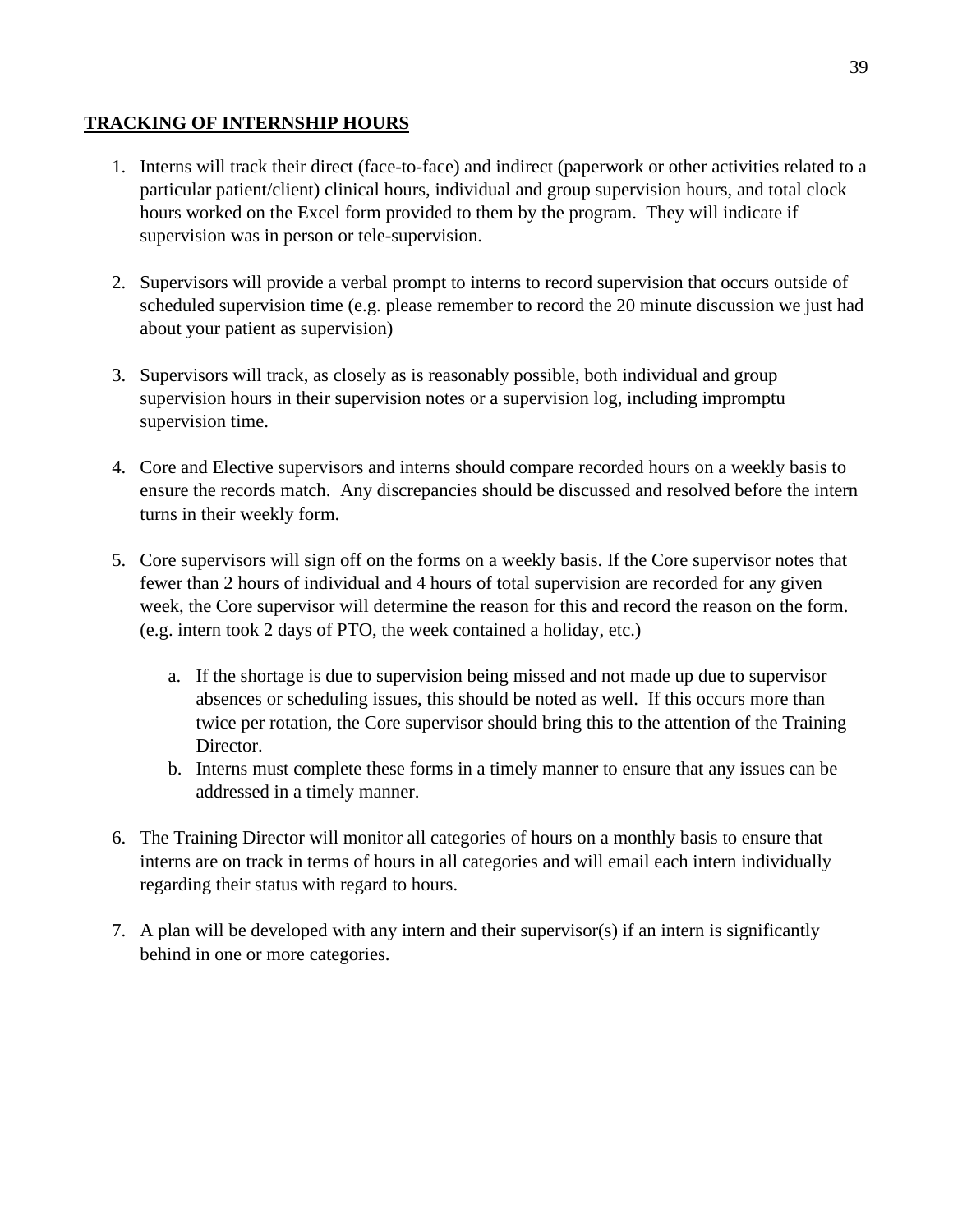# **LAPTOP POLICY**

- 1. General information/rules
	- a. Interns will be issued an IU Health laptop at the start of their training year that they will utilize for EMR access and documentation throughout their training year.
	- b. The laptop can and should also be used for other work-related functions
	- c. Limited personal use is permitted on the laptops (e.g. checking a non-IU/IUH email account)
	- d. Some websites/services may be blocked by IUH (e.g. Gmail) and so interns may wish to also have a personal device if they wish to have completely unrestricted access to websites/online services
	- e. Interns, like faculty and staff, will not have administrative rights on their IUH laptops and so will not be able to install their own software or connect non-IUH devices, such as personal printers, to their IUH laptops.
	- f. Interns should be mindful that these are work laptops, and all activity has the potential to be monitored.
	- g. Interns are expected to adhere to all IU Health Guidelines regarding appropriate EMR use
- 2. Interns are expected to have their laptops with them each working day at all of their clinics unless instructed otherwise by their supervisor
- 3. Taking laptops home
	- a. Interns may choose to take their laptops home for convenience (e.g. if an intern ends Monday in the PCC, but has a clinic in Goodman Hall Tuesday morning), or if they will be working remotely the next day, but they are NOT to put in extra hours evenings or weekends completing documentation as this would likely lead to exceeding the 40-hour workweek.
	- b. Any documentation that is going to be done from home, due to unusual circumstances, needs to be pre-arranged with the supervisor.
	- c. Interns may use the laptops from home to check their schedules in Cerner
- 4. During the COVID-19 pandemic, interns will utilize their IUH laptop to work from home including providing virtual clinical care and engaging in tele-supervision.
- 5. Lost or stolen laptops should be reported immediately to Dr. Lagges, Marsie Harrington, and the IU Health Help Desk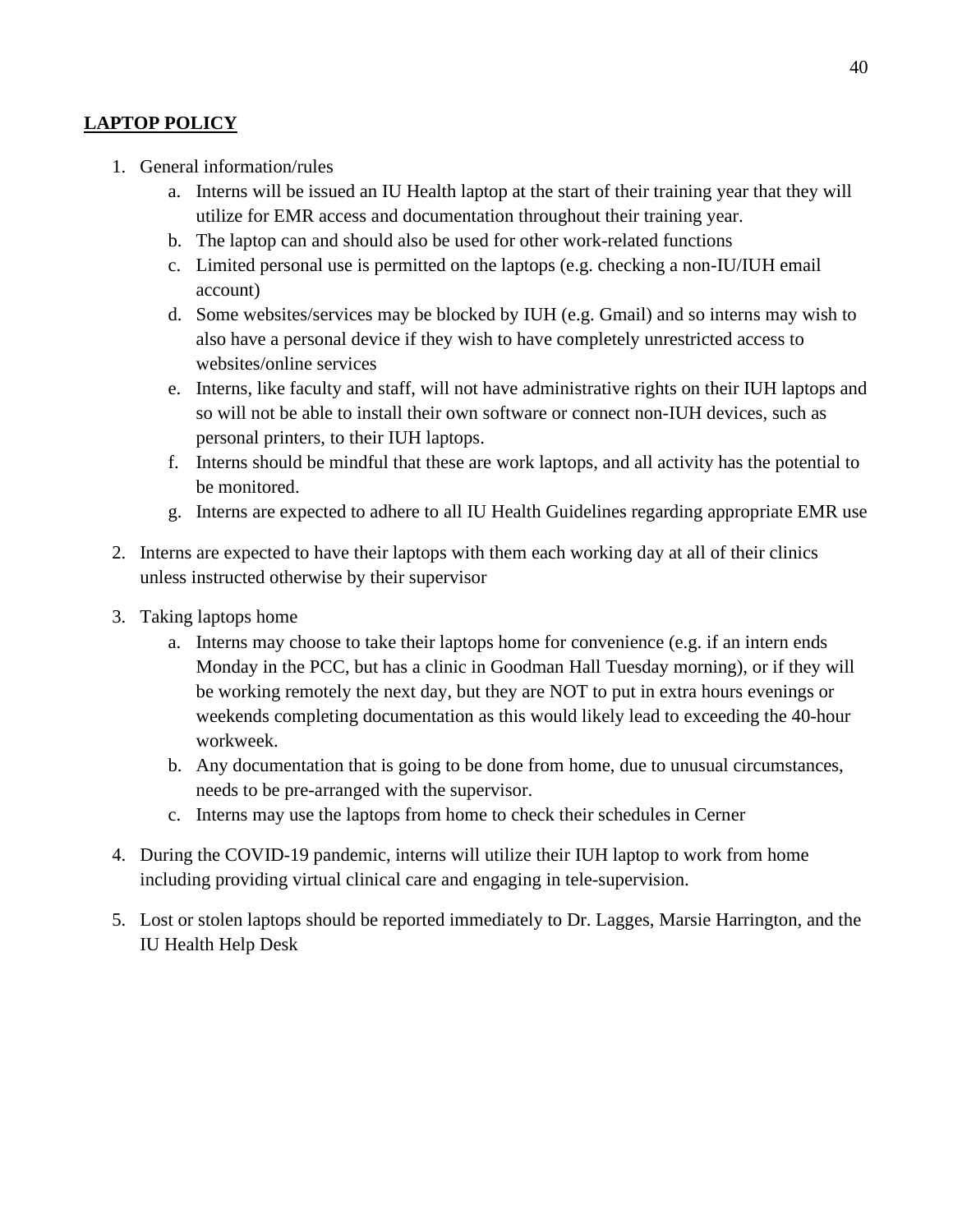## **INTERNSHIP TRANSITION OF CARE PROCEDURES**

1. On all core and elective rotations, it is expected that care of patients will be transferred to another intern, or other provider, only at the end of each 6-month rotation.

2. At the end of each 6-month rotation, transfer of any patients requiring ongoing care will occur via the following procedures.

At least two weeks before the end of their rotation, each intern will complete a transfer of care form for each patient currently under their care with the following information

- o Identifying information including name, medical record number, date of birth
- o Primary care physician name
- o Name(s) of any other key providers treating the patient
- o Diagnosis and current status/condition of patient
- o Recent events and any actions that need to be taken as a result (this may include things such as following up on outside evaluations, completion of checklists, sending a letter, etc.)
- o Changes in patient status that may require particular interventions
- o Supervisors can assist the interns in determining which patients meet criteria for being "currently" under their care.
- o The intern completing the rotation will meet with the "receiving" provider and review these completed forms. If transfer of care is to another intern, the "receiving" intern should be excused from their current rotation for 1-2 hours for this meeting. The time of the meeting should be arranged with the current supervisor(s) so that patient care on the current rotation is not disrupted. If possible, it may be beneficial for the supervisor to be present at this meeting.
- o After the current intern, receiving provider, and the intern supervisor have signed each form, the forms will be scanned into the patients' medical records.

3. If the care of patients seen by an intern during their last rotation is to be transferred to an intern who will be beginning their internship year, and the receiving intern is not yet on campus, the formal transfer of care should be to the supervising provider who will then facilitate the transfer to the new intern as quickly as possible to minimize disruption of care.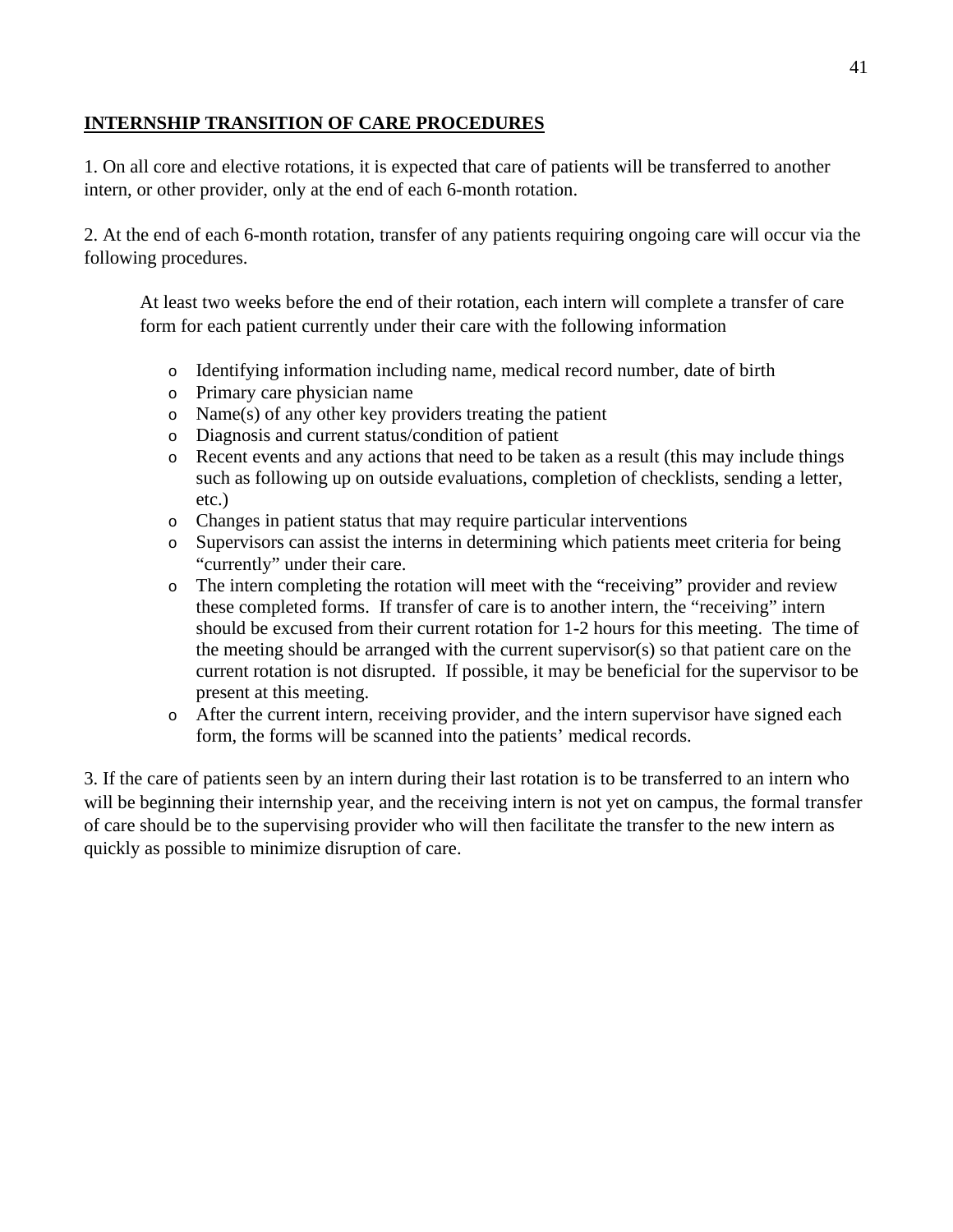# **TIME OFF AND LEAVE POLICIES**

# **PAID TIME OFF**

Paid time off (PTO) for psychology interns is provided consistent with GME policy and classification of psychology interns at the PGY1 level. PGY1 House Staff members receive fifteen (15) week days free from their training responsibilities as part of their training year.

PTO may be used for illness, vacation, dissertation defense, and other personal or non-program sponsored educational activities.

Except in emergency situations (e.g. acute illness), PTO must be approved in advance by the intern's supervisor and the Director of Training.

It is expected that all interns will be present and active in their internship duties until the last working day of June. Requests for PTO during the last two weeks of internship will need to be reviewed on a case by case basis to ensure that an intern is not, in effect, concluding their internship year prior to the end of the 12-month training period. If a PTO request is approved for any days during the last two weeks of internship, interns must be present, at minimum, at least one day of the last week of internship.

No payment will be made for unused paid time off at the completion of training.

## **PROFESSIONAL DAYS**

Interns may take up to three (3) professional days per year that will not be counted as PTO.

These days may be used only for dissertation defense, job or postdoctoral fellowship interviews, or conference attendance if the conference is approved by the Director of Training.

Use of professional days must be approved in advance by the intern's supervisor(s) and the Director of Training. Requests to use one or more professional days for conference attendance must be submitted no less than 1 month in advance.

## **LEAVE OF ABSENCE**

Extended leave for psychology interns follows the IU School of Medicine Leave of Absence Policy for House Staff.

## *Key Provisions:*

The School of Medicine provides eligible house staff two types of leaves of absence, a standard leave of absence, and a family/medical leave of absence in accordance with the Family and Medical Leave Act of 1993 (FMLA).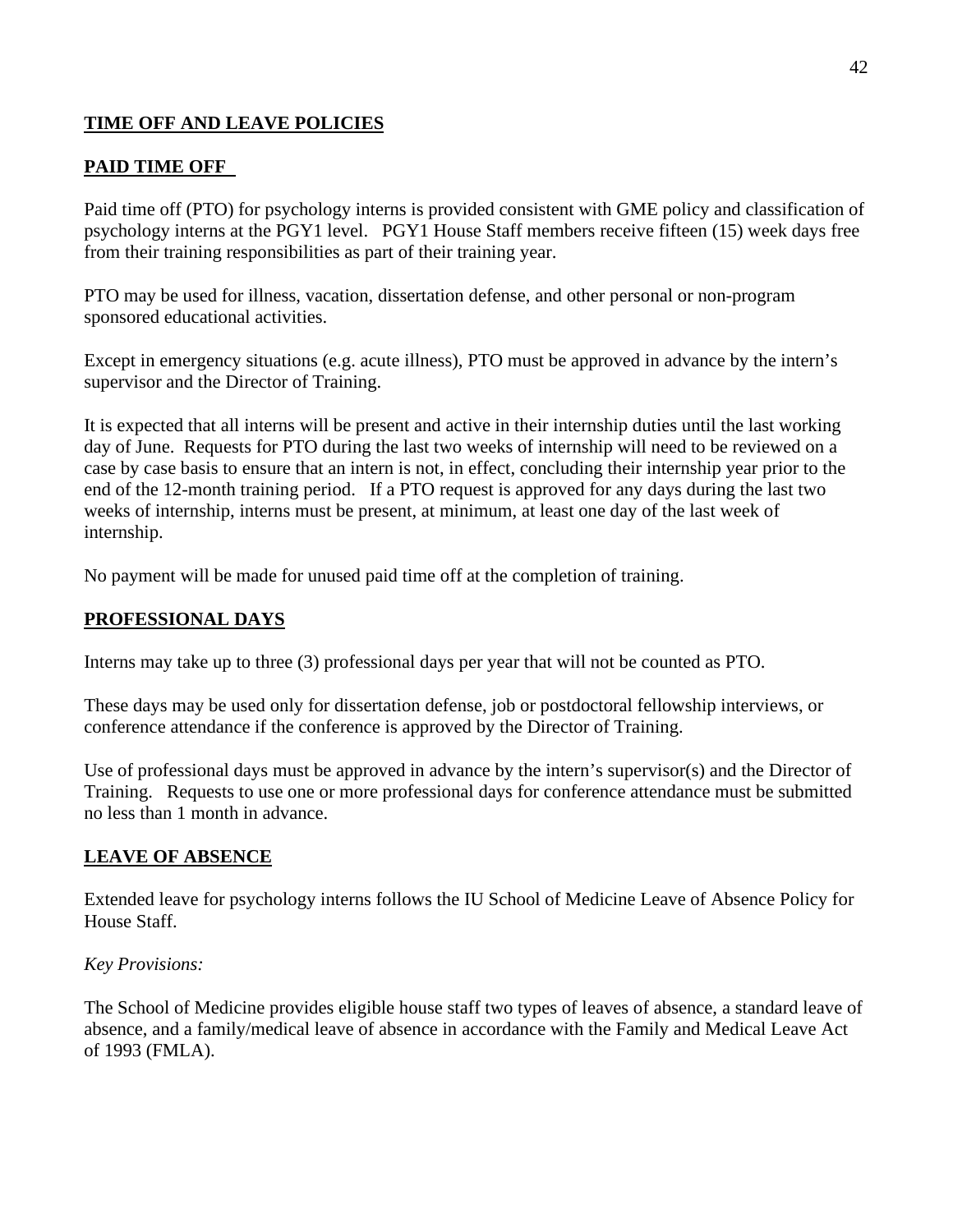All full-time house staff may be granted up to six weeks School of Medicine standard paid leave with full benefits for bona fide events including: Short-term disability or sick leave, and parental leave. The department chair/program director will determine what constitutes a bona fide leave and the length of leave on a case-by-case basis.

Eligible house staff (house staff who have worked for the School of Medicine at least twelve months and at least 1250 hours during the twelve-month period prior to the first day of leave.) are entitled by law to a maximum of twelve weeks of FMLA leave (up to six weeks paid and six weeks unpaid) with full benefits for the following qualifying events: Birth of a child or care for the newborn; placement with the employee of a child for adoption or foster care; the need for the house staff member to care for a spouse, child, or parent with a serious health condition; a serious health condition that renders the house staff member unable to perform the functions of the job. All requests for leaves of absence will be made in writing to the department chair/program director at least thirty days in advance, or as soon as reasonably practicable. In addition, all requests for leaves of absence require the final approval of the Director for Graduate Medical Education.

Given that psychology interns are appointed for 12 months to House Staff, they are immediately eligible for School of Medicine standard paid leave, but not FMLA leave.

**Paid time off must be taken as part of the School of Medicine leave and counted against the six weeks paid leave; this applies to the FMLA leave as well.**

# **MAKE UP TIME**

**For a leave of absence that extends beyond the 15 days of PTO, the intern will be required to make up the missed days after the end of the internship year. Any required make up time will be paid, and fringe benefits will be provided by the program.** 

## **ADDITIONAL PROVISIONS FOR LEAVES OF ABSENCE**

If a leave extends past six weeks in the first twelve months of a House Staff member's appointment, or twelve weeks for all other appointments beyond the first year of appointment, health benefits may be provided at the house staff member's expense and with the approval of the School of Medicine.

This document is not intended to cover all of the provisions of the FMLA. Some of the key requirements of the FMLA are listed that will have the most significant impact on personnel practices for house staff. If more information is required, please contact the Office of Graduate Medical Education.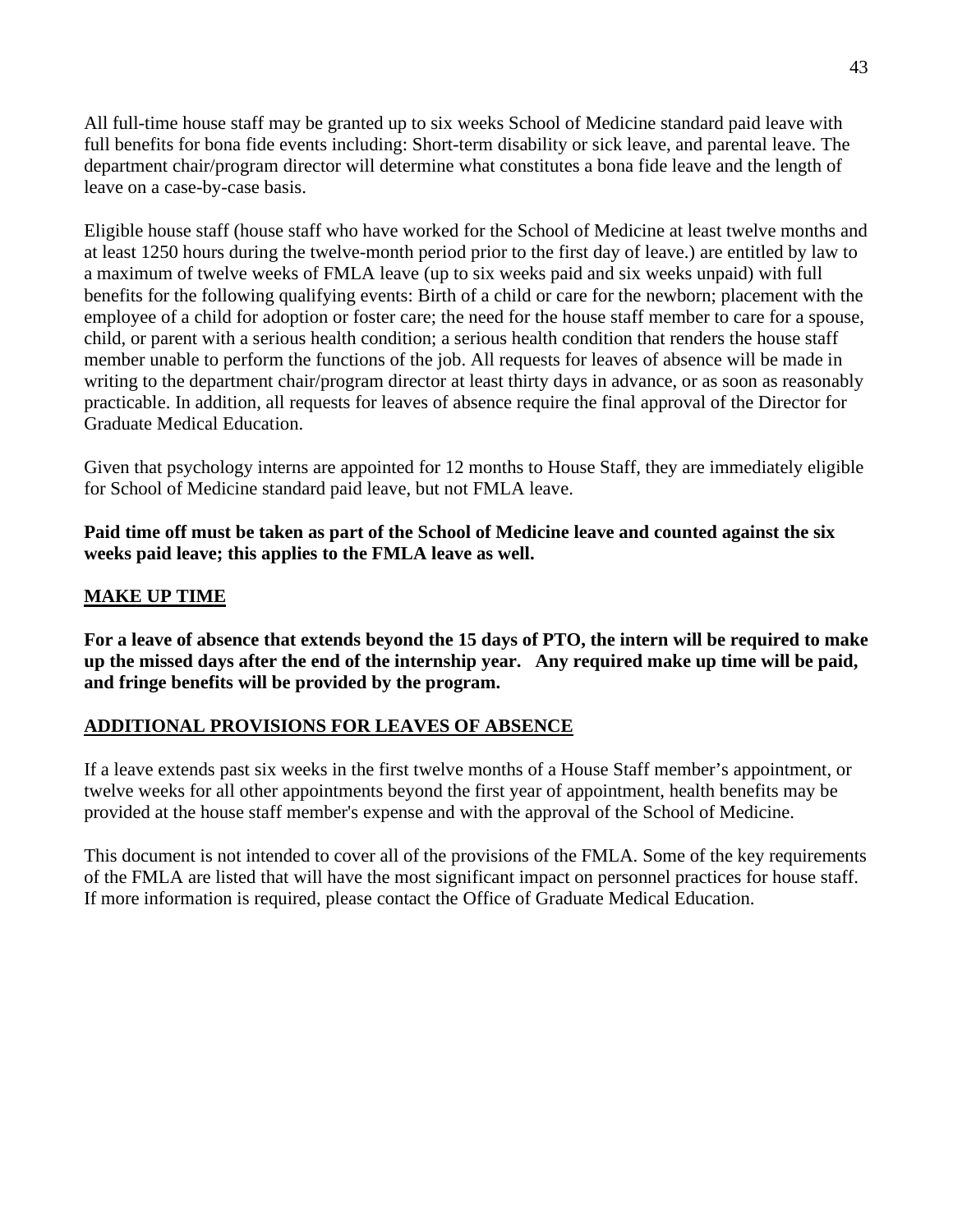# **INDIANA UNIVERSITY SCHOOL OF MEDICINE PSYCHOLOGY INTERN REMEDIATION PROCEDURES**

1. A formal remediation plan may be developed after discussion between the supervisor and Director of training if any rating(s) for elements on a Feedback Form(s) completed by supervisors at mid-rotation (3 and 9-month points) falls below a 5, and if there are concerns that adequate progress is not being made with informal efforts.

2. A formal remediation plan will be required if an intern is not meeting goals based on the Competency Evaluation at the end of the first rotation (6 months).

- Any rating on an element below a "5" on the Competency Evaluation at the end of the first rotation will lead to a remediation plan.
- Not having 50% or more of elements rated at a "6" or higher at the end of the first rotation will lead to a remediation plan.

3. A formal remediation plan may also be requested at any point during the training year if a supervisor has concerns about intern competence, and informal attempts to address those concerns have failed.

- The supervisor will bring these concerns to the Director of Training. If the Director agrees that a remediation plan is warranted, a plan will be developed at this point.
- If the supervisor and Director of Training cannot reach an agreement regarding whether a formal plan is warranted, the issue will be brought to the Internship Executive Committee.

4. A formal remediation plan may also be requested if an incident of sufficient gravity occurs that formal remediation is warranted prior to attempting informal remediation.

- The supervisor will bring the concerns to the Director of Training. If the Director agrees that a remediation plan is warranted, a plan will be developed at this point.
- If the supervisor and Director of Training cannot reach an agreement regarding whether a formal plan is warranted, the issue will be brought to the Internship Executive Committee.

5. If a formal remediation plan is developed, progress/response to the plan will be documented in writing, by the supervisor, no less frequently than once per month until either the remediation is determined to have been successful, or is replaced by a new remediation plan.

6. In extreme cases in which program completion is in doubt, the case will be brought to the Internship Executive Committee to determine the appropriate course of action.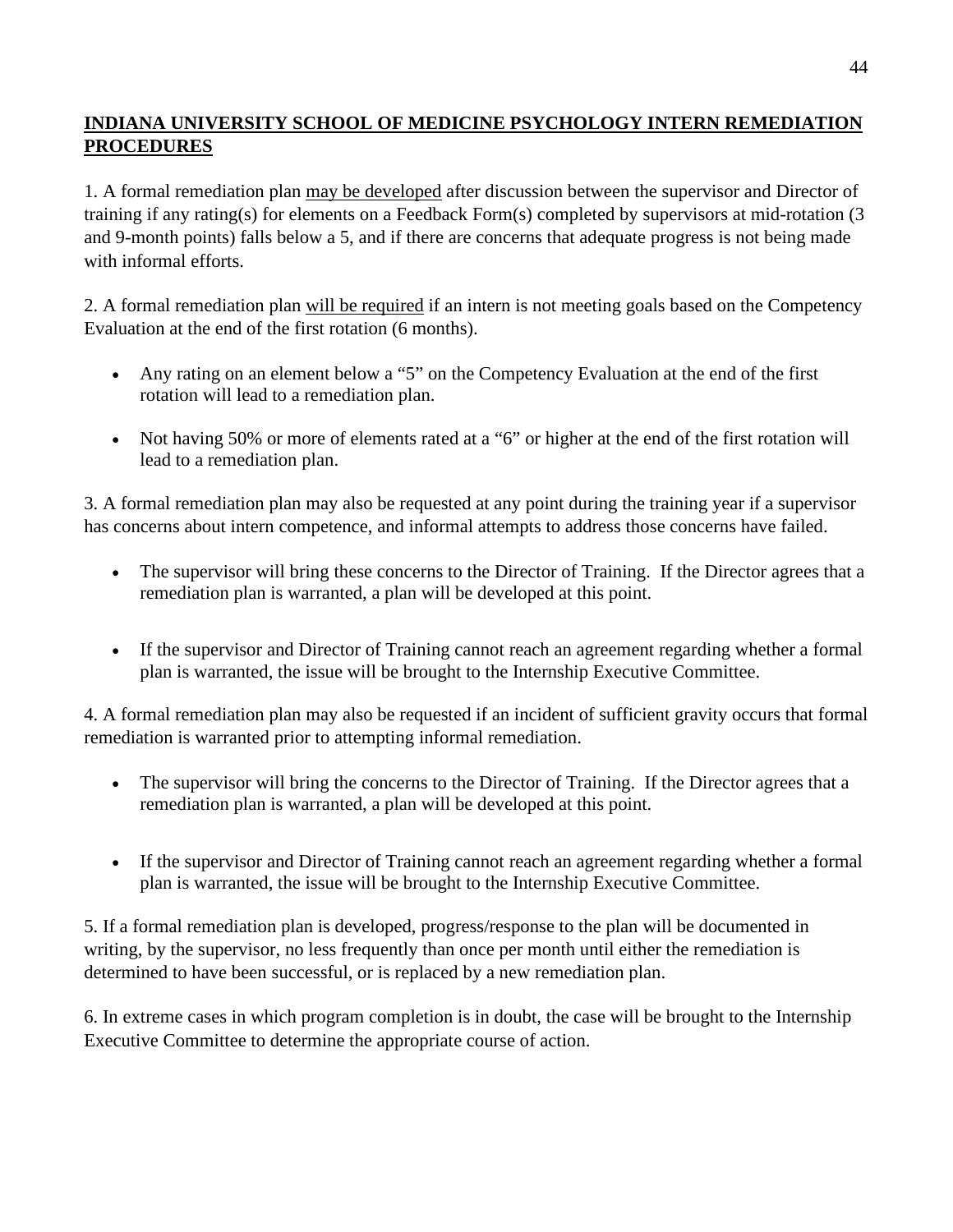### **GRIEVANCE PROCEDURES**

- 1. If an intern has a concern or disagreement involving a supervisor or another intern that they are unable to resolve informally, they are to bring this concern to either the Director or one of the Assistant Directors of Training. If the concern or disagreement involves the Director and Assistant Directors of Training, the intern should bring this concern to the Director of the Section of Psychology.
- 2. If the intern feels the problem can be resolved via collaborative discussion among the involved parties with the assistance of the Director or Assistant Directors of Training/Director of Section of Psychology, they may elect attempting this method of resolution prior to filing a formal grievance.
- 3. If the problem is not resolved to the intern's satisfaction following collaborative discussion, or if the intern does not believe such discussion would be appropriate or sufficient given the nature of the concern, the concern will be addressed as a formal grievance, and the following procedures will be implemented.
	- The intern will be asked to provide a written description of their grievance
	- The written copy will be presented to the Internship Executive Committee with the Chief Intern excused given that the topic of discussion includes confidential information regarding a fellow intern.
	- Written statements will also be solicited from other involved individuals for Executive Committee review.
	- If any member of the Internship Executive Committee is involved in the grievance, they will also be excused.
	- The Internship Executive Committee will determine what possible options exist to address the grievance.
	- The Internship Executive Committee will vote on a plan of action. Decisions will be reached by majority vote.
	- Within one month of the intern filing the grievance, the Executive Committee review of and vote regarding the matter will be completed, and the plan of action will be presented to the intern and other involved individuals individually, in person, by a designated, uninvolved member of the Executive Committee and in written format. If all are satisfied with the resolution, and respond in writing indicating this satisfaction, the matter will be considered tentatively resolved.
	- The designated, uninvolved Executive Committee member will follow up with the intern and other involved individuals 1 month following the resolution of the grievance to ensure that the plan was implemented appropriately and is resolving the situation as expected. If all individuals are satisfied with the outcomes of the plan, all will sign off on a final closure statement indicating successful resolution of the grievance.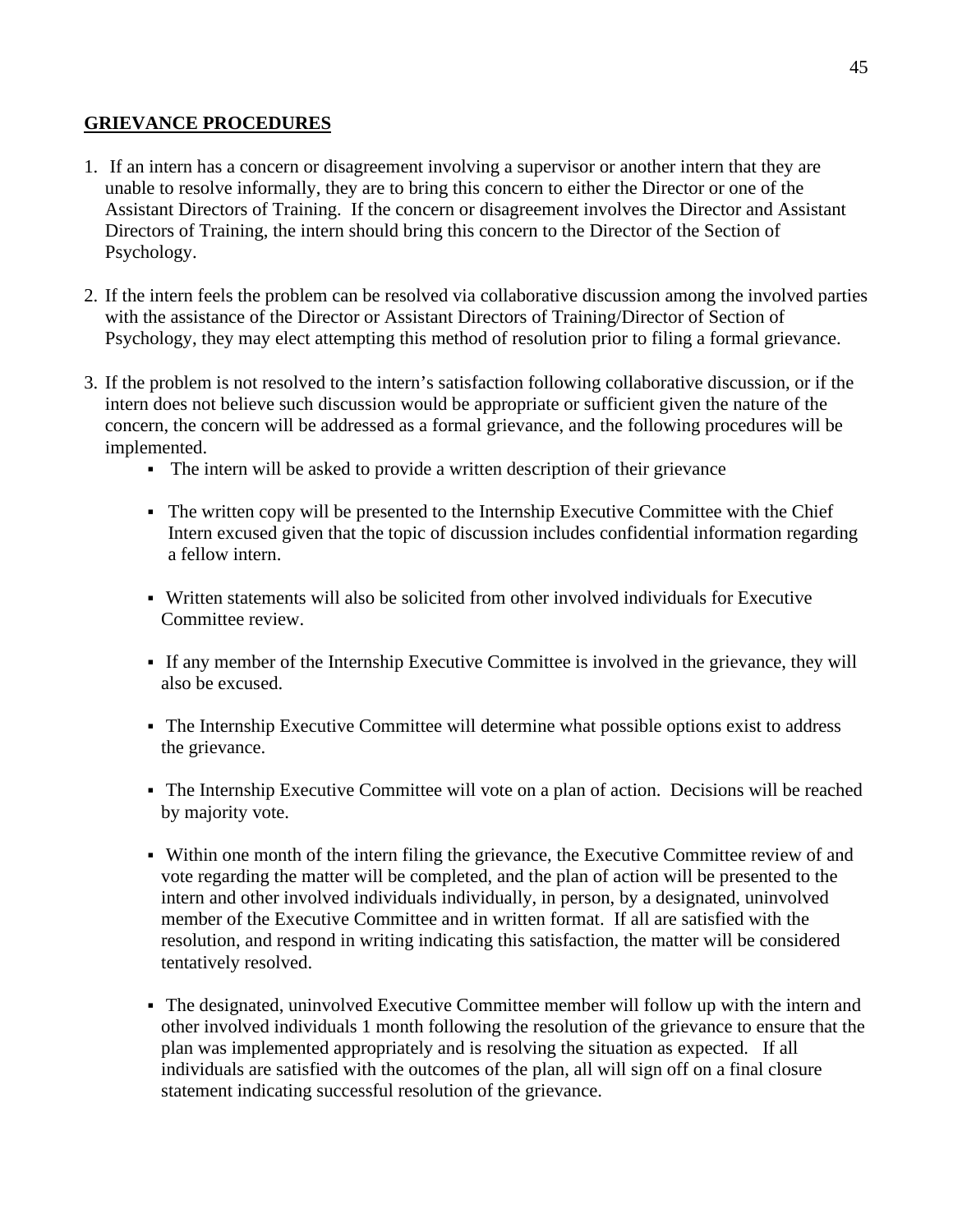- If the intern is not satisfied with the resolution of the matter, they may ask the designated, uninvolved Executive Committee member to bring the matter back to the Executive Committee to consider other potential forms of resolution, or the intern may elect to file a Mistreatment Incident Report Form with Graduate Medical Education (GME). https://mednet.iu.edu/Pages/SupportResources/Report-Mistreatment-Form.aspx
	- If the intern elects to ask the Executive Committee to consider alternative forms of resolution, they will be asked to submit this request in writing, and will be informed of the outcome by the designated, uninvolved Executive Committee member in person and in writing. Other involved individuals may also be asked to provide written responses regarding the intern's concerns with the original plan of action.
	- If the intern elects to pursue resolution through GME, please see the GME policy regarding the Learning Environment for more details https://mednet.iu.edu/resfellow/SitePages/Current%20Resident%20and%20Fellows. aspx
- All decisions of the Internship Executive Committee will be subject to the approval of the Director of the Section of Psychology and the Chair of the Department of Psychiatry.
- 4. If the intern believes that due to the nature of the grievance, that it would be inappropriate to begin with the Internship Grievance Procedure, they may elect to pursue resolution of their concern through GME via the Mistreatment Incident report form without first attempting to work through the program level grievance process. [https://mednet.iu.edu/Pages/SupportResources/Report-](https://mednet.iu.edu/Pages/SupportResources/Report-Mistreatment-Form.aspx)[Mistreatment-Form.aspx](https://mednet.iu.edu/Pages/SupportResources/Report-Mistreatment-Form.aspx)
- 5. Records of all grievances, which will include all written documents from all involved individuals and the Executive Committee, will be kept by the internship permanently in electronic format on a secure drive on the Department server.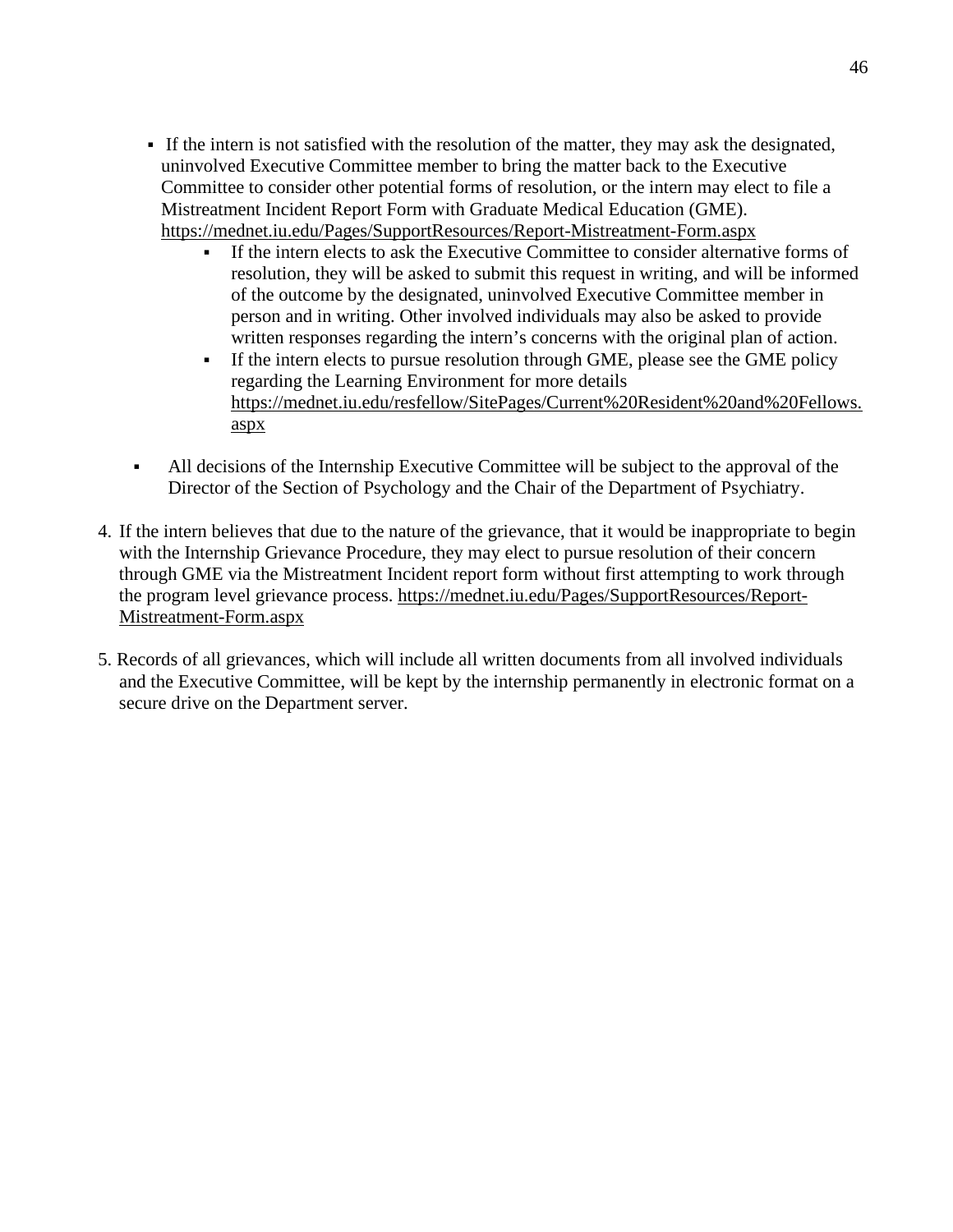# **DISCIPLINARY ACTION, TERMINATION AND DUE PROCESS**

- 1. Prior to initiation of disciplinary action, issues regarding intern competence will first be addressed via the Remediation Procedures outlined on page 43 of this brochure. If despite appropriate remediation efforts, an intern continues to demonstrate serious deficits in one or more competency areas, the issue will be brought to the Internship Executive Committee.
- 2. Issues of sufficient gravity may be brought directly to the Internship Executive Committee for a potential recommendation to be made Graduate Medical Education (GME) for potential suspension or termination without prior attempts at remediation. Such issues could include but are not limited to behavior that threatened the safety of patients, staff or visitors to the hospitals or involved legal, serious ethical violations.
- 3. The Internship Executive Committee, with Chief Intern excused, will discuss and vote regarding how to proceed. Possible decisions could include additional remediation efforts, or a recommendation to Graduate Medical Education (GME) for potential suspension or termination.
- 4. Prior to a recommendation to GME for suspension or termination, the intern will be given a chance to appeal this decision. They will be invited to present any relevant information to the Internship Executive Committee. The Internship Executive Committee will again vote regarding how to proceed. The appeal process will be completed in one month or less.
- 5. All decisions of the Internship Executive Committee will be subject to the approval of the Director of the Section of Psychology and the Chair of the Department of Psychiatry.
- 6. The full GME policies and procedures governing Remediation, Probation, Non-Reappointment, Summary Suspension and Termination of Appointment can be found via the following link: https://medicine.iu.edu/gme/employment-terms-benefits/policies
- 7. Once a referral is made to GME, these policies will govern subsequent proceedings. Please note, once referred to GME, the intern has a right to a formal appeal of any decisions made as outlined here Remediation, Probation, Non-Reappointment, Summary Suspension and Termination of Appointment: https://medicine.iu.edu/gme/employment-terms-benefits/policies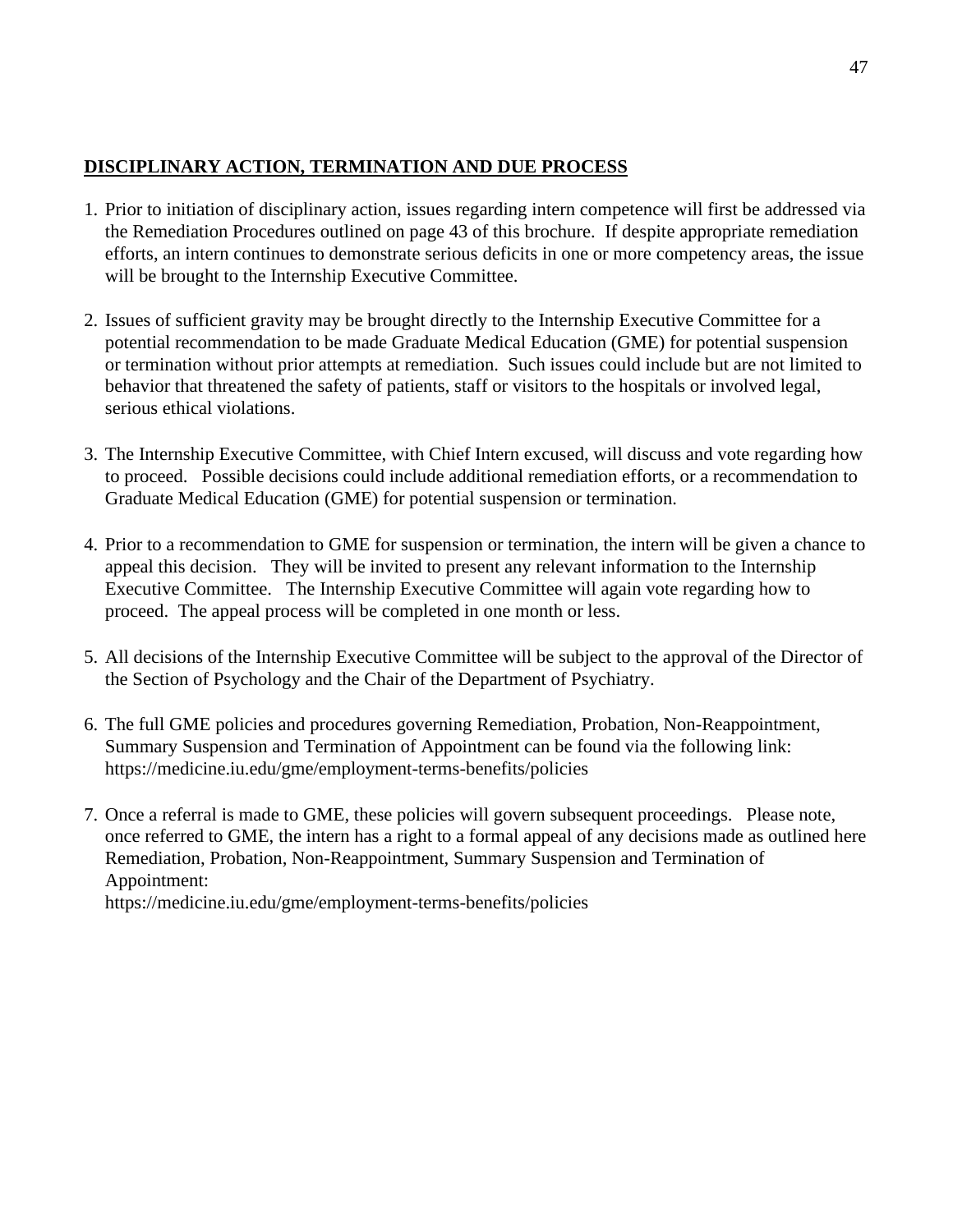# **STATEMENT OF NON-DISCRIMINATION**

The Indiana University School of Medicine Psychology Internship Program adheres to the nondiscrimination policies of Indiana University and does not engage in discrimination based on characteristics such as age, color, disability, ethnicity, gender, marital status, national origin, race, religion, sexual orientation or veteran status. Please also see the Equal Opportunity/Affirmative action statement of Indiana University https://policies.iu.edu/policies/ua-01-equal-opportunity-affirmativeaction/index.html

The psychology Internship Program adheres to the Americans with Disabilities Act of 1990 and will provide accommodations to interns consistent with the GME policy outlined under the Accommodations for Disability section of: <https://medicine.iu.edu/gme/employment-terms-benefits/policies>

# **COMMITMENT TO TRAINING DIVERSE INTERNS AND TO PROGRAM LEVEL DIVERSITY, EQUITY AND INCLUSION**

In addition to adhering to non-discrimination policies, the Indiana University School of Medicine Psychology Internship Program strives to achieve as much diversity as possible in each of our internship classes, and to create a supportive environment that permits interns from diverse backgrounds to succeed.

In an effort to ensure that we are maximizing our efforts to recruit and retain diverse interns and faculty, the position of Diversity Coordinator was established in 2019. This individual holds a seat on the Internship Executive Committee and is charged with keeping the Executive Committee focused on issues relevant to recruitment and retention of diverse faculty and interns as well as evaluation of these efforts. Our Diversity Coordinator also co-chairs the Department of Psychiatry Diversity, Equity and Inclusion Committee. An intern representative also participates in this Department level committee.

We are working diligently as internship faculty to engage in self-reflection and examination of policies and procedures to ensure that all aspects of our program promote equity and inclusion for our faculty, learners, and those we serve. In addition, we are taking active steps to move the program in a direction that actively promotes anti-racist actions and advocacy. A number of supervisors are involved in legislative and policy advocacy efforts including juvenile justice and equitable access to healthcare. In 2020, supervisors participated in a workshop focused on cultural humility in supervision and in 2021, supervisors were assigned to small groups to provide an opportunity for ongoing peer discussion of cultural humility in supervision as well as to set individual and group goals for engaging in actions related to diversity, equity and inclusion. Supervisors have been directed to examine their didactic presentations to ensure attention is paid to diversity, equity and inclusion in all lectures, not just those specifically in the DEI course.

With regard to our recruitment procedures, in 2019, we incorporated standardized interview questions into our interview process to help reduce bias and also re-examined our selection criteria to ensure that we were evaluating candidates on factors truly likely to impact success in, and satisfaction with, our program rather than on factors that could have been impacted based on differences in opportunities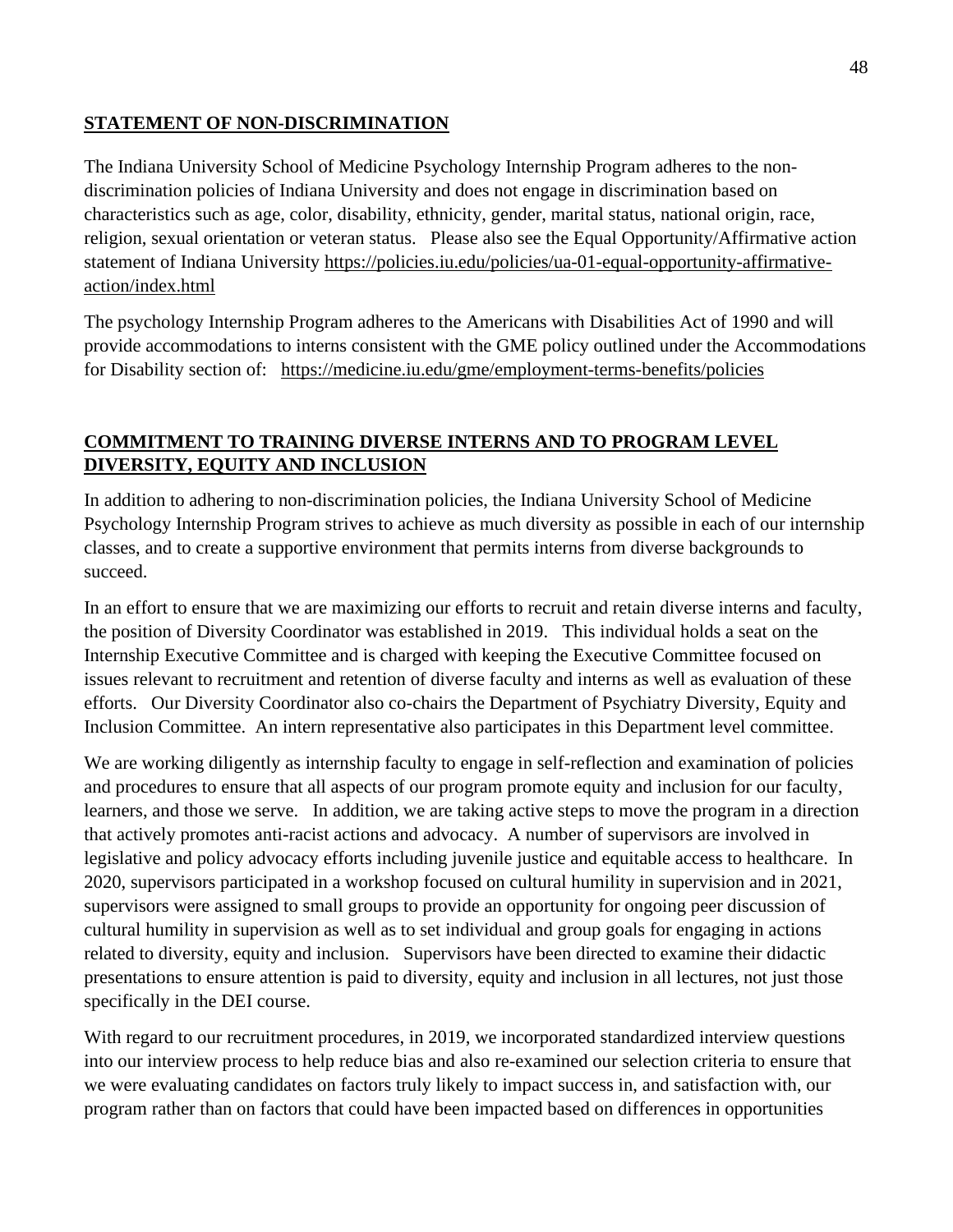available to students. Due to the COVID-19 pandemic we conduced only virtual interviews in January of 2021, but based on national and our own program level feedback have elected to keep our interviews virtual for future years as well to help remove barriers that might prevent all interested applicants from applying to our program. In 2021, we conducted a post-Match survey of all applicants to our program which included questions regarding perception of climate related to diversity, and we are using that feedback to improve our recruitment efforts and program as a whole.

# **ADA CONSISTENT RESOURCES AND FACILITIES**

All of our training facilities are fully ADA compliant in terms of accessibility. In addition, if an intern who is in need of additional resources to succeed in our program matches with our program, we would follow the GME procedures as discussed in the document accessed via the following link: GME policy outlined under the Accommodations for Disability section of: [https://medicine.iu.edu/gme/employment](https://medicine.iu.edu/gme/employment-terms-benefits/policies)[terms-benefits/policies](https://medicine.iu.edu/gme/employment-terms-benefits/policies)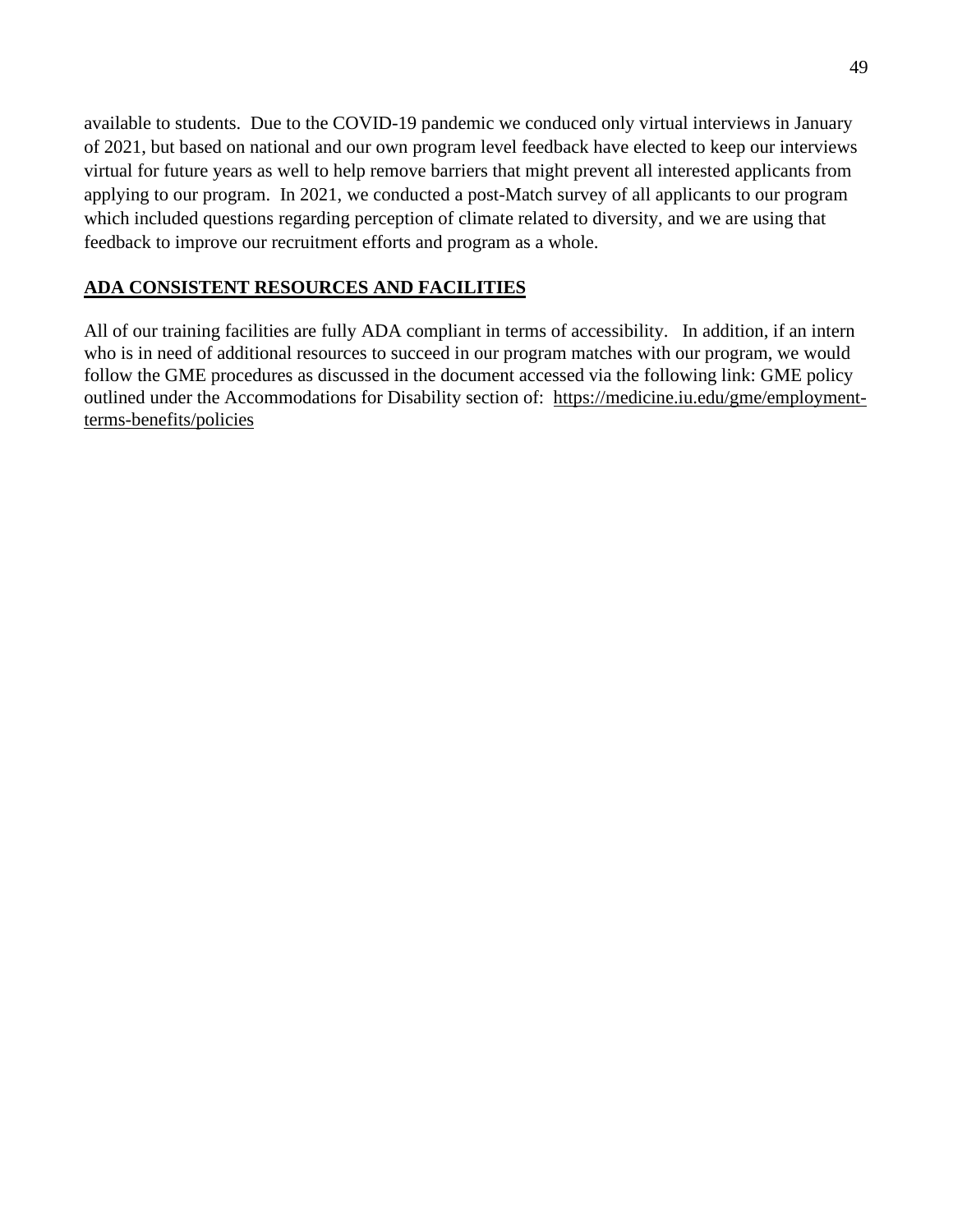# **FACULTY AND PROGRAM EVALUATION**

In order to ensure the continuing quality of the Psychology Internship Program, regular formal evaluation of all aspects of the training program and its faculty are conducted and reviewed. Interns are required to complete a formal written evaluation of each core and elective rotation, each supervisor, and each didactic training activity. In addition, each intern is required to complete an evaluation of the Director of Training and of the internship as a whole near the end of the internship year.

Internship alumni are surveyed 1 year following graduation to evaluate how well the program prepared them in all profession-wide competency areas.

These evaluations are regularly reviewed by the Internship Executive Committee and summary evaluation data are reviewed by the faculty as a whole in order to make appropriate changes in the overall structure of the Internship and its training programs, procedures, and policies.

Evaluations of individual faculty members are considered to be confidential and are available only to that faculty member, their administrative supervisor(s), members of the Internship Executive Committee, the Director of Training, the Director of the Section of Psychology, and the Chairman of the Department of Psychiatry. Individual data may be used to guide particular faculty members in their development as a supervisor and teacher.

# **RECORDS RETENTION POLICY**

The IU School of Medicine Psychology Internship program will keep, and permanently maintain accurate records of all interns' training experiences, including which core and elective rotations were completed, evaluations, and certificates of completion. The purpose of this record keeping is to enable the program to provide evidence regarding each intern's progress through the program while enrolled, and to permit the program to verify training experiences after completion to assist graduates in licensure and other credentialing purposes.

Hard copies of records will be stored on-site for 3 years, and then moved off-site for long-term storage. Electronic copies of all relevant documents are also made and placed in files on the Department of Psychiatry's secure server for each intern as they progress through the program. The electronic files will be kept indefinitely and can be accessed immediately at any time, even after hard copies have been moved to long-term storage or, if, after an extended period of time due to space limitations, or through accident such as fire or flood, the hard copies are destroyed.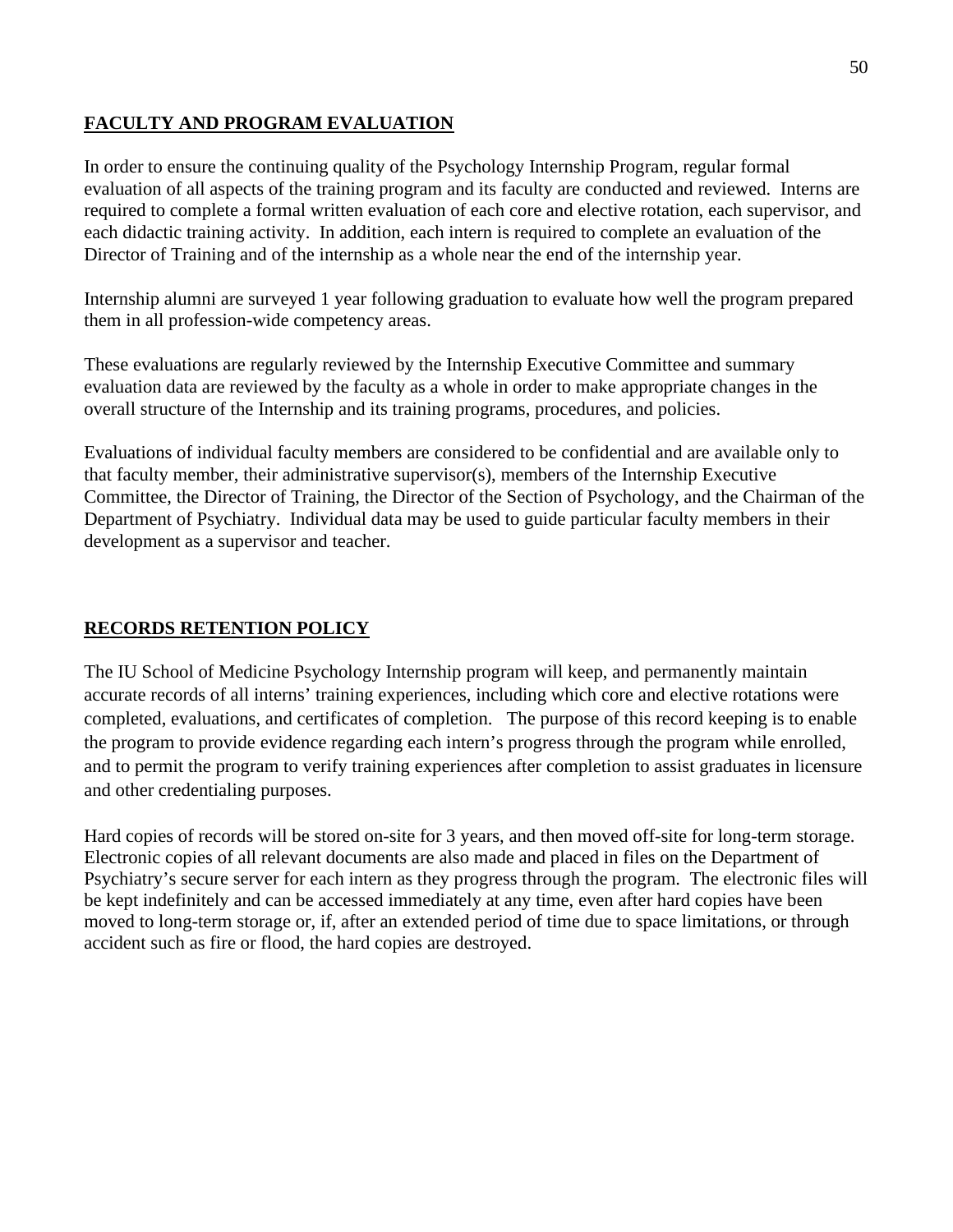# **COMMUNICATION WITH DIRECTORS OF CLINICAL TRAINING**

The Directors of Clinical Training for our interns' graduate programs will be updated on intern progress, in writing, no less frequently than the mid-point and end of the training year. If a problem arises, communication will be more frequent, and at a level appropriate to the situation.

# **GRADUATE MEDICAL EDUCATION**

The Office of Graduate Medical Education (GME) provides administrative support for and supervisory oversight of all residency and fellowship and Clinical Psychology programs of IU School of Medicine. The office serves as the human resource office for IUSM trainees. For more information about the core administrative services, and full detail of all GME policies go to https://medicine.iu.edu/education/gme/employment-terms-benefits/policies/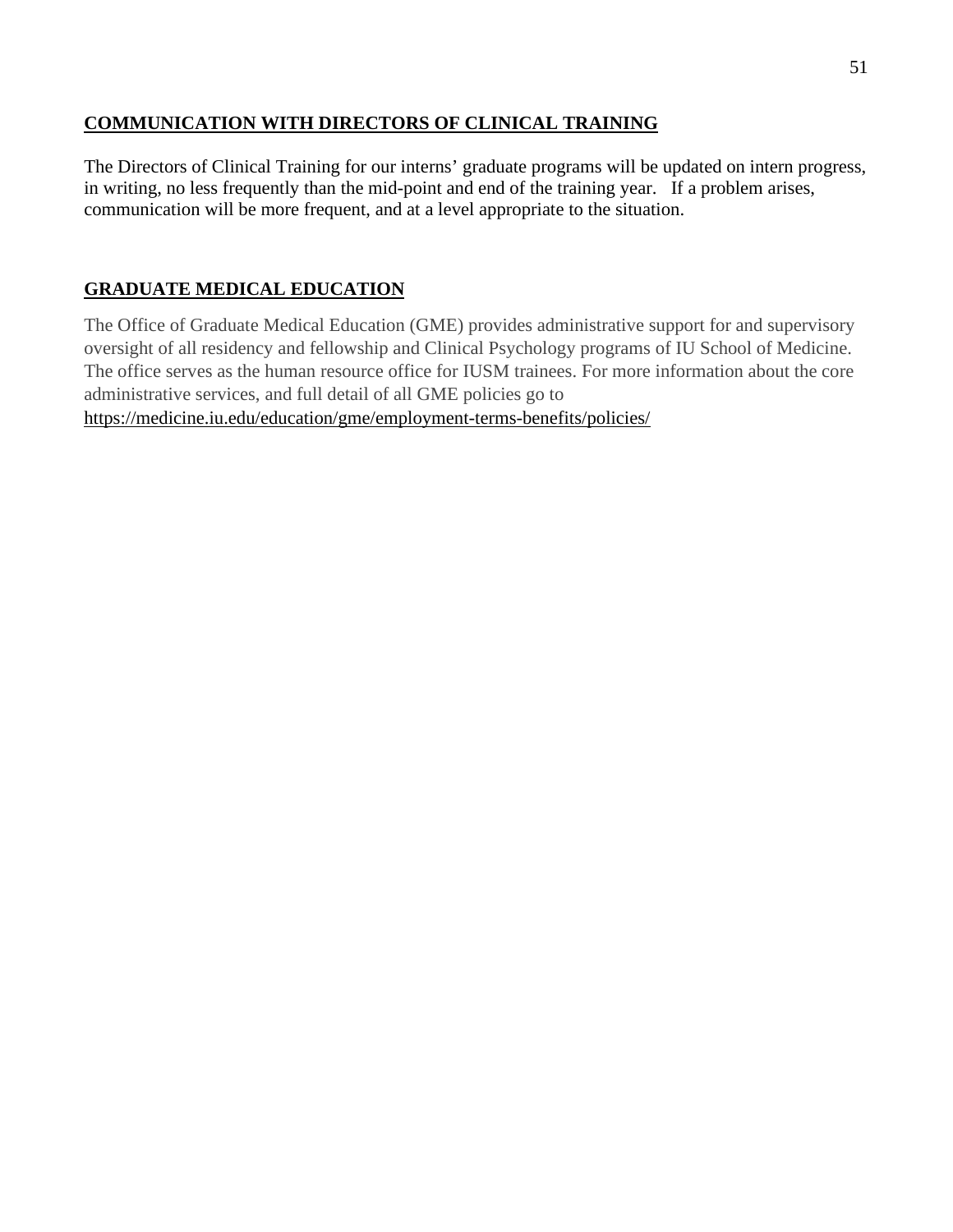# **INTERNSHIP ADMINISTRATION**

Ann Lagges, Ph.D. is the Director of Training for the Internship program and Melissa Butler, Ph.D. and Noha Minshawi, Ph.D. are the Assistant Directors of training. The position of Education Coordinator for the program is open as of December 2021, but we hope it will be filled well in advance of the start of the 2022-2023 training year.

## **Internship Executive Committee**

The Internship Executive Committee includes supervisors who represent each of the training sites, the internship's Diversity Coordinator, the Director and Assistant Directors of Training, the Director of the Section of Psychology and the Chief Intern. It is chaired by the Director of Training.

The purpose of the Internship Executive Committee is to provide administrative and organizational direction for the Psychology Internship Program. The Internship Executive Committee meets monthly to review the operations of the program and to develop and revise Internship Program policies and procedures as needed.

The Internship Executive Committee also regularly reviews the progress of each intern and is at times called upon to resolve areas of difficulty or conflict between interns and members of the faculty consistent with the program's Grievance Procedure (pages 45-46)

The Internship Executive Committee also has the authority to determine remediation plans for interns and to determine if a problem with an intern is serious enough to warrant lodging a complaint requesting disciplinary action or termination with the Associate Dean for Graduate Medical Education consistent with the program's Disciplinary Action, Due Process and Termination procedures (page 47)

In matters relating to intern remediation, referral for disciplinary action/termination, and the resolution of intern complaints, conflicts, or disputes, decisions of the Internship Executive Committee will be reached by majority vote with each member having one vote. If the conflict involves the Director of Training, the Director of the Section of Psychology or any other member of the Internship Executive Committee, they will not participate as a voting member in decisions related to that dispute.

The Chief Psychology Intern will not be included in deliberations related to the remediation, disciplinary referrals, or evaluation of a specific intern. In all other matters, the Chief Psychology Intern will function as a voting member of the Internship Executive Committee.

The actions and decisions of the Internship Executive Committee are subject to the approval of the Director of the Section of Psychology and the Chair of the Department of Psychiatry.

The proceedings of the Internship Executive Committee meeting will be recorded in regular minutes which will be distributed to the members of the Internship Executive Committee and are available to other members of the training faculty.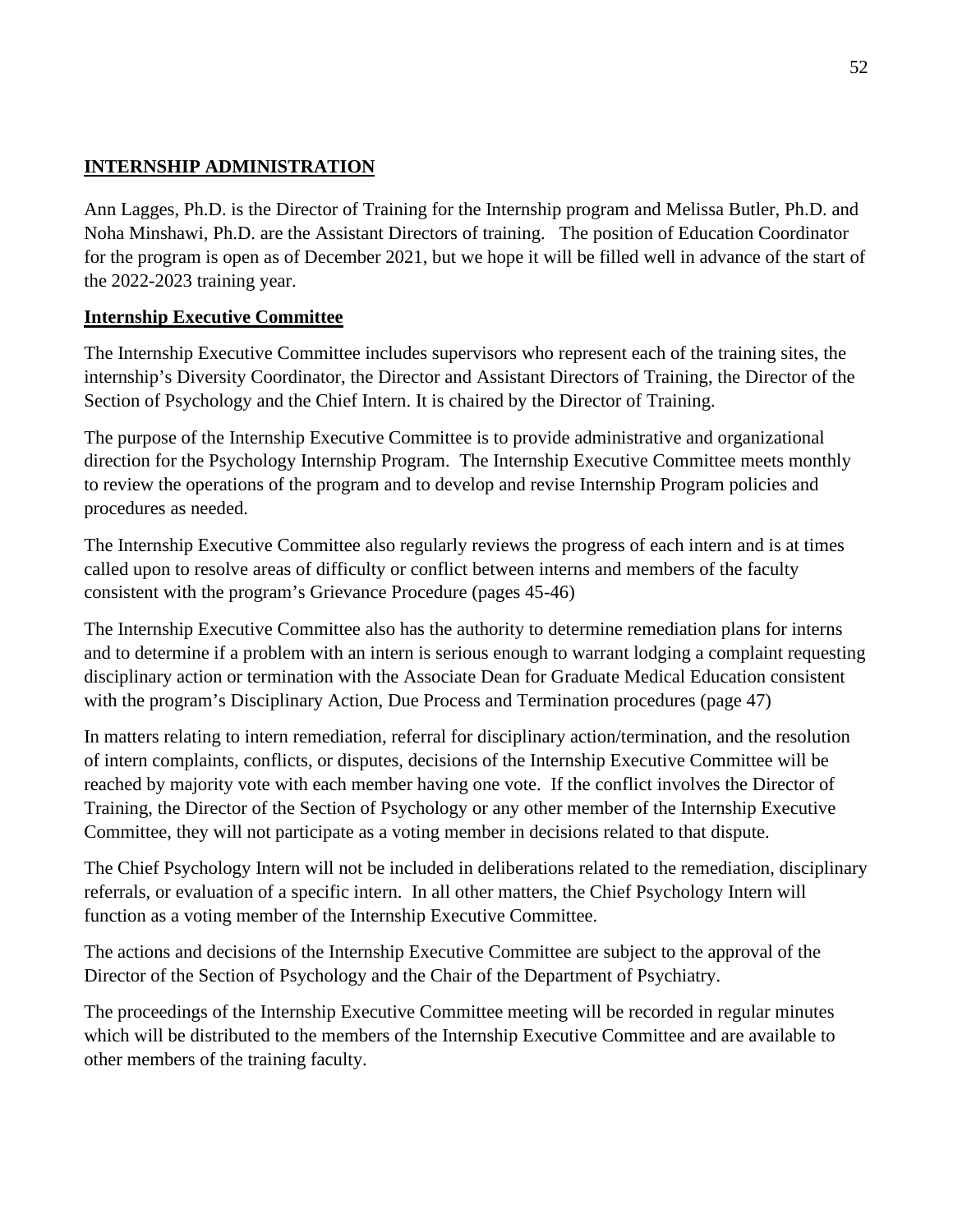# **APPLY TO THE PROGRAM**

### APPIC Match Numbers

- 129413 Autism Track (1 position)
- 129414 Child/Pediatric Psychology Track (3 positions)
- 129416 Child/Autism Track (1 position)
- 129415 Adult Health Psychology Track (2 positions)
- 129411 Integrated Care Track (1 position)
- 129412 Pediatric Neuropsychology Track (1 position)
- 129417 Addictions Track (1 position)

# **PLEASE SUBMIT YOUR APPLICATION BY NOVEMBER 1, 2021 THROUGH THE APPIC ONLINE APPLICATION PORTAL**

Applications for admission to the Psychology Internship Program are accepted from graduate students enrolled in APA Accredited doctoral programs in Clinical Psychology. It is expected that successful applicants will have completed at least three years of graduate training which has included formal educational and clinical experiences with assessment and intervention, as well as training and experience with research. Applicants should have at least some experience and demonstrated interests relevant to the track(s) to which they are applying.

Applicants must complete the AAPI, provide a transcript or transcripts documenting their graduate education in clinical psychology, and three letters of recommendation. Their Director of Training must also indicate on the APPI that the applicant is ready to apply for internship. Deadline for submission of application materials is November 1 of each year.

Applications are initially reviewed by the Director and Assistant Directors of Training to determine that minimal program requirements are met (e.g. that the applicant is enrolled in an APA accredited program in Clinical Psychology). All applications meeting minimum requirements are distributed among members of the Internship Admissions Committee for review.

The Internship Admissions Committee, is composed of at least eight training faculty members representing all training sites and core rotations, and is chaired by the Director of Internship Training. Appointments to the committee are made by the Director of Internship Training and the Director of the Section of Psychology.

Each application will be reviewed by at least two Internship Admissions Committee members. A third member will review the application if the initial two committee members have divergent opinions regarding an applicant.

The Internship Admissions Committee meets in mid-November to discuss committee members' evaluations of the applicants, and to narrow the applicant pool to approximately 70 applicants who will be offered interviews. All qualified applicants who self-identify as a member of an under-represented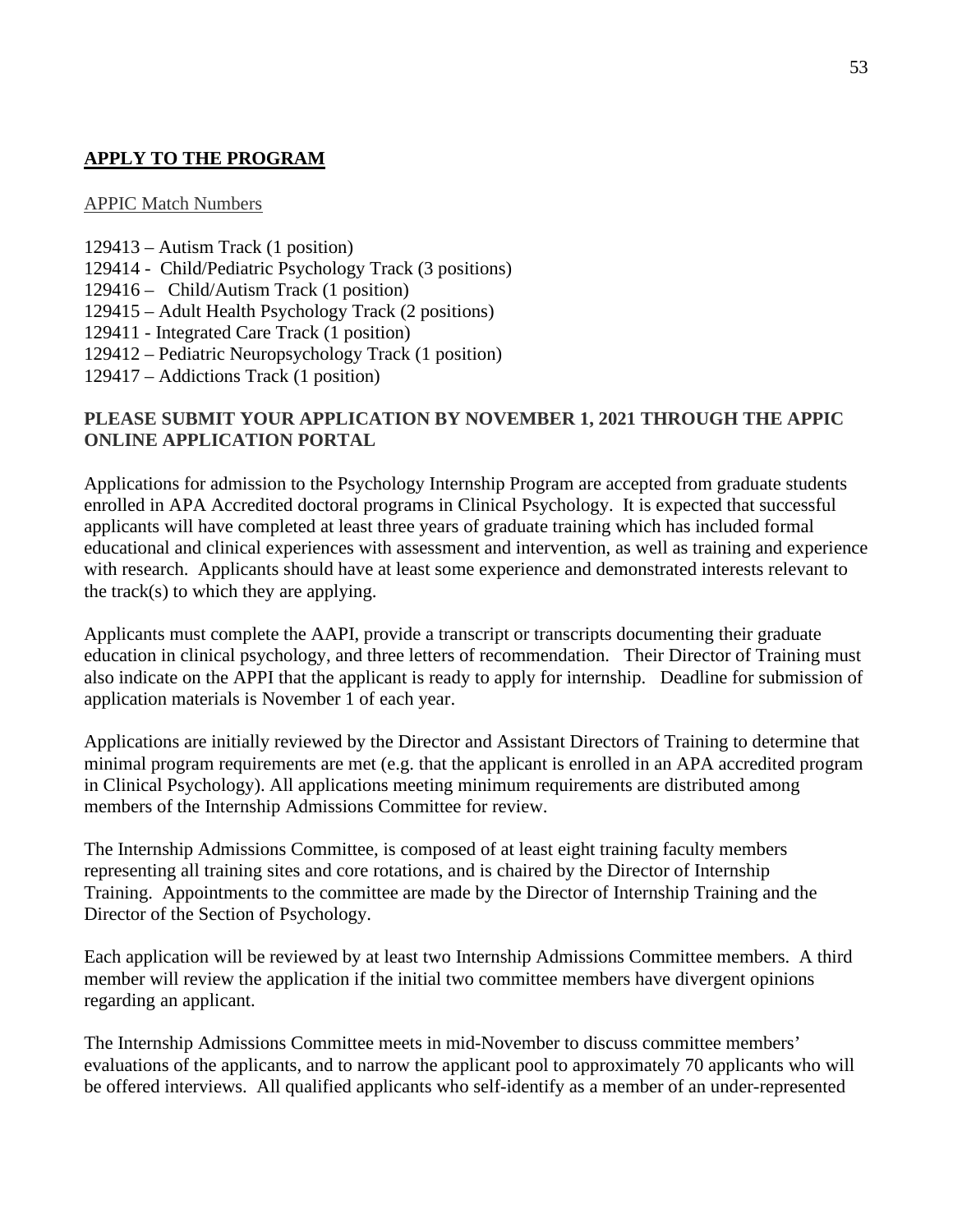group will be offered an interview as part of our efforts to ensure optimal diversity of our internship classes.

Applicants invited for interviews will be offered a choice of three dates in January to participate in a virtual interview day on the Zoom platform. Please note: no in person visits will be permitted during the recruitment cycle for the 2022-2023 training year due to the COVID-19 pandemic and to help reduce barriers to applying to our program to better promote Diversity, Equity and Inclusion. Each applicant will participate in individual interviews with at least two faculty members who will complete formal evaluations of each applicant.

After interviews are completed, the Admissions Committee will meet again as a group to discuss the applicants and develop rank order lists for all tracks for submission to the Match.

All actions of the Admissions Committee, Training Faculty, and current interns will be consistent with APPIC policies. These policies are reviewed by all involved in the admissions process prior to the start of each admissions cycle.

Interns admitted to the program will be appointed to the House Staff of Indiana University School of Medicine for 12 calendar months beginning July 1 and ending June 30. Upon appointment to the House Staff of Indiana University School of Medicine, psychology interns will complete a contract issued by the Graduate Medical Education (GME) Office and be expected to abide by the policies and procedures of the Indiana University School of Medicine House Staff. Please see the section of this handbook containing the GME House Staff policies.

Interns, consistent with GME requirements, will be required to have a Criminal Background Check and Motor Vehicle Record Check, sign the Contract of Appointment to House Staff, Patent Agreement and the IU School of Medicine Statement of Principles. Cases in which there are any findings from the Criminal Background Check or Motor Vehicle Record Check will be reviewed by Dr. Howenstine, Director of Graduate Medical Education to determine the appropriate course of action.

Interns must complete a Health Screening including a two-step PPD screening, Flu vaccine, COVID-19 vaccine, and Immunization Verification. COVID-19 vaccines, including any necessary boosters, can be obtained free of charge at any vaccination site; interns will be asked to provide documentation of vaccination. PPD screening and flu vaccines will be paid for by the program if these are done on site, but any additional vaccines or titers that must be performed will be billed to the intern's private insurance with the intern bearing responsibility for any copays. Interns are also required to complete an I-9 for determining eligibility to work in the United States. IU Health also requires all GME appointees to complete a drug screen and that results are negative for all substances including THC. In order to prepare interns for the administrative, academic, and clinical expectations of internship, they are required to complete the Online Orientation Modules sponsored by the IU School of Medicine.

During the period of their appointment to the House Staff, the clinical activities of the interns, which are pursued as an approved part of their training program, will be covered by the liability insurance maintained by the GME Office; if interns engage in any clinical activities, or other activities that could result in a malpractice claim, outside of those that are part of the training program, they should maintain their own coverage as well. In addition, interns will be paid a stipend of \$35,568, provided with health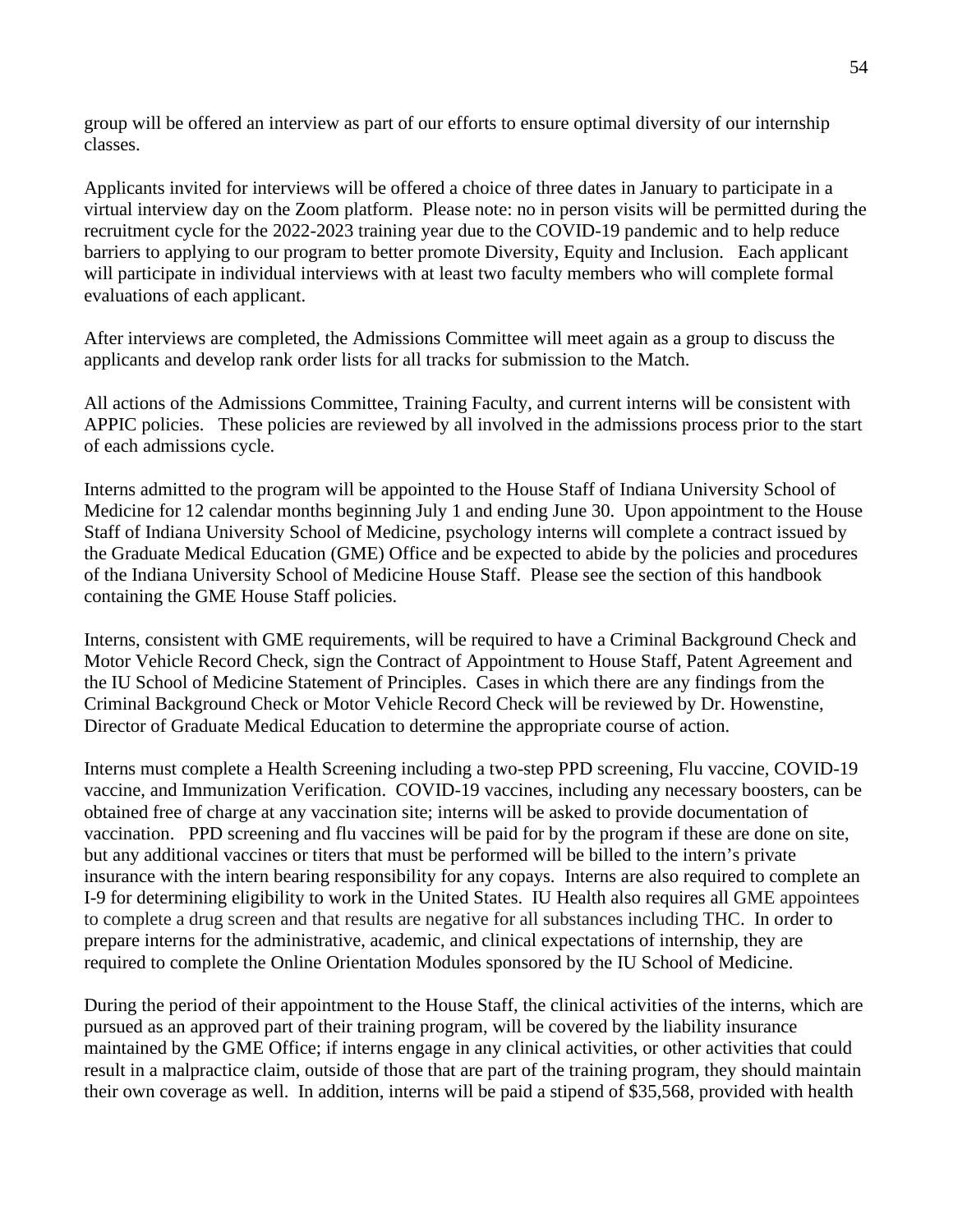insurance for the intern and family members, life insurance, disability insurance, vision and dental insurance, and on campus parking. Termination of appointment to the House Staff will occur at the end of 12 months or when the intern finishes their training program. Premature termination of the appointment may be accomplished in a fashion outlined by the House Staff contract.

The Psychology Internship Program at the Indiana University School of Medicine is Accredited by the American Psychological Association.

For questions regarding the program's accreditation status please contact: American Psychological Association Office of Program Consultation and Accreditation 750 First Street, NE Washington DC 20002-4242 Telephone: (202) 336-5979 TDD/TTY: (202) 336-6123 Fax: (202) 336-5978 [www.apa.org/ed/accreditation](http://www.apa.org/ed/accreditation) apaaccred@apa.org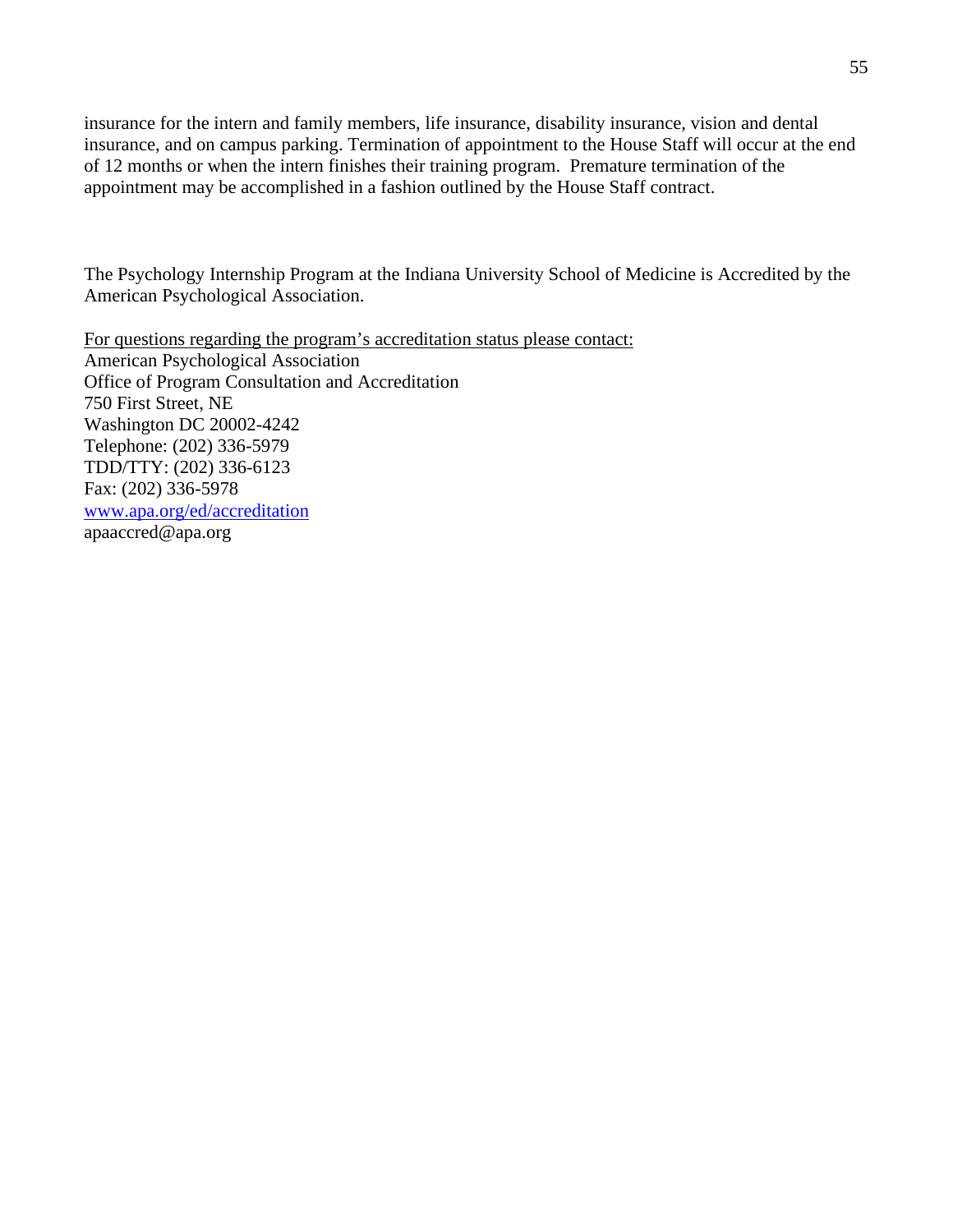### **FREQUENTLY ASKED QUESTIONS**

### **What is a typical work week like for an intern?**

Interns will work a maximum of 40 hours per week, typically being on-site from approximately 8 or 9 AM to 4 or 5 PM Monday through Friday. This estimate includes all core and elective rotations, meetings, administrative activities, and didactics. The internship faculty value balance, and support the notion that interns have commitments, interests and activities outside of work. The internship is a 1-year full-time (2000 hour) program, and must include a minimum of 500 patient contact hours.

### **Are interns expected to work on the weekends?**

No, interns are not on-call or expected to work at night or on the weekends. Interns are only expected to respond to patient emergencies during the work day; psychiatry residents, fellows, and faculty cover call for evenings and weekends.

### **Are post-doc positions available upon graduation from the internship program?**

Yes, there are post-doctoral fellowship positions available annually. Currently, there are pediatric and adult post-doctoral positions available in neuropsychology in the Department of Psychiatry and Neurology. Two post-doctoral fellowships in Autism are available, and one post-doctoral position is available in Adult Health Psychology. Others that may be available, depending on funding for the 2023- 2024 year, include Integrated Care, Pediatric GI, and Pediatric Pain.

### **What benefits are included? Are spouses and children included?**

Interns receive a stipend which will be \$35,568 for the 2022-2023 training year. Benefits offered at no cost to interns include: health insurance for the intern and family members, life insurance, disability insurance, malpractice coverage, vision and dental insurance, and on- campus parking. This package of benefits, fully funded by the internship program, is worth up to \$10,500. Each intern is appointed to the House Staff of Indiana University School of Medicine and is entitled to 9 paid university holidays and an additional 15 PTO Days (Paid Time Off) as part of the training year. 3 professional days are also included as part of the internship program.

### **How many internship positions are available?**

A total of ten internship positions are available for the 2022-2023 year. One position will be in the Autism Track, Three in the Child/Pediatric Track, One in the Child/Autism Track, Two in the Adult Health Psychology Track, One in the Integrated Care Track, One in the Pediatric Neuropsychology Track and one in the Addictions Track.

## **What is the cost of living in Indianapolis?**

Living in Indianapolis is very affordable! Indianapolis was named the Most Affordable Housing Market, and has a 91.9 Cost of Living Index based on the National Average of 100!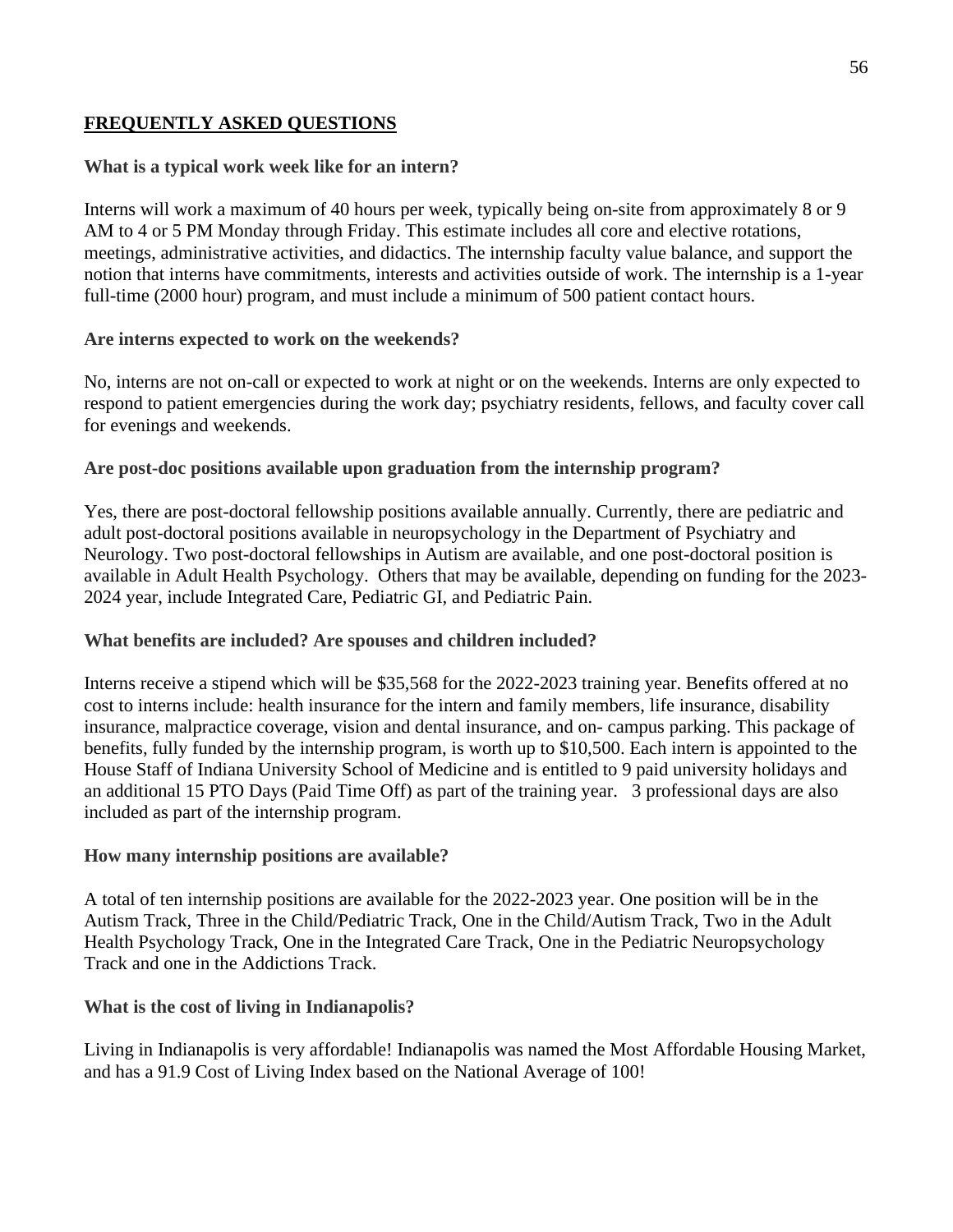### **What is the theoretical orientation of the faculty?**

The theoretical orientation of the faculty is diverse, including behavioral, cognitive-behavioral, multimodal, and interpersonal.

### **How far apart are the rotation sites?**

The Neuroscience Center, Indiana University Hospital Clinics, Riley Hospital for Children and the Pediatric Care Center (PCC) are all located on the 500-acre campus of Indiana and Purdue Universities in downtown Indianapolis (IUPUI). University Hospital, Riley Hospital and the PCC are within walking distance of each other on the campus. The Neuroscience Center (Goodman Hall) is connected to the campus by way of free shuttles, a 10-minute drive, or a 15 to 20 minute walk. The IU Health North – Meridian Crossing location is approximately a 30-minute drive from downtown and so efforts are made to minimize days in which interns must travel between the northside and downtown locations. The Georgetown Integrated Care site is approximately a 15-20 minute drive from downtown.

### **If I have more questions, how can I contact someone?**

Please contact:

Ann Lagges, Ph.D., HSPP, ABPP Director of Training alagges@iupui.edu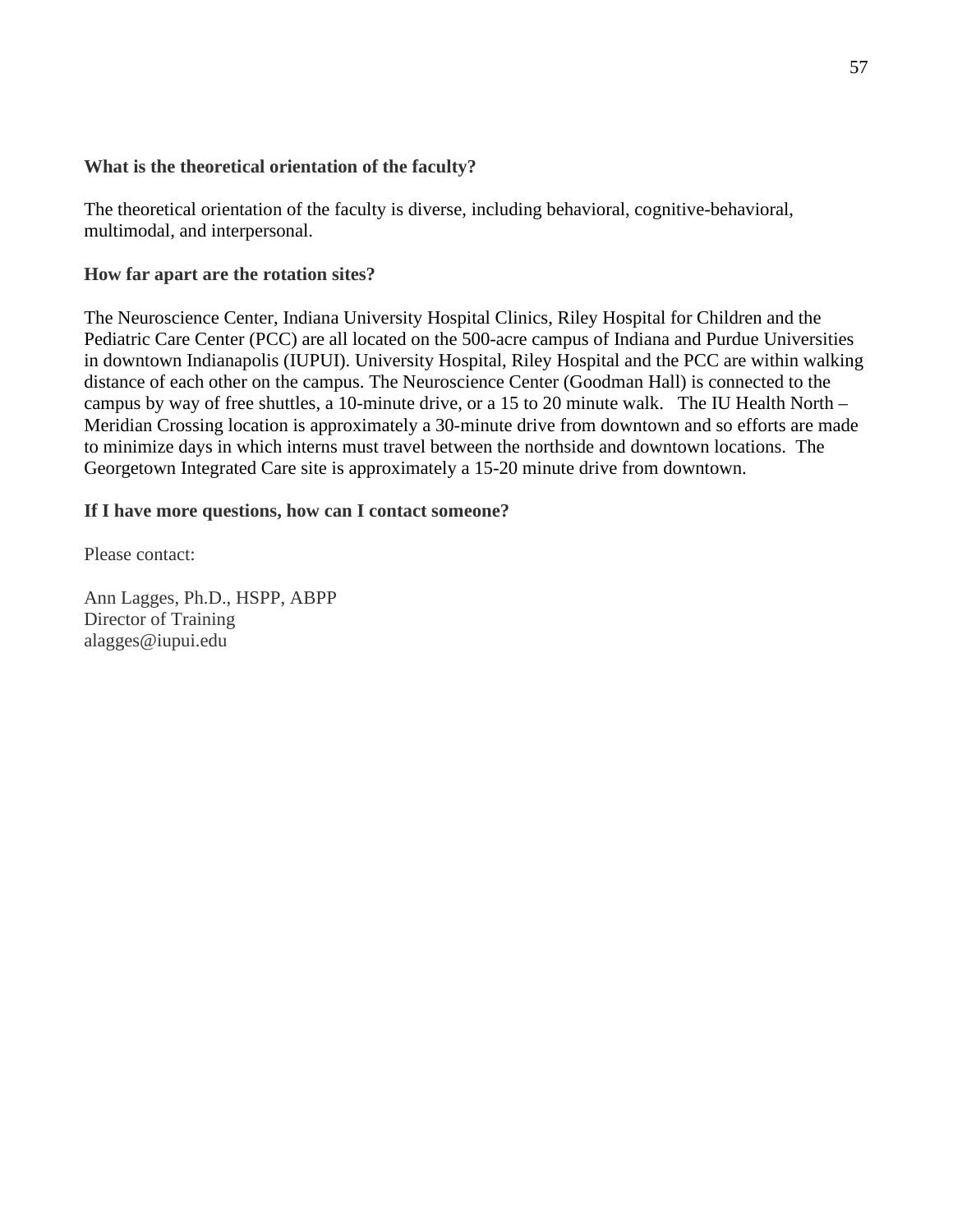# **Indy Welcomes All**



## **Facts about Indianapolis**

• Based on 2010 census data, the population of the city of Indianapolis is 820,445 and the metro area is home to 1,756,241. 2020 census data should be available by the end of 2021, so please check back for updates!

• Indianapolis is diverse in terms of race, ethnicity, country of origin, language, religion, sexual orientation and gender identity. Based on 2010 census data the population of Indianapolis is 61.8% white, 27.5% black, 9.4% Hispanic/Latino and 2.1% Asian.

• Living in Indianapolis is extremely affordable! Indianapolis was rated in the top 10 affordable cities by Money Magazine in 2012 and was the largest city in the top 10!

## **Fun things to do in Indy – if you get bored during your year here, you aren't trying**

• Sports - Home of the 2006 World Champion Indianapolis Colts (and host of the 2012 Super Bowl), Indiana Pacers, Indiana Fever, Indianapolis Indians AAA baseball, and the Indianapolis Motor Speedway with events such as the Indy 500.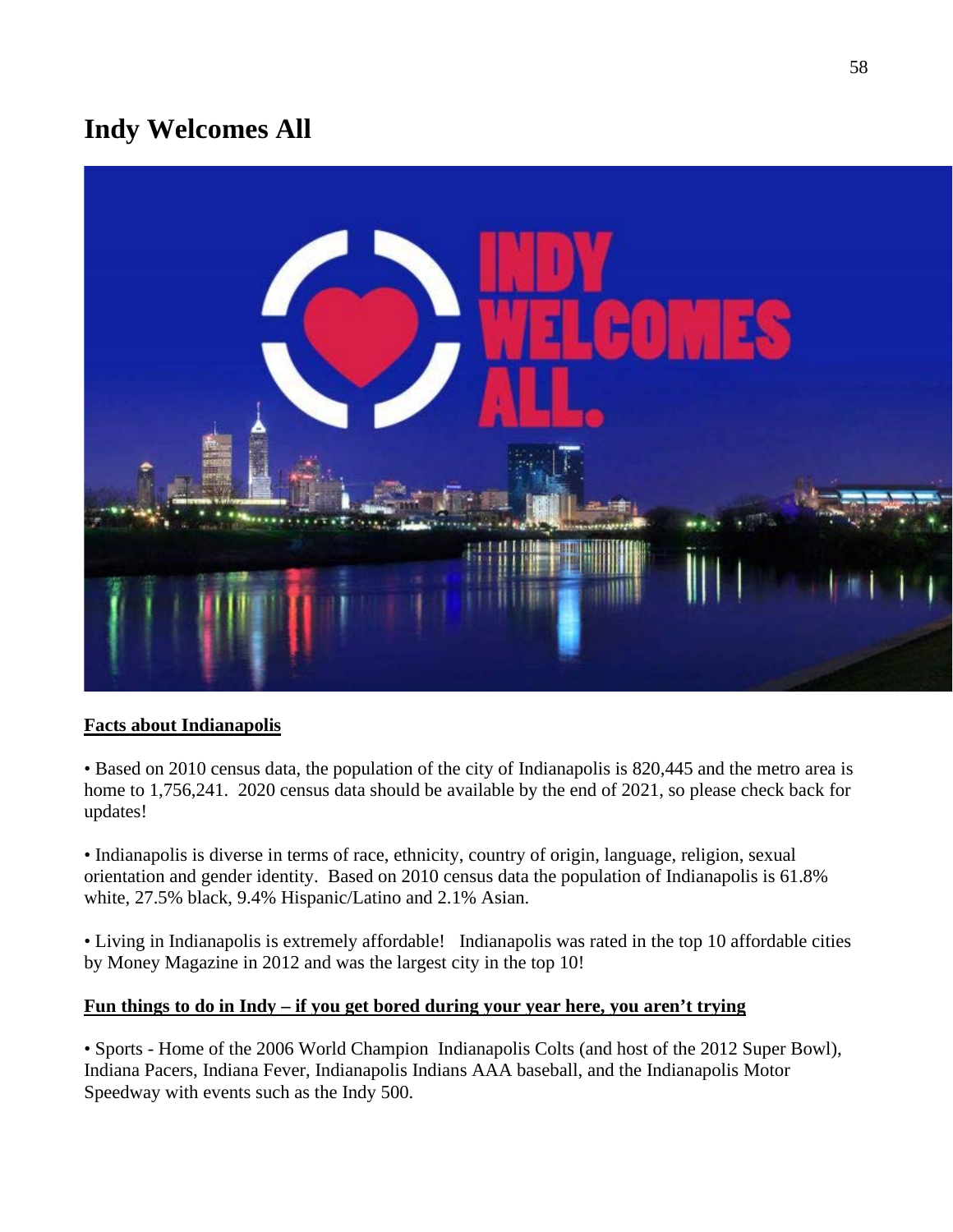•Fitness – Do you like running? Yoga? Cycling? Team sports? There are clubs, marathons/halfmarathons, triathlons (yes, there is water in Indy), countless gyms, yoga studios, and personal trainers to meet your every fitness need!

• Parks and Outdoor Activities - Close proximity to Eagle Creek Park (the largest municipal park in the nation), White River State Park, the Monon Trail, the Indianapolis Zoo, and many wonderful state parks within an hour drive.

• Dining – Indianapolis is home to countless award winning restaurants in all price ranges! We have some amazing established and up and coming chefs who are drawing national attention. Downtown, Broad Ripple, Mass Ave, Fountain Square, and the International Market Place offer options ranging from steakhouses, fine dining, small farm-to-fork establishments, vegetarian/vegan restaurants and cuisine from around the world!

• Cultural Activities - A variety of opportunities with the Indianapolis Symphony Orchestra, the Indiana Repertory Theater, Phoenix Theater, Indy Fringe Fest, the Heartland Film Festival, and the Indianapolis Arts Center.

• Museums - Options are available for all interests including the Children's Museum, the Indianapolis Museum of Art, Indiana State Museum, NCAA Hall of Champions, and the Eiteljorg Museum.

• Family Friendly Activities - Indianapolis is a great place to find family friendly activities. The zoo and Children's Museum are great downtown options and Conner Prairie just northeast of the city offers a unique living history experience with hands on activities. Indianapolis is also home to many excellent public and private schools, and countless opportunities for kids to get involved in sports, camps and the arts!

• Festivals – Festivals abound in Indy throughout the year! Food, music and culture are not in short supply!

• Shopping – From the small, independent shops on Mass Ave., to numerous malls, to outlet shopping just south of Indianapolis in Edinburg, there are options for every shopping need!

• Orchards, farmers markets and more!

• For more information see [Visit Indy](http://www.visitindy.com/)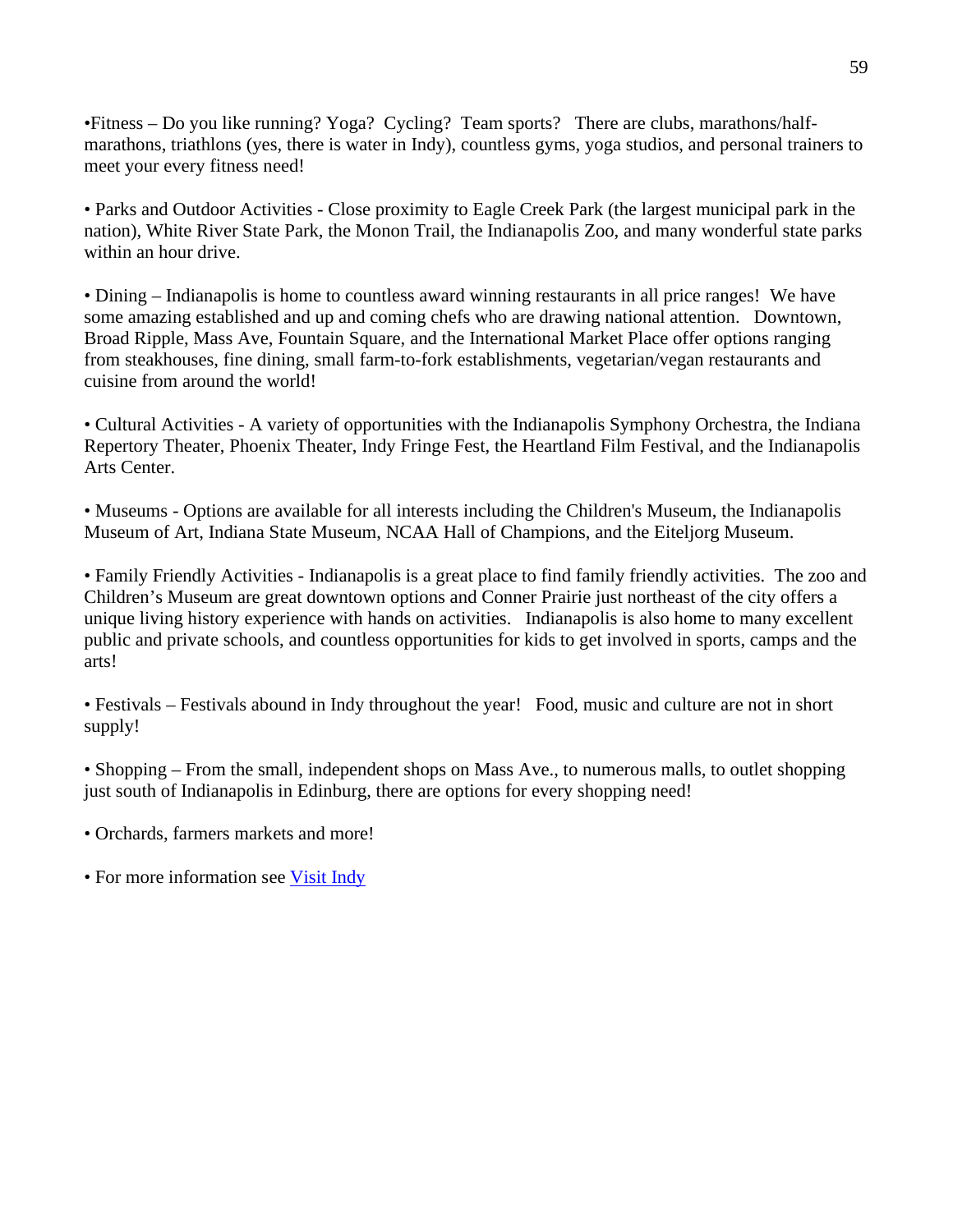# **Internship Admissions, Support, and Initial Placement Data**

**Date Program Tables are updated: 7/27/2021**

# **Program Disclosures**

| Does the program or institution require students, trainees, and/or staff<br>(faculty) to comply with specific policies or practices related to the<br>institution's affiliation or purpose? Such policies or practices may include, but<br>are not limited to, admissions, hiring, retention policies, and/or requirements<br>for completion that express mission and values? | <b>Yes</b><br><b>No</b> |
|-------------------------------------------------------------------------------------------------------------------------------------------------------------------------------------------------------------------------------------------------------------------------------------------------------------------------------------------------------------------------------|-------------------------|
| If yes, provide website link (or content from brochure) where this specific information is presented:                                                                                                                                                                                                                                                                         |                         |
| N/A                                                                                                                                                                                                                                                                                                                                                                           |                         |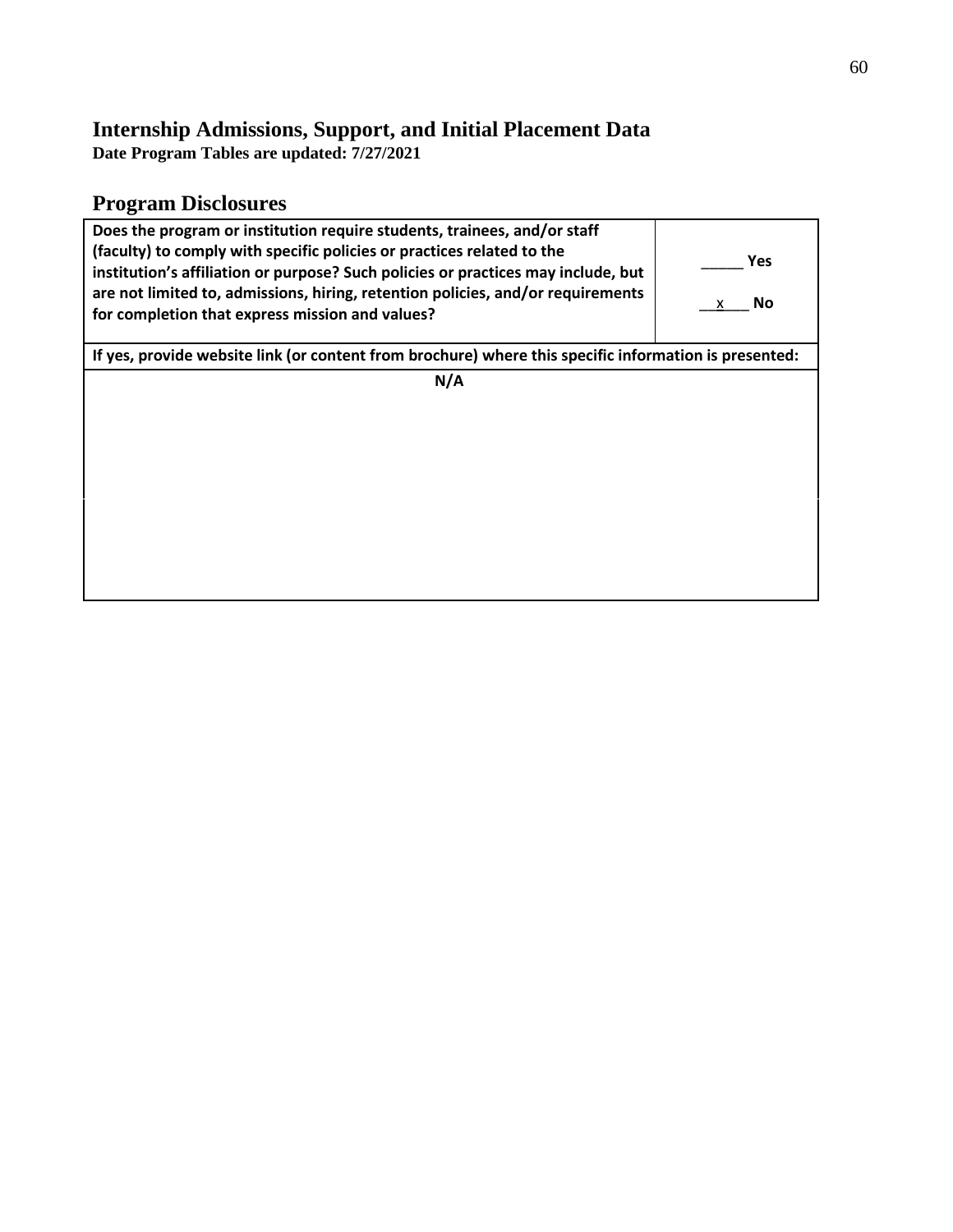# **Internship Program Admissions**

**Briefly describe in narrative form important information to assist potential applicants in assessing their likely fit with your program. This description must be consistent with the program's policies on intern selection and practicum and academic preparation requirements:**

Applications for admission to the Psychology Internship Program are accepted from graduate students enrolled in APA Accredited doctoral programs in Clinical Psychology. It is expected that successful applicants will have completed at least three years of graduate training which has included formal educational and clinical experiences with assessment and intervention, as well as training and experience with research. Applicants should have at least some experience and demonstrated interests relevant to the track(s) to which they are applying.

Applicants must complete the AAPI, provide a transcript or transcripts documenting their graduate education in clinical psychology, and three letters of recommendation. Their Director of Training must also indicate on the APPI that the applicant is ready to apply for internship. Deadline for submission of application materials is November 1 of each year.

Interns must complete a Health Screening including a two-step PPD screening, Flu vaccine, and Immunization Verification. Interns must also submit proof of COVID-19 vaccination and any required boosters. Interns are required to complete an I-9 for determining eligibility to work in the United States. IU Health also requires all GME appointees to complete a drug screen and that results are negative for all substances including THC.

Interns, consistent with GME requirements, will be required to have a Criminal Background Check and Motor Vehicle Record Check, sign the Contract of Appointment to House Staff, Patent Agreement and the IU School of Medicine Statement of Principles. Cases in which there are any findings from the Criminal Background Check or Motor Vehicle Record Check will be reviewed by Dr. Howenstine, Director of Graduate Medical Education to determine the appropriate course of action.

## **Does the program require that applicants have received a minimum number of hours of the following at time of application? If Yes, indicate how many:**

| <b>Total Direct Contact Intervention Hours</b> | No      | No      | Amount: N/A |
|------------------------------------------------|---------|---------|-------------|
|                                                | minimum | minimum |             |
| <b>Total Direct Contact Assessment Hours</b>   | No      | No      | Amount: N/A |
|                                                | minimum | minimum |             |

### **Describe any other required minimum criteria used to screen applicants:**

None: We evaluate applications holistically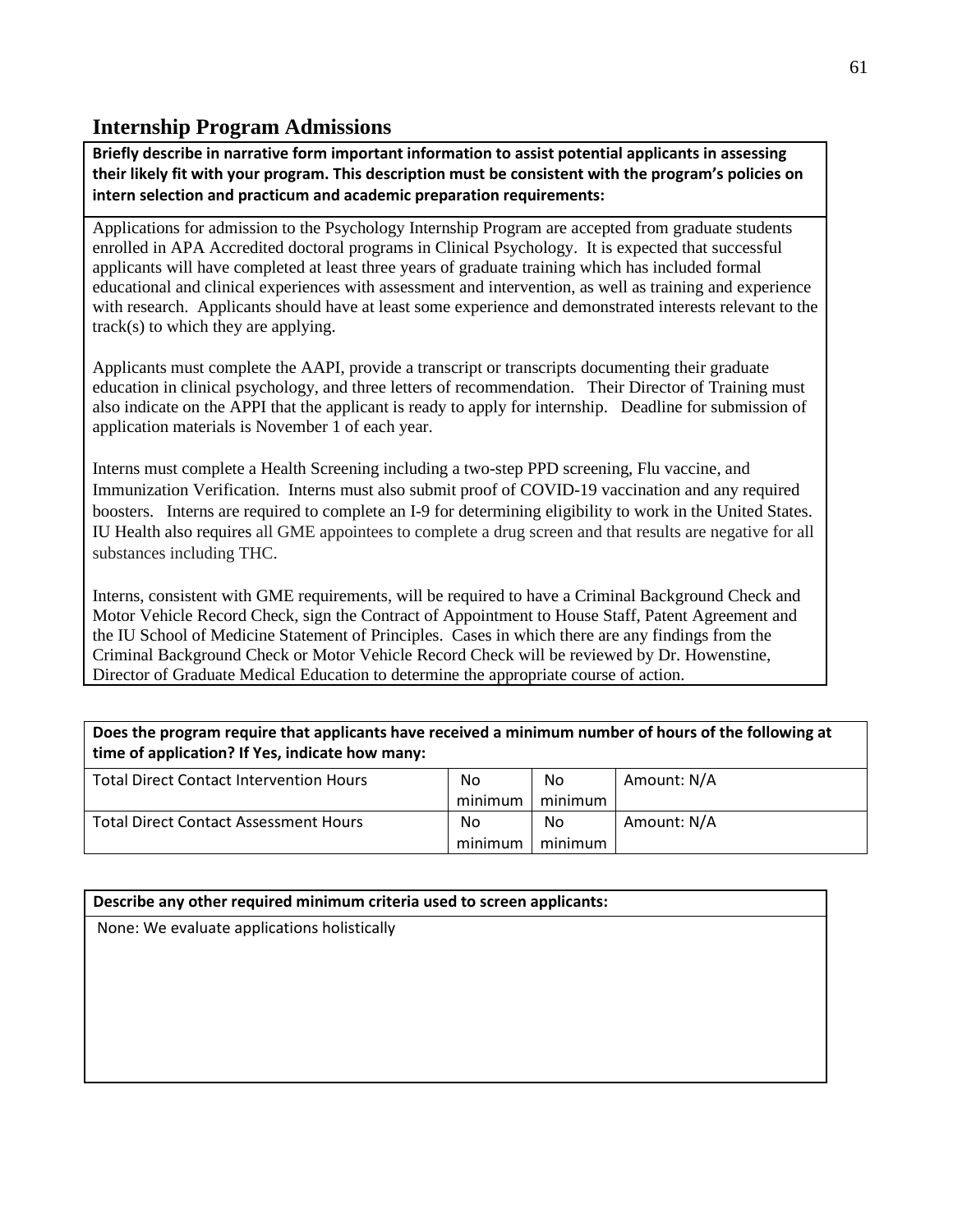| Annual Stipend/Salary for Full-time Interns                                                                                                                                                                  | \$35,568        |     |
|--------------------------------------------------------------------------------------------------------------------------------------------------------------------------------------------------------------|-----------------|-----|
| Annual Stipend/Salary for Half-time Interns                                                                                                                                                                  | N/A             |     |
| Program provides access to medical insurance for intern?                                                                                                                                                     | <b>Yes</b>      | No. |
| If access to medical insurance is provided:                                                                                                                                                                  |                 |     |
| Trainee contribution to cost required?                                                                                                                                                                       | <b>Yes</b>      | No  |
| Coverage of family member(s) available?                                                                                                                                                                      | Yes             | No. |
| Coverage of legally married partner available?                                                                                                                                                               | <b>Yes</b>      | No  |
| Coverage of domestic partner available?                                                                                                                                                                      | <b>Yes</b>      | No  |
| Hours of Annual Paid Personal Time Off (PTO and/or Vacation)                                                                                                                                                 | 15 days         |     |
| Hours of Annual Paid Sick Leave                                                                                                                                                                              | Included in PTO |     |
| In the event of medical conditions and/or family needs that require extended<br>leave, does the program allow reasonable unpaid leave to interns/residents in<br>excess of personal time off and sick leave? | Yes             | No  |
| Other Benefits (please describe): 9 paid holidays and 3 paid professional days, malpractice insurance,                                                                                                       |                 |     |
| parking, disability insurance, life insurance                                                                                                                                                                |                 |     |

# **Financial and Other Benefit Support for Upcoming Training Year\***

\*Note. Programs are not required by the Commission on Accreditation to provide all benefits listed in this table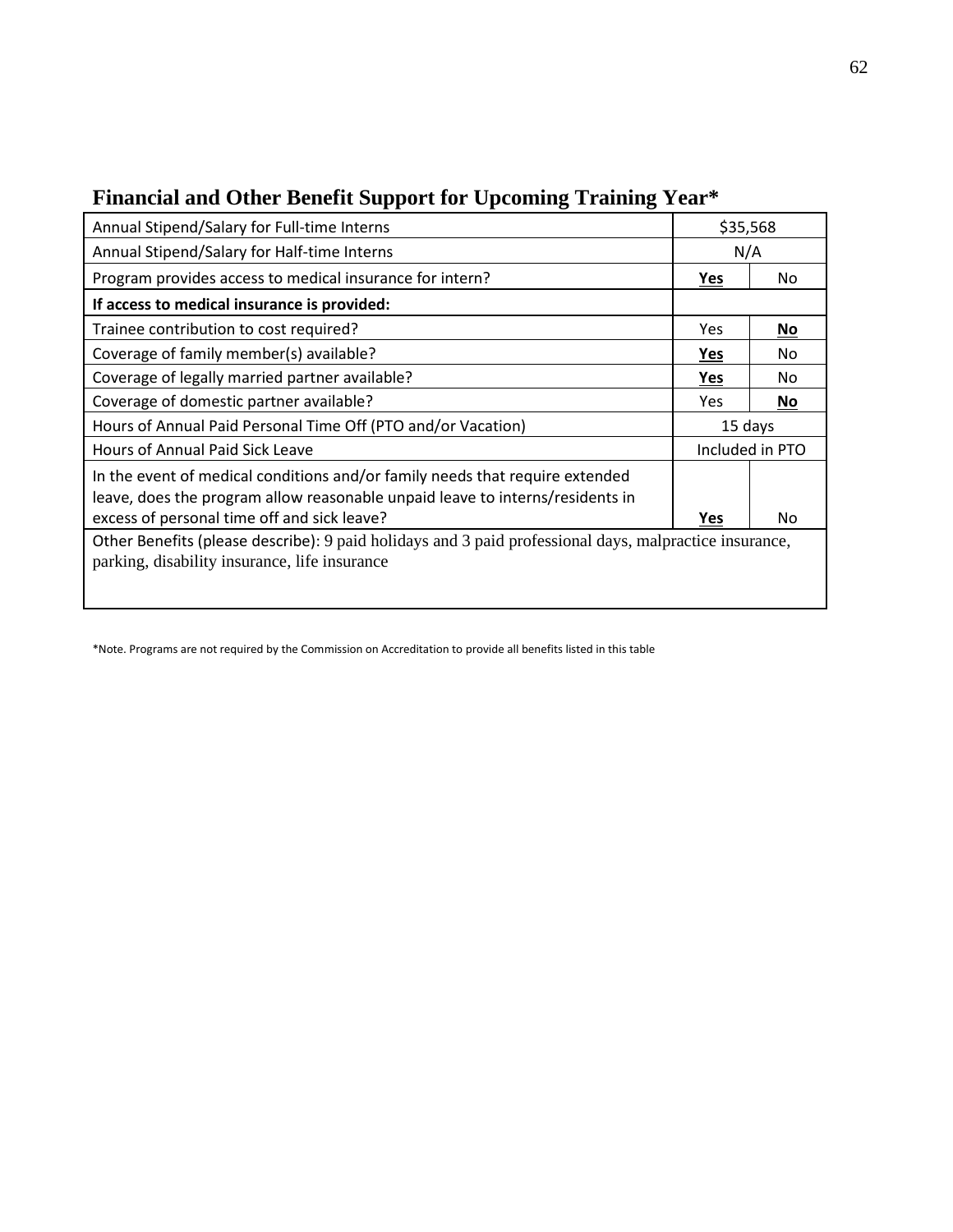# **Initial Post-Internship Positions**

(Provide an Aggregated Tally for the Preceding 3 Cohorts)

|                                                                                                                                  | 2017-2020 |    |
|----------------------------------------------------------------------------------------------------------------------------------|-----------|----|
| Total # of interns who were in the 3 cohorts                                                                                     | 20        |    |
| Total # of interns who did not seek employment because they<br>returned to their doctoral program/are completing doctoral degree | O         |    |
|                                                                                                                                  | <b>PD</b> | EP |
| Academic teaching                                                                                                                | O         | O  |
| Community mental health center                                                                                                   | 0         | O  |
| Consortium                                                                                                                       | 0         | 0  |
| <b>University Counseling Center</b>                                                                                              | 19        | O  |
| Hospital/Medical Center                                                                                                          | 0         | O  |
| Veterans Affairs Health Care System                                                                                              | 0         | O  |
| Psychiatric facility                                                                                                             | 0         | ი  |
| <b>Correctional facility</b>                                                                                                     | 0         | 0  |
| Health maintenance organization                                                                                                  | 0         | O  |
| School district/system                                                                                                           | 0         | 0  |
| Independent practice setting                                                                                                     |           | O  |
| Other                                                                                                                            | 0         | ŋ  |

Note: "PD" = Post-doctoral residency position; "EP" = Employed Position. Each individual represented in this table should be counted only one time. For former trainees working in more than one setting, select the setting that represents their primary position.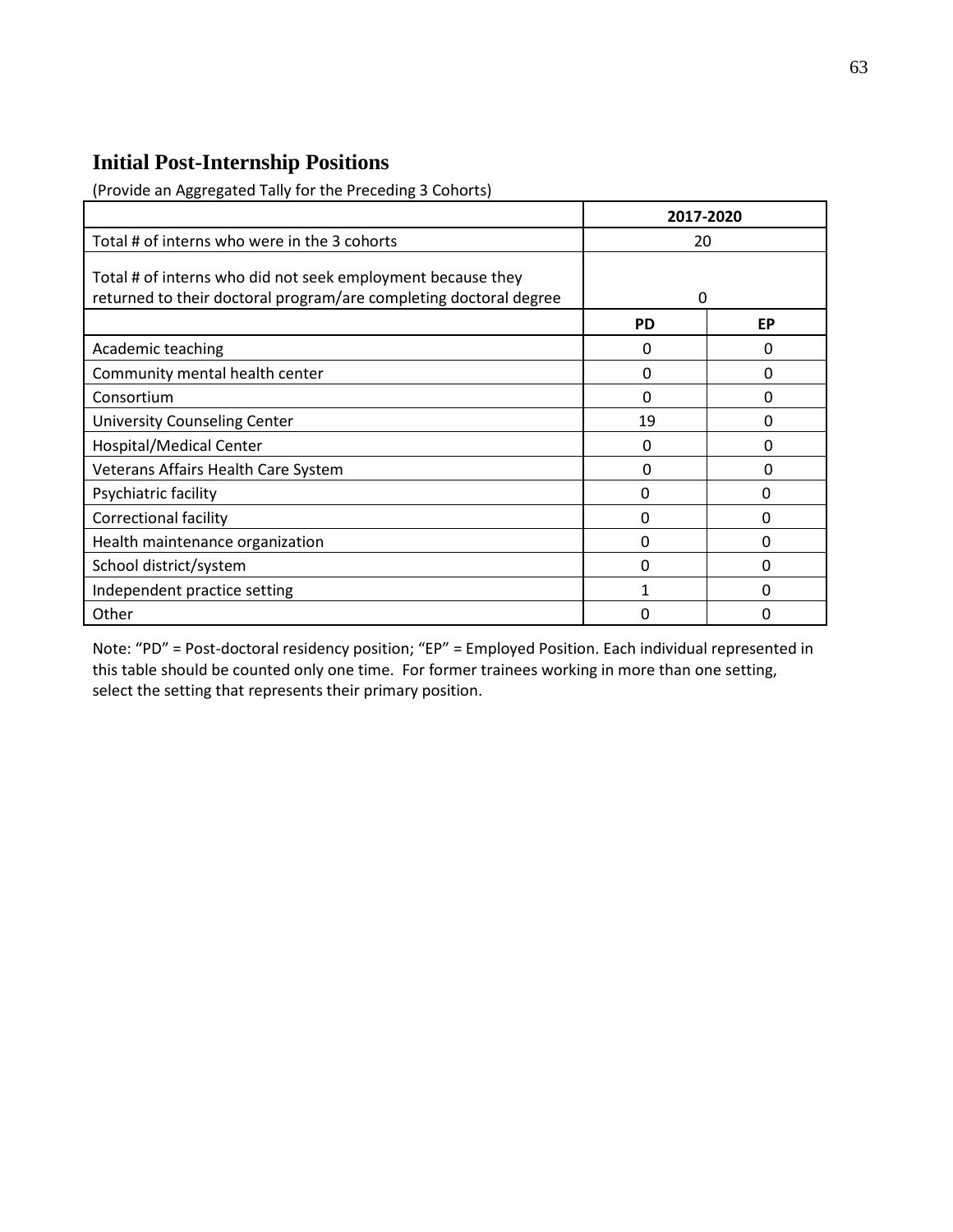## **Indiana University School of Medicine Psychology Intern ROTATION FEEDBACK FORM To be completed by all supervisors at 3, 6, 9 and 12 months NOTE: Data from all supervisors' feedback forms will also be used in completing the Competency Evaluation at the end of each rotation (6 and 12 month points).**

| Intern Name:                       |                                        |
|------------------------------------|----------------------------------------|
| Rotation:                          |                                        |
| $Supervisor(s)$ :                  |                                        |
| $1st$ rotation midpoint (3 months) | $1st$ rotation end (6 months)          |
| $2nd$ rotation midpoint (9 months) | $2nd$ rotation end (12 months)         |
| <b>Assessment Methods Used</b>     |                                        |
| <b>Direct Observation</b>          | Video Observation                      |
| <b>Review of Written Work</b>      | Discussion of Clinical Interactions    |
| <b>Review of Raw Test Data</b>     | <b>Case Presentation</b>               |
| <b>Comments from Other Staff</b>   | <b>Patient Feedback</b>                |
|                                    | <b>Competency Ratings Descriptions</b> |

| 10             | Ability to Teach and Lead in this Area. This is a level that will likely only be reached in select     |
|----------------|--------------------------------------------------------------------------------------------------------|
|                | areas of competency even at completion of post-doctoral training. The individual is sought out by      |
|                | doctoral level providers on a regular basis for advice and consultation                                |
| 9              | Prepared for Advanced Level Practice This is the rating expected at the completion of post-            |
|                | doctoral training. The intern is functioning at the level of a psychology staff member and             |
| 8              | supervision is only required due to the intern's unlicensed status. This is not a typical rating given |
|                | even at completion of internship.                                                                      |
| $\overline{7}$ | Ready for Entry Level Practice and Licensure. This is a frequent rating at the end of internship.      |
|                | The intern at this level will have attained competency in routine areas of practice with supervision   |
| 6              | focused on complex and non-routine issues and cases.                                                   |
| 5              | Routine Supervision Needed This is a common rating early in internship. The intern at this level       |
|                | requires discussion of routine areas of practice during scheduled supervision, but is building some    |
| $\overline{4}$ | independence in these areas and does not frequently require extra supervision time. The intern is      |
|                | able to identify specific needs in supervision.                                                        |
| 3              | Intensive Supervision is needed. This is a rating appropriate for a practicum student. Supervision     |
|                | is required for all activities, and the intern requires direction regarding how to proceed on routine  |
| 2              | tasks. Frequent supervision is needed between regularly scheduled meetings.                            |
| $\mathbf{1}$   | Remedial work is needed. This indicates the intern requires additional observational learning or       |
|                | intensive instruction prior to being ready to assume patient care. This rating should be               |
|                | accompanied by a specific remediation plan.                                                            |
| N/A            | Not Applicable for this training experience or not assessed during this training experience            |
|                |                                                                                                        |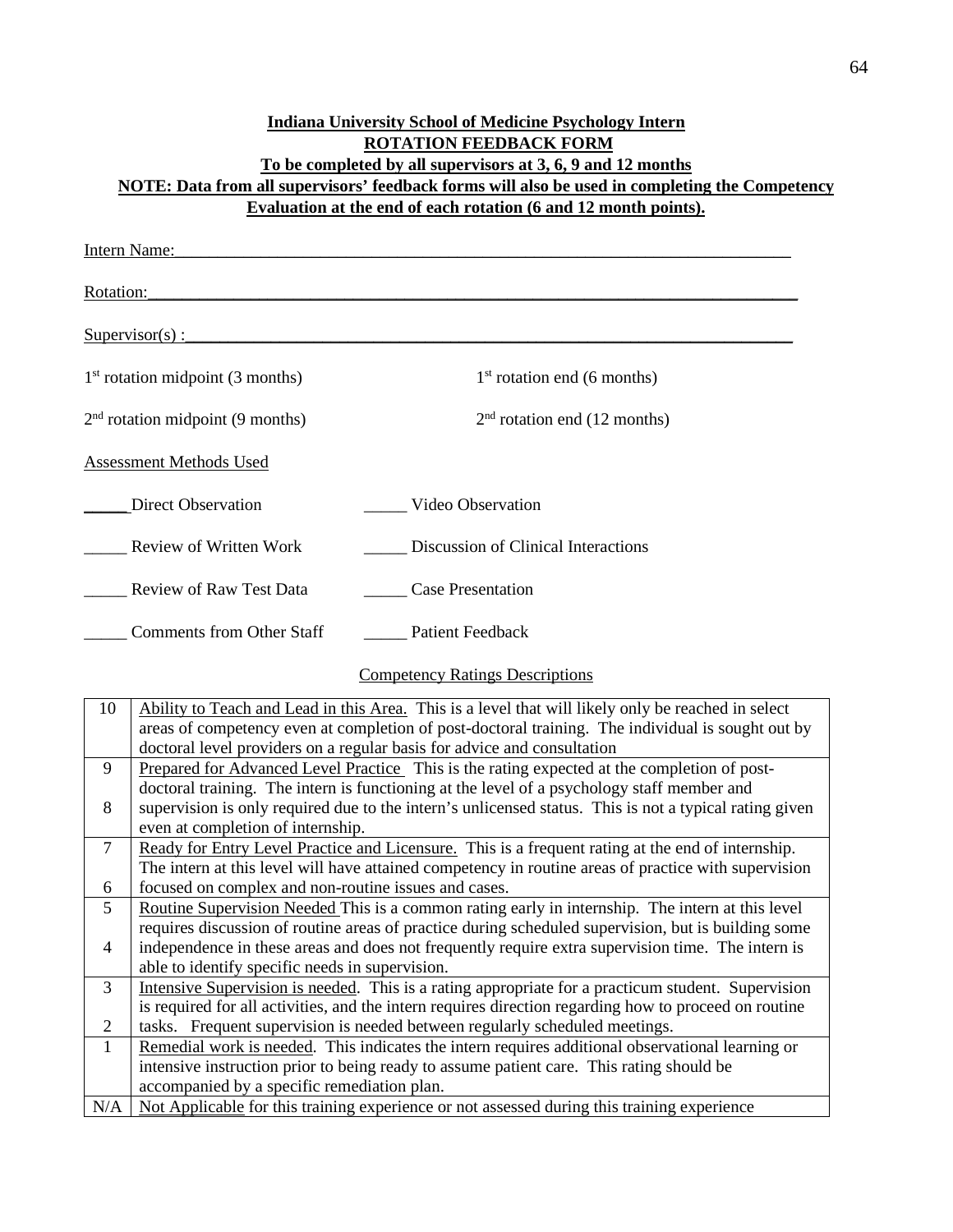### COMPETENCY 1: ASSESSMENT

| Element 1.1: Demonstrates current knowledge of diagnostic classification systems, functional<br>and dysfunctional behaviors, including consideration of client/patient strengths and |
|--------------------------------------------------------------------------------------------------------------------------------------------------------------------------------------|
| psychopathology.                                                                                                                                                                     |
| Element 1.2: Demonstrates understanding of human behavior within its context (e.g. family,                                                                                           |
| social, societal and cultural)                                                                                                                                                       |
| Element 1.3: Demonstrates the ability to apply the knowledge of functional and dysfunctional                                                                                         |
| behaviors including context to the assessment and/or diagnostic process.                                                                                                             |
| Element 1.4: Selects and applies assessment methods that draw from the best available                                                                                                |
| empirical literature that reflects the science of measurement and psychometrics; collects                                                                                            |
| relevant data using multiple sources and methods appropriate to the identified goals and                                                                                             |
| questions of the assessment as well as relevant diversity characteristics of the service recipient.                                                                                  |
| Element 1.5: Interprets assessment results following current research and professional standards                                                                                     |
| and guidelines to inform diagnostic classification, case conceptualization and treatment                                                                                             |
| recommendations while guarding against decision-making biases, distinguishing the aspects of                                                                                         |
| assessment that are subjective from those that are objective.                                                                                                                        |
| Element 1.6: Communicates the findings and implications of the assessment in an accurate and                                                                                         |
| effective manner sensitive to a range of audiences.                                                                                                                                  |

Comments:

# COMPETENCY 2: INTERVENTION

| Element 2.1: Establishes and maintains effective relationships with the recipients of psychological<br>services                                                 |
|-----------------------------------------------------------------------------------------------------------------------------------------------------------------|
| Element 2.2: Develops evidence-based intervention plans specific to the service delivery goals                                                                  |
| Element 2.3: Implements interventions informed by the current scientific literature, assessment<br>findings, diversity characteristics and contextual variables |
| Element 2.4: Demonstrates the ability to apply the relevant research literature to clinical decision<br>making.                                                 |
| Element 2.5: Modifies and adapts evidence-based approaches effectively when a clear evidence<br>base is lacking                                                 |
| Element 2.6: Evaluates intervention effectiveness and adapts intervention goals and methods<br>consistent with ongoing evaluation                               |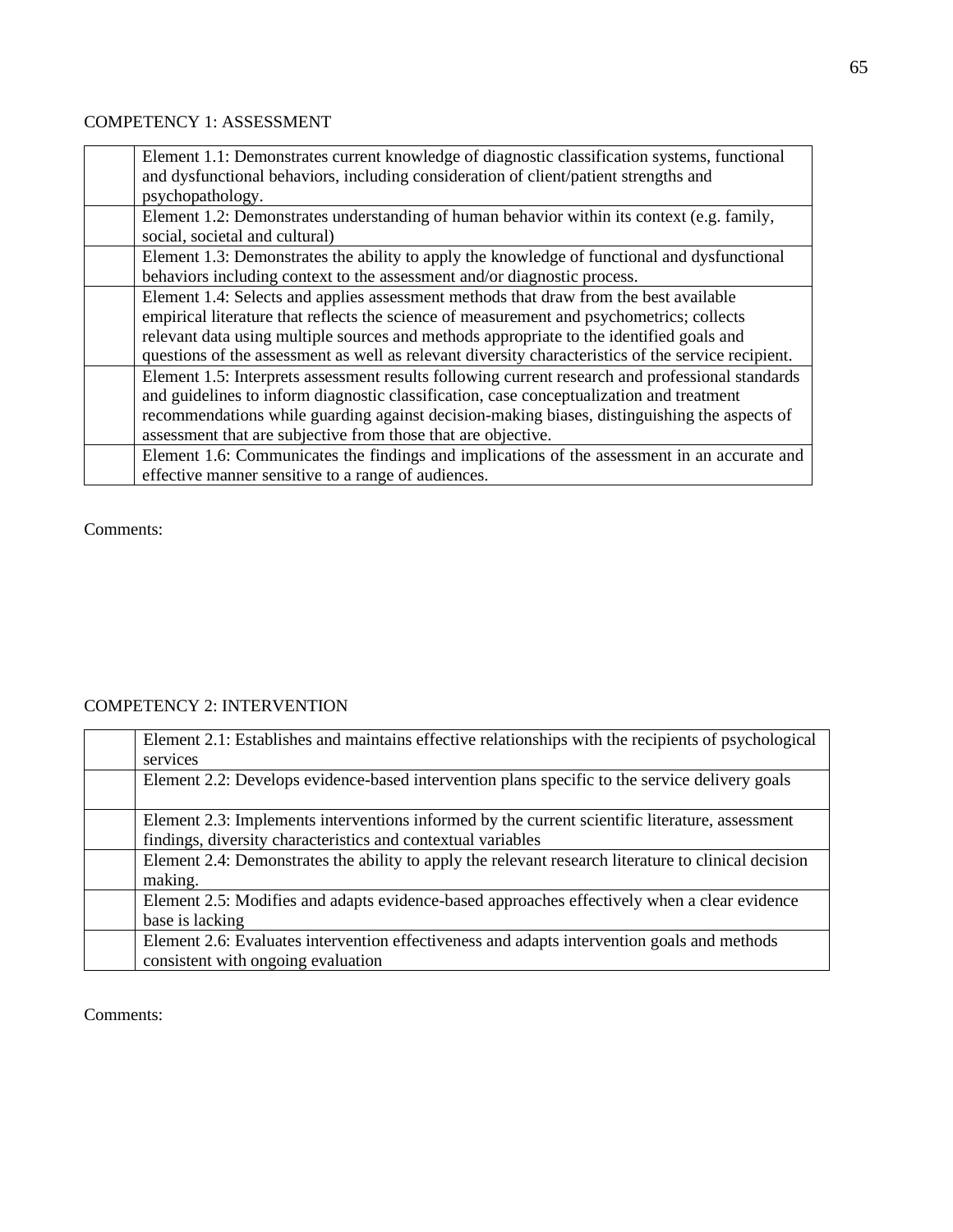### COMPETENCY 3: DIVERSITY

| Element 3.1: Demonstrates an understanding of how own personal/cultural history, attitudes<br>and biases may affect own understanding of, and interactions with people different from<br>themselves.                                       |
|--------------------------------------------------------------------------------------------------------------------------------------------------------------------------------------------------------------------------------------------|
| Element 3.2: Demonstrates knowledge of the current theoretical and empirical knowledge base<br>as it relates to addressing diversity in all professional activities including research, training,<br>supervision/consultation and service. |
| Element 3.3: Demonstrates the ability to integrate awareness and knowledge of individual and<br>cultural differences in the conduct of professional roles including research, service and other<br>professional activities.                |
| Element 3.4: Demonstrates the ability to apply a framework for working effectively with areas<br>of individual and cultural diversity not previously encountered over the course of prior<br>training.                                     |
| Element 3.5: Demonstrates ability to work effectively with individuals whose group<br>membership, demographic characteristics, or worldviews create conflict with their own.                                                               |

#### Comments:

## COMPETENCY 4: CONSULTATION AND INTERPROFESSIONAL/INTERDISCIPLINARY SKILLS

| Element 4.1: Demonstrates knowledge and respect for the roles and perspectives of other       |
|-----------------------------------------------------------------------------------------------|
| professions                                                                                   |
| Element 4.2: Applies knowledge of consultation models and practices in consultation with      |
| individuals and their families, other health care professionals, interprofessional groups, or |
| systems related to health and behavior.                                                       |

Comments:

### COMPETENCY 5: SUPERVISION

|        | Element 5.1: Applies supervision knowledge in direct or simulated practice with psychology<br>trainees, or other health professionals. Examples of direct or simulated practice examples of<br>supervision include, but are not limited to, role-played supervision with others, and peer<br>supervision with other trainees. |
|--------|-------------------------------------------------------------------------------------------------------------------------------------------------------------------------------------------------------------------------------------------------------------------------------------------------------------------------------|
|        | Element 5.2: Applies the supervisory skill of observing in direct or simulated practice.                                                                                                                                                                                                                                      |
|        | Element 5.3: Applies the supervisory skill of evaluating in direct or simulated practice                                                                                                                                                                                                                                      |
|        | Element 5.4: Applies the supervisory skills of giving guidance and feedback in direct or<br>simulated practice                                                                                                                                                                                                                |
| $\sim$ |                                                                                                                                                                                                                                                                                                                               |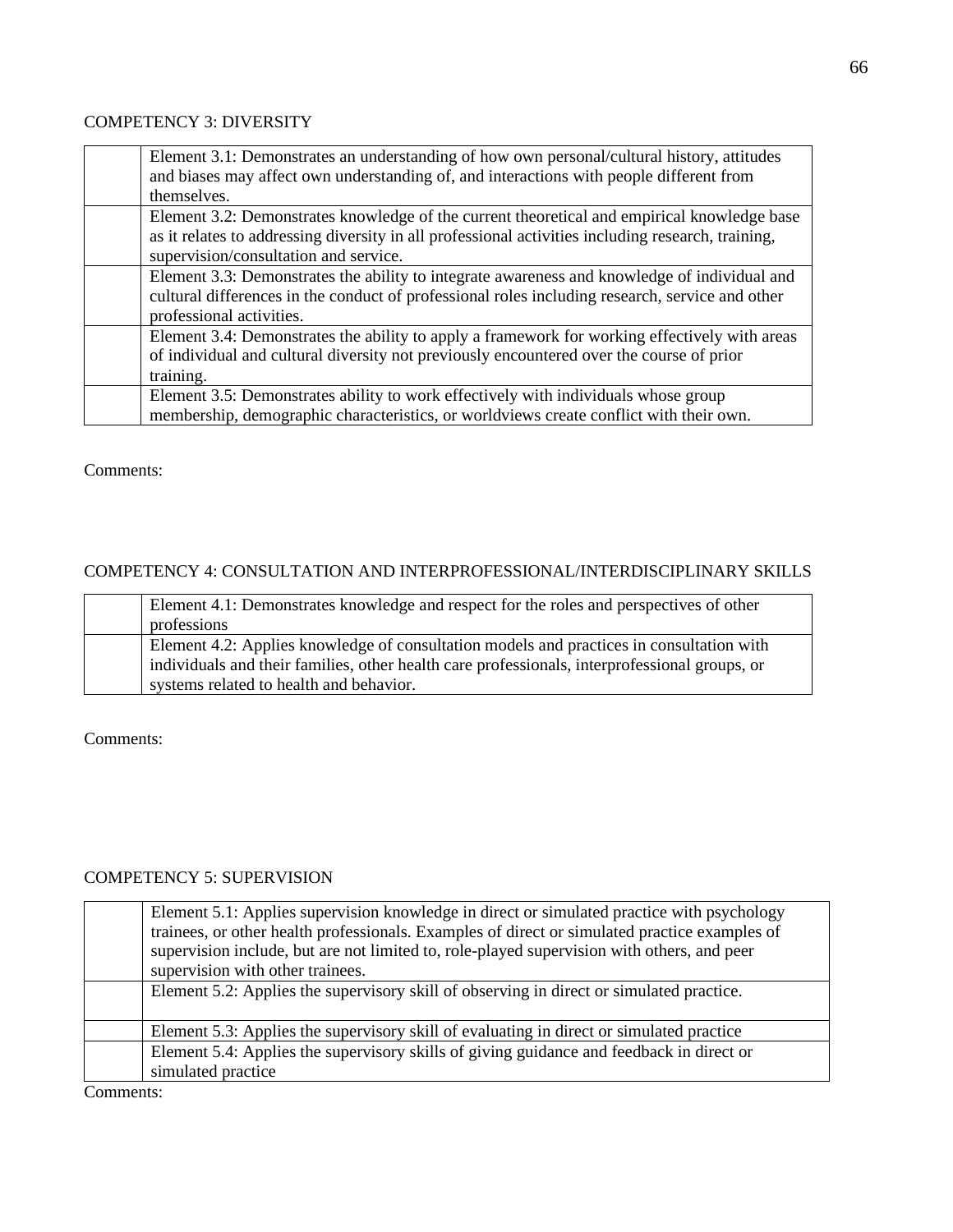### COMPETENCY 6: RESEARCH

| Element 6.1: Demonstrates the substantially independent ability to critically evaluate and<br>disseminate research or other scholarly activities (e.g., case conference, presentation,<br>publications). |
|----------------------------------------------------------------------------------------------------------------------------------------------------------------------------------------------------------|
| Element 6.2: Disseminates research or other scholarly activities (e.g., case conference,<br>presentation, publications at the local (including the host institution), regional, or national level.       |

Comments:

### COMPETENCY 7: ETHICAL AND LEGAL STANDARDS

| Element 7.1: Demonstrates good knowledge of and acts in accordance with the current version of    |
|---------------------------------------------------------------------------------------------------|
| the APA Ethical Principles of Psychologists and Code of Conduct                                   |
| Element 7.2: Demonstrates good knowledge of and acts in accordance with relevant laws,            |
| regulations, rules and policies governing health service psychology at the organizational, local, |
| state, regional and federal levels.                                                               |
| Element 7.3: Demonstrates good knowledge of and acts in accordance with relevant professional     |
| standards and guidelines.                                                                         |
| Element 7.4: Recognizes ethical dilemmas as they arise, and applies ethical decision making       |
| processes in order to resolve the dilemmas.                                                       |
| Element 7.5: Conducts self in an ethical manner in all professional activities.                   |
|                                                                                                   |

Comments:

## COMPETENCY 8: PROFESSIONAL VALUES, ATTITUDES AND BEHAVIOR

| Element 8.1: Behaves in ways that reflect the values and attitudes of psychology including<br>integrity, deportment, professional identity, accountability, lifelong learning, and concern for the<br>welfare of others. |
|--------------------------------------------------------------------------------------------------------------------------------------------------------------------------------------------------------------------------|
| Element 8.2: Engages in self-reflection regarding personal and professional functioning and<br>engages in activities to maintain and improve performance, well-being and professional<br>effectiveness.                  |
| Element 8.3: Actively seeks and demonstrates openness and responsiveness to feedback and<br>supervision.                                                                                                                 |
| Element 8.4: Responds professionally in increasingly complex situations with a greater degree of<br>independence as they progress across levels of training.                                                             |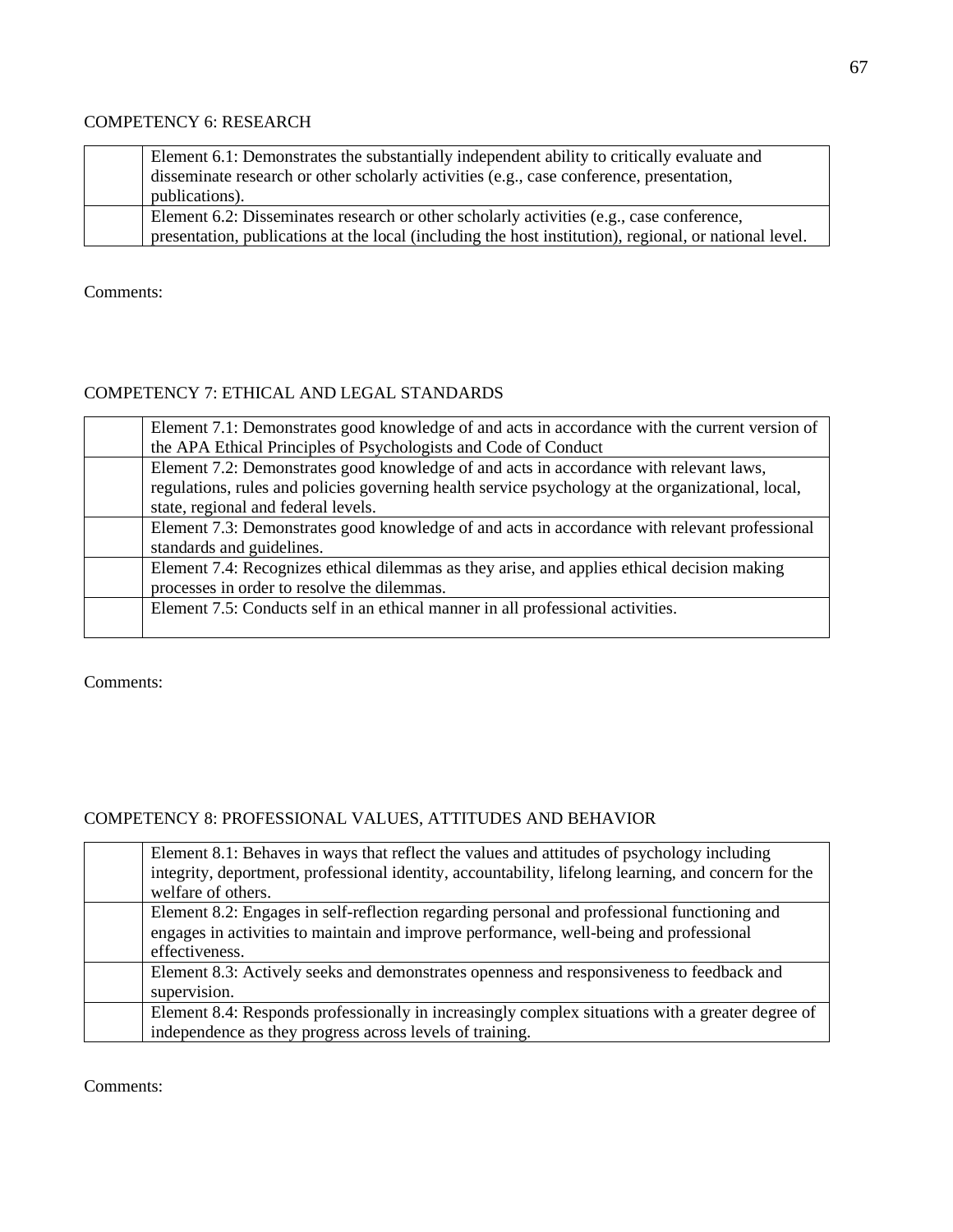### COMPETENCY 9: COMMUNICATION AND INTERPERSONAL SKILLS

| Element 9.1: Develops and maintains effective relationships with a wide range of individuals |
|----------------------------------------------------------------------------------------------|
| including colleagues, communities, organizations, supervisors, supervisees, and those        |
| receiving professional services                                                              |
| Element 9.2: Demonstrates a thorough grasp of professional language and concepts; produces,  |
| comprehends and engages in communications that are informative and well-integrated.          |
| Element 9.3: Demonstrates effective interpersonal skills and the ability to manage difficult |
| communication well.                                                                          |

Comments:

# SUMMARY OF STRENGTHS:

## AREAS IN NEED OF ADDITIONAL DEVELOPMENT: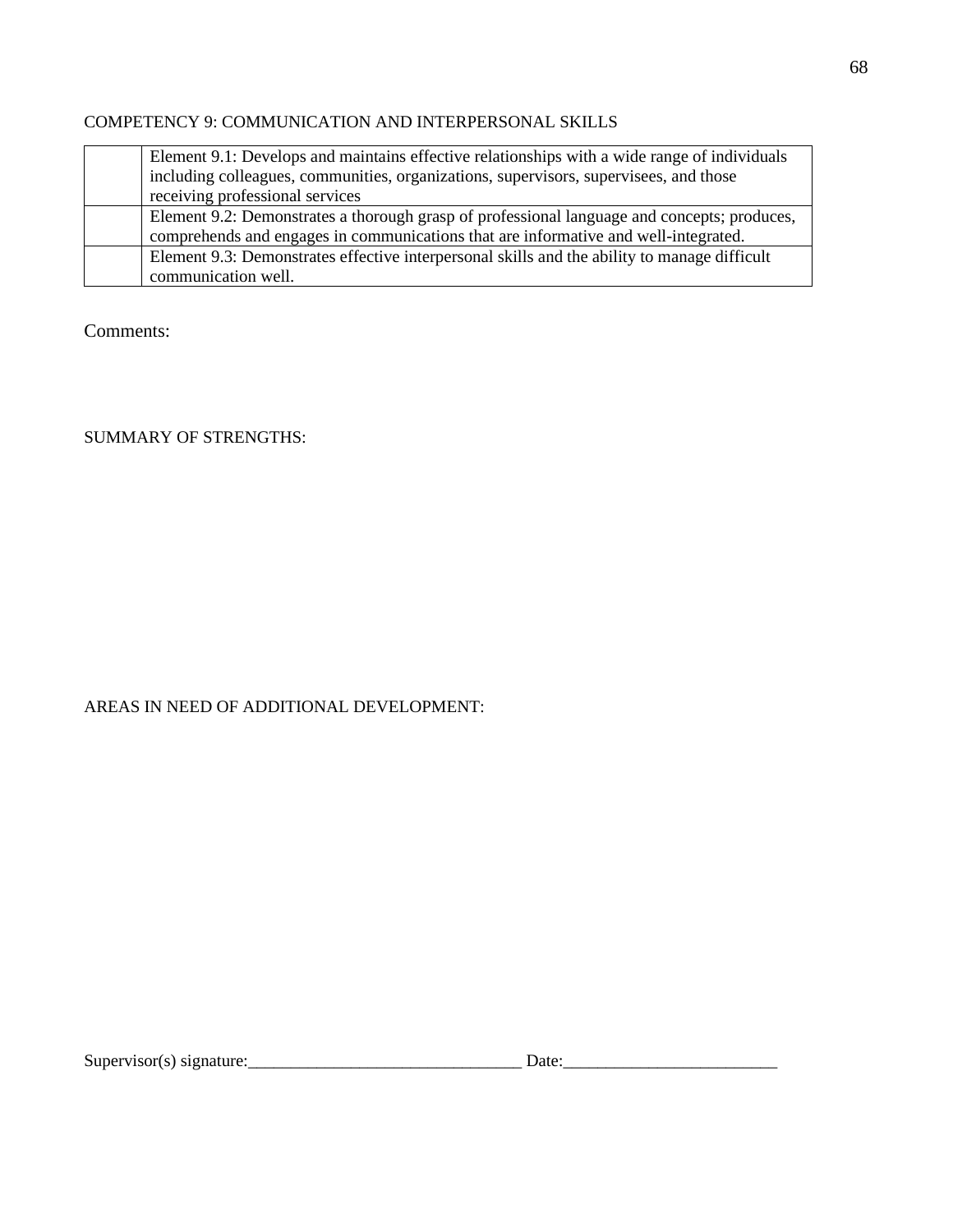My supervisor has reviewed this feedback form with me and that the information from this form will be incorporated into my Competency Evaluation at the end of each rotation (6 and 12 months). I understand that my signature does not necessarily indicate my agreement.

| $\mathbf{r}$<br>Intern sign<br>чианн | - ізне |
|--------------------------------------|--------|
|--------------------------------------|--------|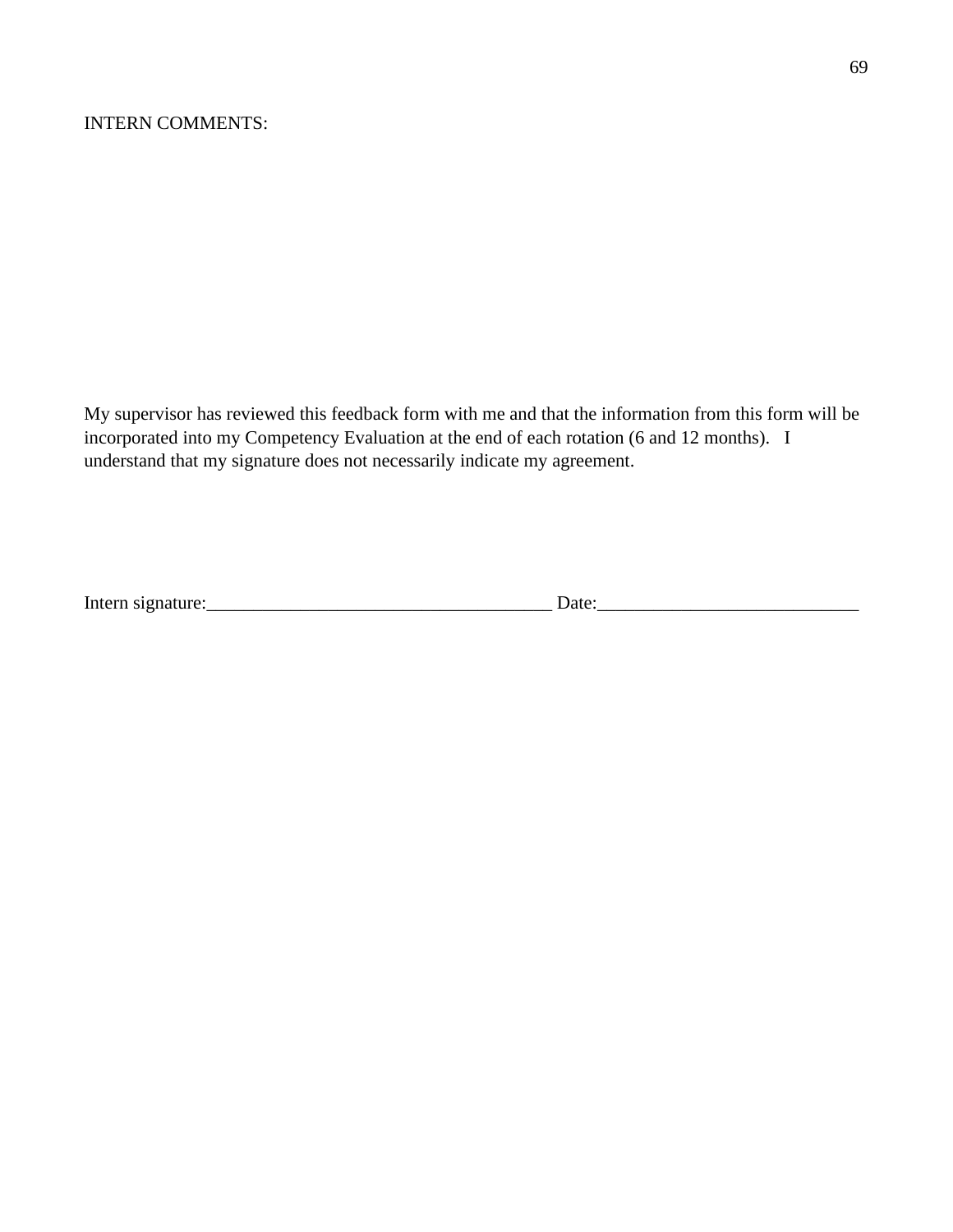# **Indiana University School of Medicine Psychology Intern**

# **COMPETENCY EVALUATION FORM**

| Intern Name:                                                              |  |  |
|---------------------------------------------------------------------------|--|--|
| Core Rotation & Supervisor(s):                                            |  |  |
| Elective Rotations & Supervisors :                                        |  |  |
| 2 <sup>nd</sup> Rotation Final Comprehensive (circle one)<br>1st Rotation |  |  |
| Assessment Methods Used                                                   |  |  |
| Direct Observation<br>Video Observation                                   |  |  |
| Discussion of Clinical Interactions<br>Review of Written Work             |  |  |
| Review of Raw Test Data<br><b>Case Presentation</b>                       |  |  |
| Comments from Other Staff<br><b>Patient Feedback</b>                      |  |  |

# Competency Ratings Descriptions

| 10             | Ability to Teach and Lead in this Area. This is a level that will likely only be reached in select     |
|----------------|--------------------------------------------------------------------------------------------------------|
|                | areas of competency even at completion of post-doctoral training. The individual is sought out by      |
|                | doctoral level providers on a regular basis for advice and consultation                                |
| 9              | Prepared for Advanced Level Practice This is the rating expected at the completion of post-            |
|                | doctoral training. The intern is functioning at the level of a psychology staff member and             |
| 8              | supervision is only required due to the intern's unlicensed status. This is not a typical rating given |
|                | even at completion of internship.                                                                      |
| $\tau$         | Ready for Entry Level Practice and Licensure. This is a frequent rating at the end of internship.      |
|                | The intern at this level will have attained competency in routine areas of practice with supervision   |
| 6              | focused on complex and non-routine issues and cases.                                                   |
| 5              | Routine Supervision Needed This is a common rating early in internship. The intern at this level       |
|                | requires discussion of routine areas of practice during scheduled supervision, but is building some    |
| $\overline{4}$ | independence in these areas and does not frequently require extra supervision time. The intern is      |
|                | able to identify specific needs in supervision.                                                        |
| 3              | Intensive Supervision is needed. This is a rating appropriate for a practicum student. Supervision     |
|                | is required for all activities, and the intern requires direction regarding how to proceed on routine  |
| 2              | tasks. Frequent supervision is needed between regularly scheduled meetings.                            |
| $\mathbf{1}$   | Remedial work is needed. This indicates the intern requires additional observational learning or       |
|                | intensive instruction prior to being ready to assume patient care. This rating should be               |
|                | accompanied by a specific remediation plan.                                                            |
| N/A            | Not Applicable for this training experience or not assessed during this training experience            |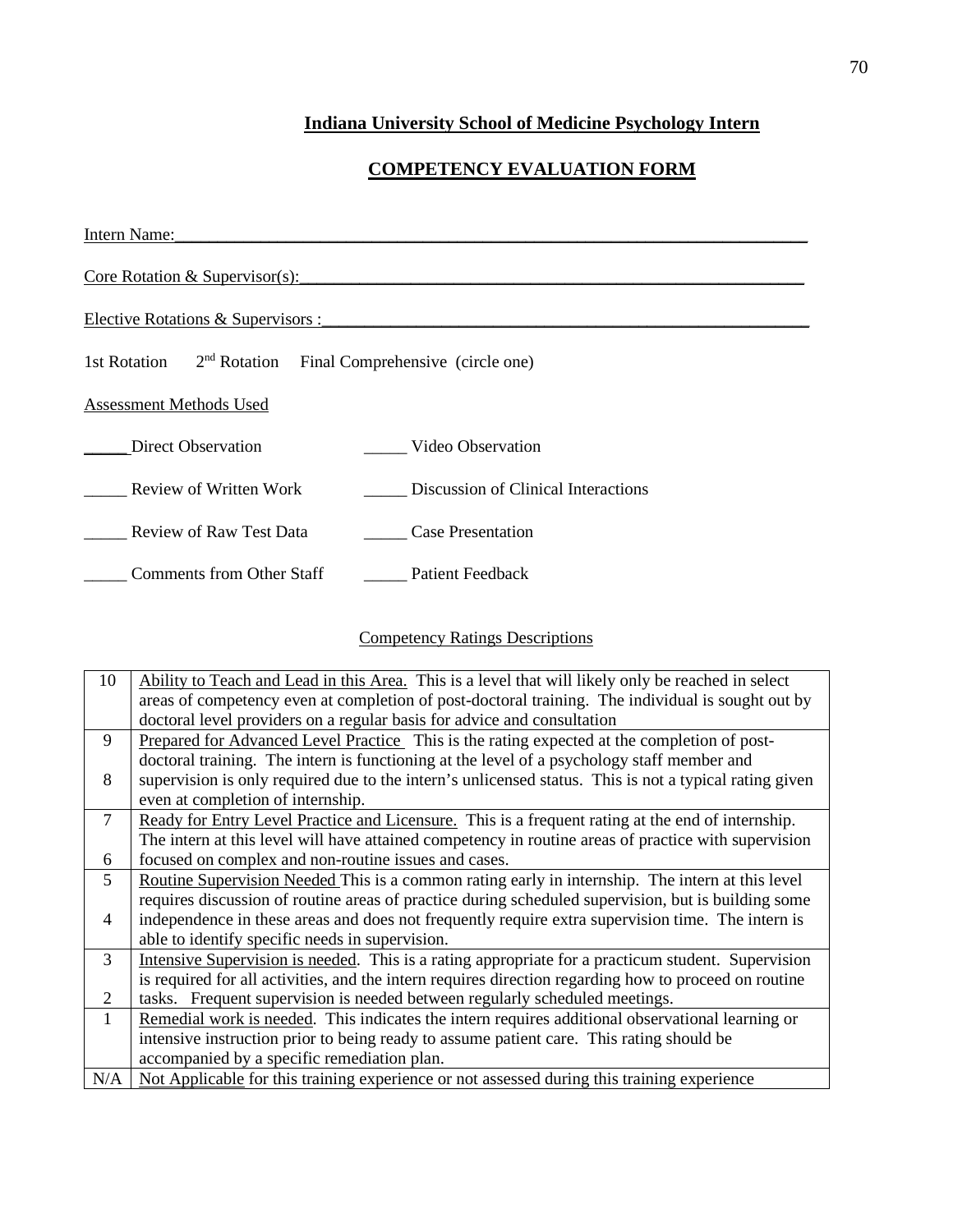### COMPETENCY 1: ASSESSMENT

| Element 1.1: Demonstrates current knowledge of diagnostic classification systems, functional<br>and dysfunctional behaviors, including consideration of client/patient strengths and |
|--------------------------------------------------------------------------------------------------------------------------------------------------------------------------------------|
| psychopathology.                                                                                                                                                                     |
| Element 1.2: Demonstrates understanding of human behavior within its context (e.g. family,                                                                                           |
| social, societal and cultural)                                                                                                                                                       |
| Element 1.3: Demonstrates the ability to apply the knowledge of functional and dysfunctional                                                                                         |
| behaviors including context to the assessment and/or diagnostic process.                                                                                                             |
| Element 1.4: Selects and applies assessment methods that draw from the best available                                                                                                |
| empirical literature that reflects the science of measurement and psychometrics; collects                                                                                            |
| relevant data using multiple sources and methods appropriate to the identified goals and                                                                                             |
| questions of the assessment as well as relevant diversity characteristics of the service recipient.                                                                                  |
| Element 1.5: Interprets assessment results following current research and professional standards                                                                                     |
| and guidelines to inform diagnostic classification, case conceptualization and treatment                                                                                             |
| recommendations while guarding against decision-making biases, distinguishing the aspects of                                                                                         |
| assessment that are subjective from those that are objective.                                                                                                                        |
| Element 1.6: Communicates the findings and implications of the assessment in an accurate and                                                                                         |
| effective manner sensitive to a range of audiences.                                                                                                                                  |

Comments:

# COMPETENCY 2: INTERVENTION

| Element 2.1: Establishes and maintains effective relationships with the recipients of psychological<br>services                                                 |
|-----------------------------------------------------------------------------------------------------------------------------------------------------------------|
| Element 2.2: Develops evidence-based intervention plans specific to the service delivery goals                                                                  |
| Element 2.3: Implements interventions informed by the current scientific literature, assessment<br>findings, diversity characteristics and contextual variables |
| Element 2.4: Demonstrates the ability to apply the relevant research literature to clinical decision<br>making.                                                 |
| Element 2.5: Modifies and adapts evidence-based approaches effectively when a clear evidence<br>base is lacking                                                 |
| Element 2.6: Evaluates intervention effectiveness and adapts intervention goals and methods<br>consistent with ongoing evaluation                               |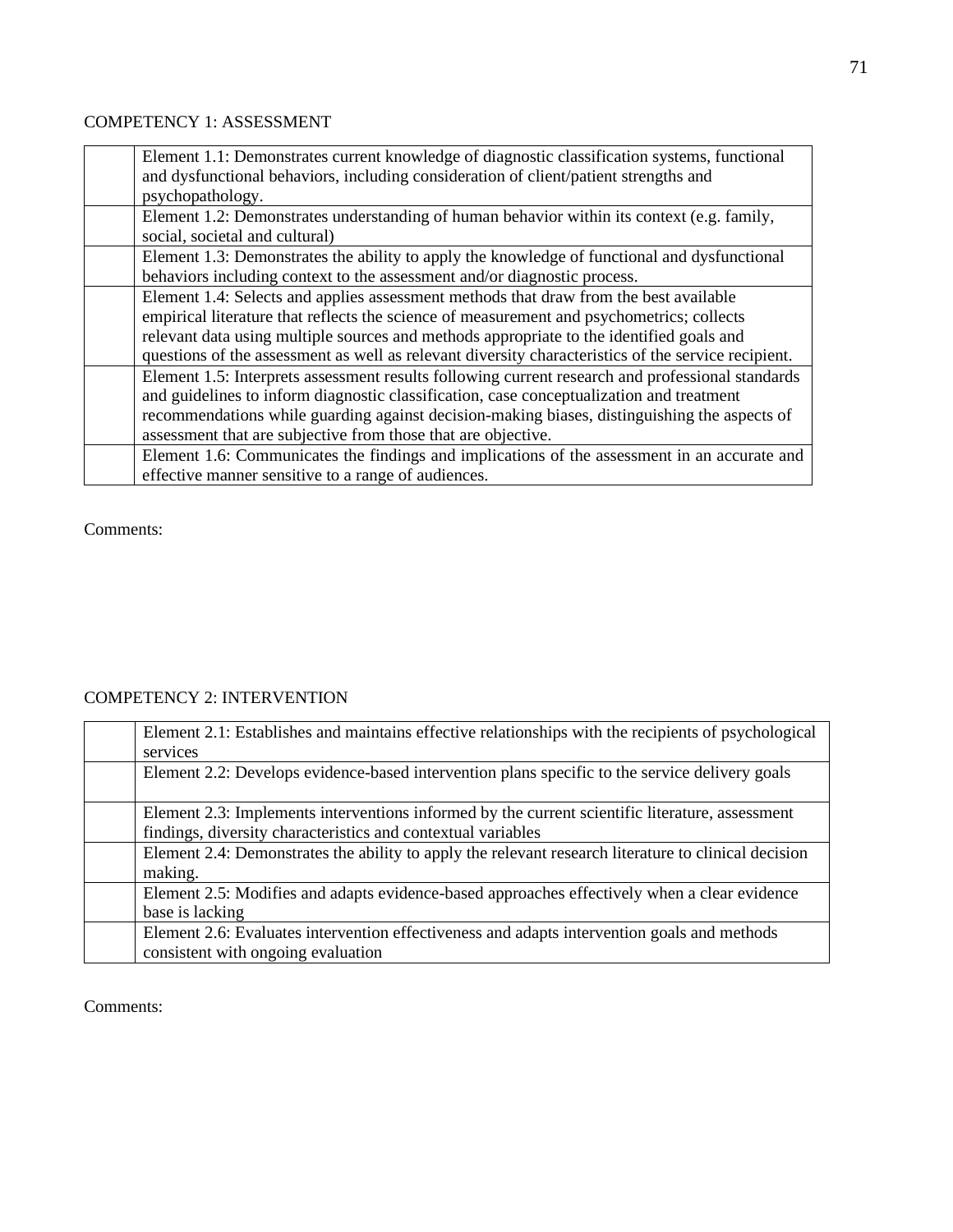### COMPETENCY 3: DIVERSITY

| Element 3.1: Demonstrates an understanding of how own personal/cultural history, attitudes         |
|----------------------------------------------------------------------------------------------------|
| and biases may affect own understanding of, and interactions with people different from            |
| themselves.                                                                                        |
| Element 3.2: Demonstrates knowledge of the current theoretical and empirical knowledge base        |
| as it relates to addressing diversity in all professional activities including research, training, |
| supervision/consultation and service.                                                              |
|                                                                                                    |
| Element 3.3: Demonstrates the ability to integrate awareness and knowledge of individual and       |
| cultural differences in the conduct of professional roles including research, service and other    |
| professional activities.                                                                           |
| Element 3.4: Demonstrates the ability to apply a framework for working effectively with areas      |
| of individual and cultural diversity not previously encountered over the course of prior           |
| training.                                                                                          |
| Element 3.5: Demonstrates ability to work effectively with individuals whose group                 |
| membership, demographic characteristics, or worldviews create conflict with their own.             |

Comments:

# COMPETENCY 4: CONSULTATION AND INTERPROFESSIONAL/INTERDISCIPLINARY SKILLS

| Element 4.1: Demonstrates knowledge and respect for the roles and perspectives of other<br>professions                                                                                    |
|-------------------------------------------------------------------------------------------------------------------------------------------------------------------------------------------|
| Element 4.2: Applies knowledge of consultation models and practices in consultation with<br>individuals and their families, other health care professionals, interprofessional groups, or |
| systems related to health and behavior.                                                                                                                                                   |

Comments:

# COMPETENCY 5: SUPERVISION

|        | Element 5.1: Applies supervision knowledge in direct or simulated practice with psychology<br>trainees, or other health professionals. Examples of direct or simulated practice examples of<br>supervision include, but are not limited to, role-played supervision with others, and peer<br>supervision with other trainees. |
|--------|-------------------------------------------------------------------------------------------------------------------------------------------------------------------------------------------------------------------------------------------------------------------------------------------------------------------------------|
|        | Element 5.2: Applies the supervisory skill of observing in direct or simulated practice.                                                                                                                                                                                                                                      |
|        | Element 5.3: Applies the supervisory skill of evaluating in direct or simulated practice                                                                                                                                                                                                                                      |
|        | Element 5.4: Applies the supervisory skills of giving guidance and feedback in direct or<br>simulated practice                                                                                                                                                                                                                |
| $\sim$ |                                                                                                                                                                                                                                                                                                                               |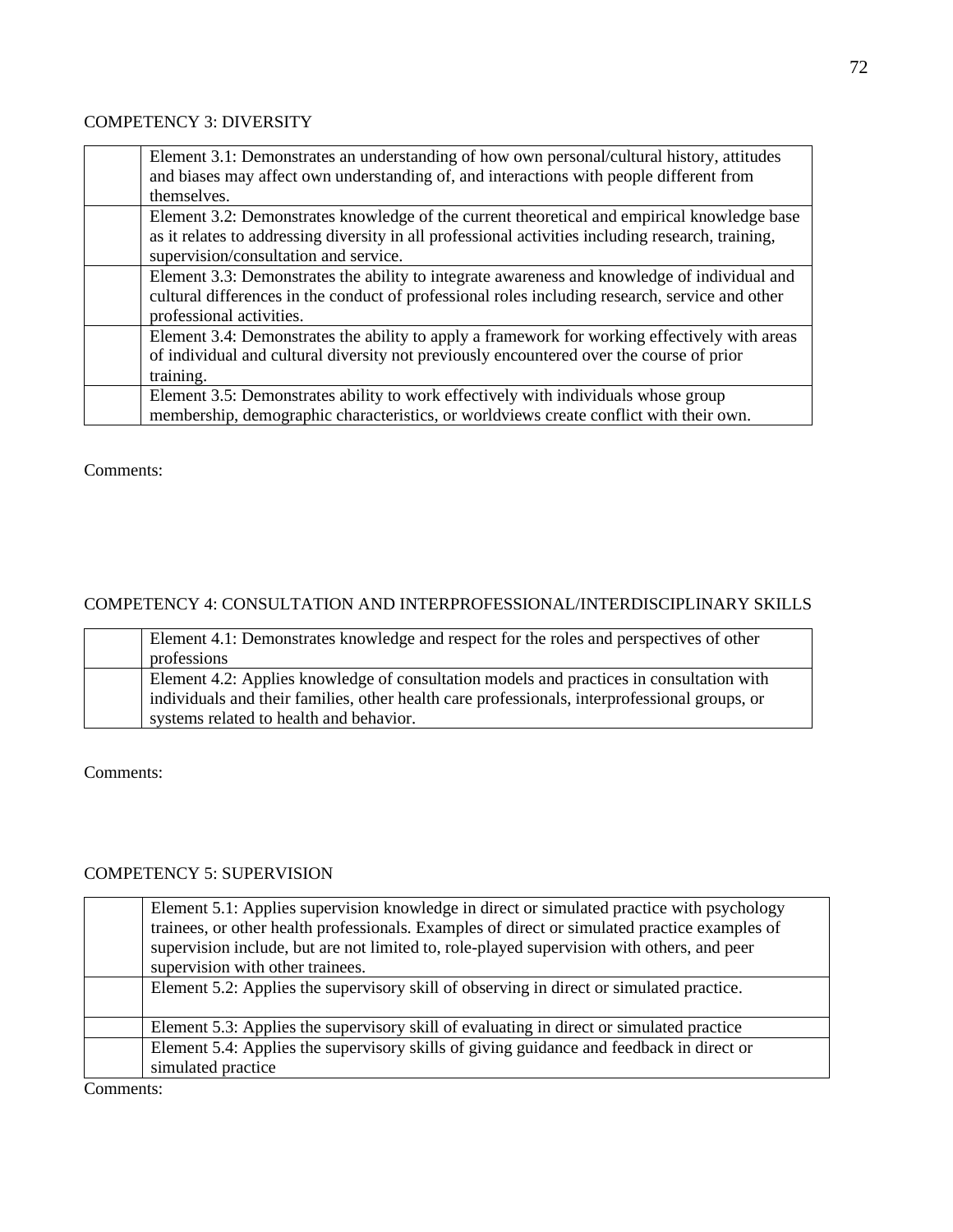## COMPETENCY 6: RESEARCH

| Element 6.1: Demonstrates the substantially independent ability to critically evaluate and<br>disseminate research or other scholarly activities (e.g., case conference, presentation,<br>publications). |
|----------------------------------------------------------------------------------------------------------------------------------------------------------------------------------------------------------|
| Element 6.2: Disseminates research or other scholarly activities (e.g., case conference,<br>presentation, publications at the local (including the host institution), regional, or national level.       |

Comments:

## COMPETENCY 7: ETHICAL AND LEGAL STANDARDS

| Element 7.1: Demonstrates good knowledge of and acts in accordance with the current version of    |
|---------------------------------------------------------------------------------------------------|
| the APA Ethical Principles of Psychologists and Code of Conduct                                   |
| Element 7.2: Demonstrates good knowledge of and acts in accordance with relevant laws,            |
| regulations, rules and policies governing health service psychology at the organizational, local, |
| state, regional and federal levels.                                                               |
| Element 7.3: Demonstrates good knowledge of and acts in accordance with relevant professional     |
| standards and guidelines.                                                                         |
| Element 7.4: Recognizes ethical dilemmas as they arise, and applies ethical decision making       |
| processes in order to resolve the dilemmas.                                                       |
| Element 7.5: Conducts self in an ethical manner in all professional activities.                   |
|                                                                                                   |

Comments:

# COMPETENCY 8: PROFESSIONAL VALUES, ATTITUDES AND BEHAVIOR

| Element 8.1: Behaves in ways that reflect the values and attitudes of psychology including<br>integrity, deportment, professional identity, accountability, lifelong learning, and concern for the<br>welfare of others. |
|--------------------------------------------------------------------------------------------------------------------------------------------------------------------------------------------------------------------------|
| Element 8.2: Engages in self-reflection regarding personal and professional functioning and<br>engages in activities to maintain and improve performance, well-being and professional<br>effectiveness.                  |
| Element 8.3: Actively seeks and demonstrates openness and responsiveness to feedback and<br>supervision.                                                                                                                 |
| Element 8.4: Responds professionally in increasingly complex situations with a greater degree of<br>independence as they progress across levels of training.                                                             |

Comments: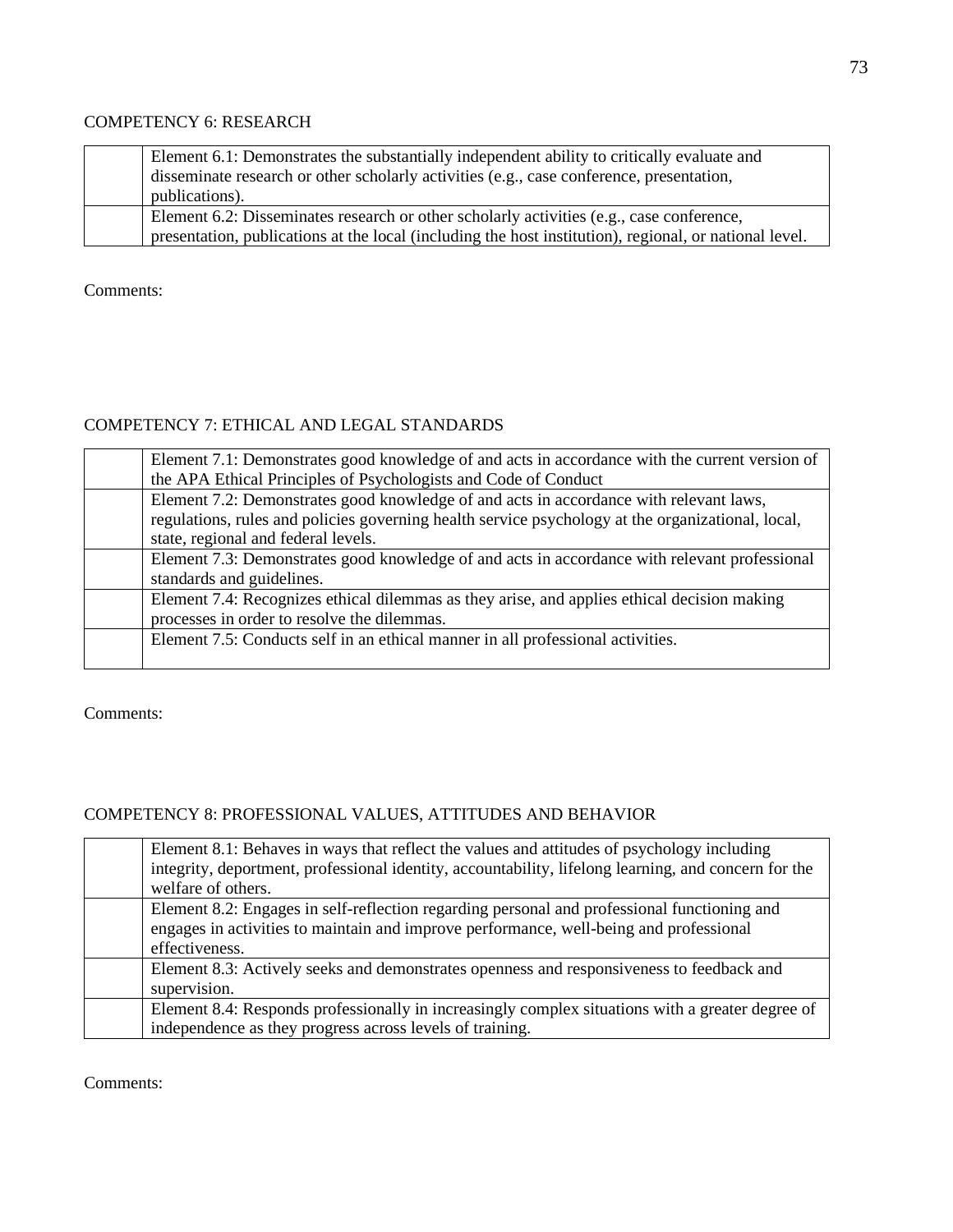#### COMPETENCY 9: COMMUNICATION AND INTERPERSONAL SKILLS

| Element 9.1: Develops and maintains effective relationships with a wide range of individuals |
|----------------------------------------------------------------------------------------------|
| including colleagues, communities, organizations, supervisors, supervisees, and those        |
| receiving professional services                                                              |
| Element 9.2: Demonstrates a thorough grasp of professional language and concepts; produces,  |
| comprehends and engages in communications that are informative and well-integrated.          |
| Element 9.3: Demonstrates effective interpersonal skills and the ability to manage difficult |
| communication well.                                                                          |

Comments:

## SUMMARY OF STRENGTHS:

# AREAS IN NEED OF ADDITIONAL DEVELOPMENT:

#### COMPETENCY GOALS:

At the end of the 1<sup>st</sup> rotation, all elements will be rated at a level of 5 or higher all with 50% or more of elements at a level of 6 or higher.

At the end of the 2<sup>nd</sup> rotation, all elements will be at a level of 6 or higher reflecting a readiness for entry level practice and licensure in all competency areas.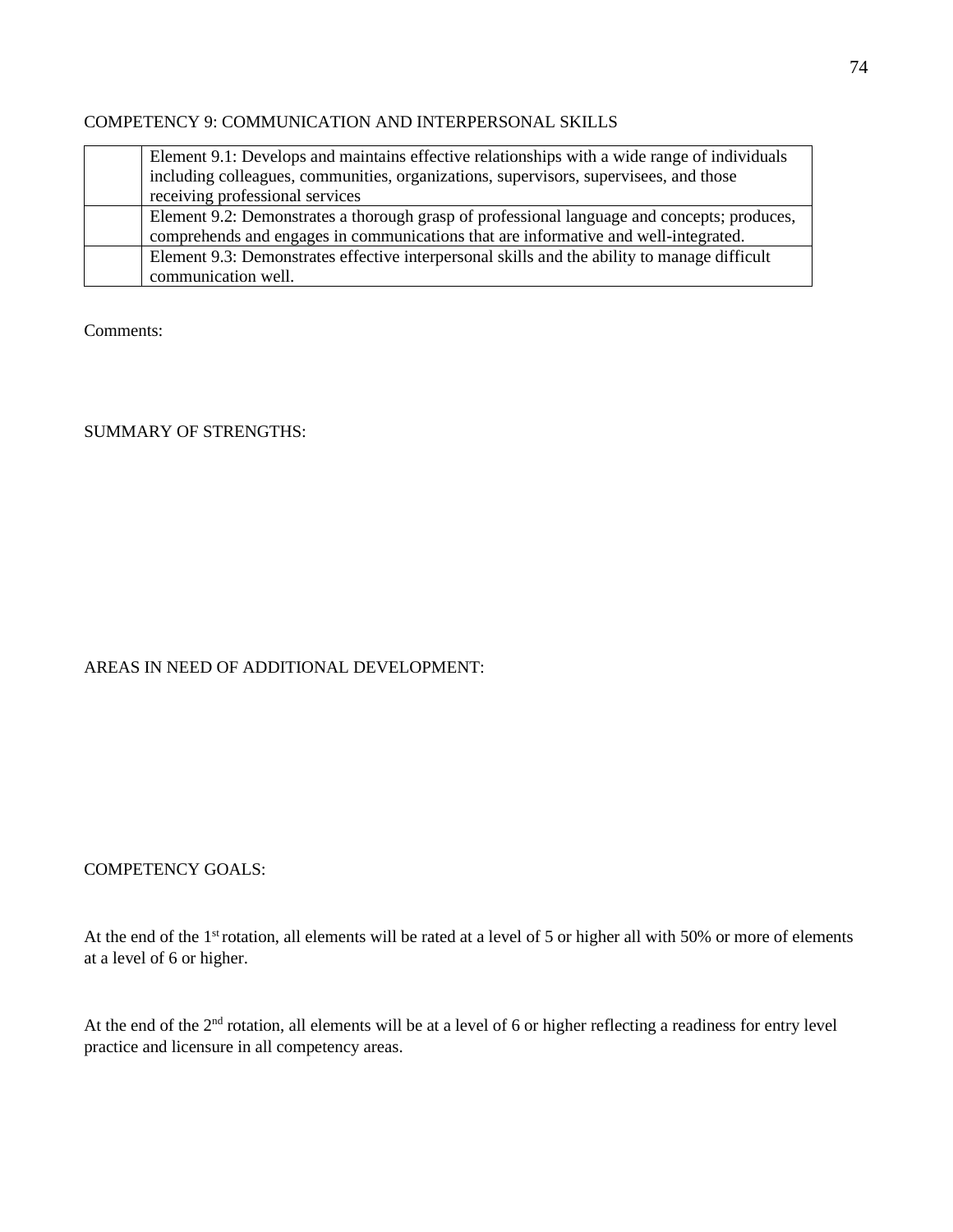#### ACHIEVEMENT OF COMPETENCY GOAL:

The intern has successfully completed their competency goal. We have reviewed this evaluation together

The intern has not successfully completed their competency goal.

If this is the end of rotation 1, we have made a joint, written remediation plan which is attached to this evaluation, and which includes specific dates for completion. The plan will be re-evaluated at least monthly per program remediation procedures.

If this is the end of rotation 2, an appropriate plan of action has been developed in collaboration with the intern's DCT that is consistent with all relevant program and GME policies and procedures.

We have reviewed this evaluation and associated plans together.

| <b>INTERN COMMENTS:</b> |  |
|-------------------------|--|
|                         |  |

I have received a full explanation of this evaluation. I understand that my signature does not necessarily indicate my agreement.

| Intern<br>$\sim$ 1 $\vee$<br>. |  |
|--------------------------------|--|
|                                |  |